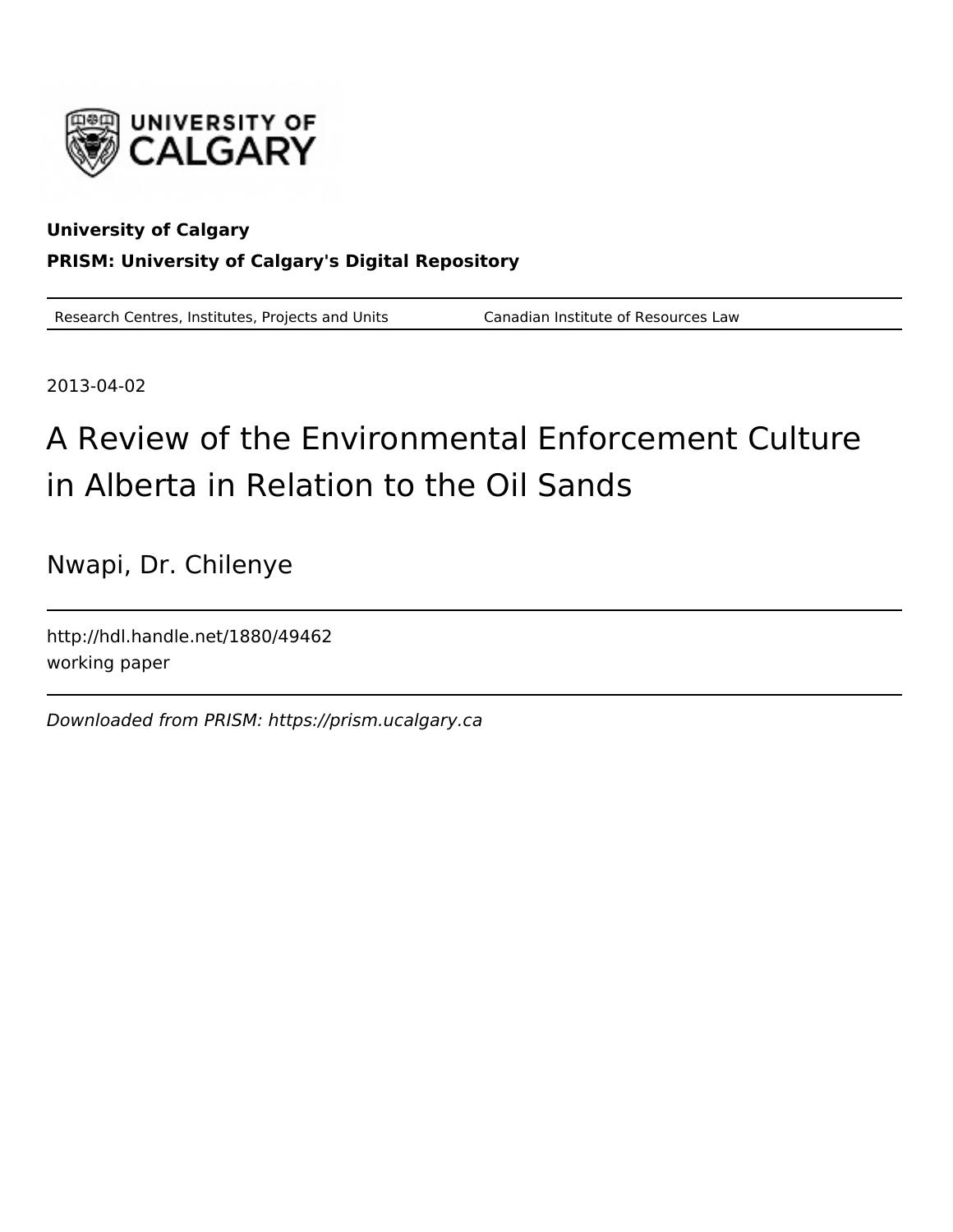**Canadian Institute of Resources Law Institut canadien du droit des ressources**

# **A Review of the Environmental Enforcement Culture in Alberta in Relation to the Oil Sands**

**Dr. Chilenye Nwapi**

CIRL Occasional Paper #40

March 2013

MFH 3353, Faculty of Law University of Calgary, Calgary, Alberta, Canada T2N 1N4 Tel: (403) 220-3200 Fax: (403) 282-6182 E-mail: cirl@ucalgary.ca Web: www.cirl.ca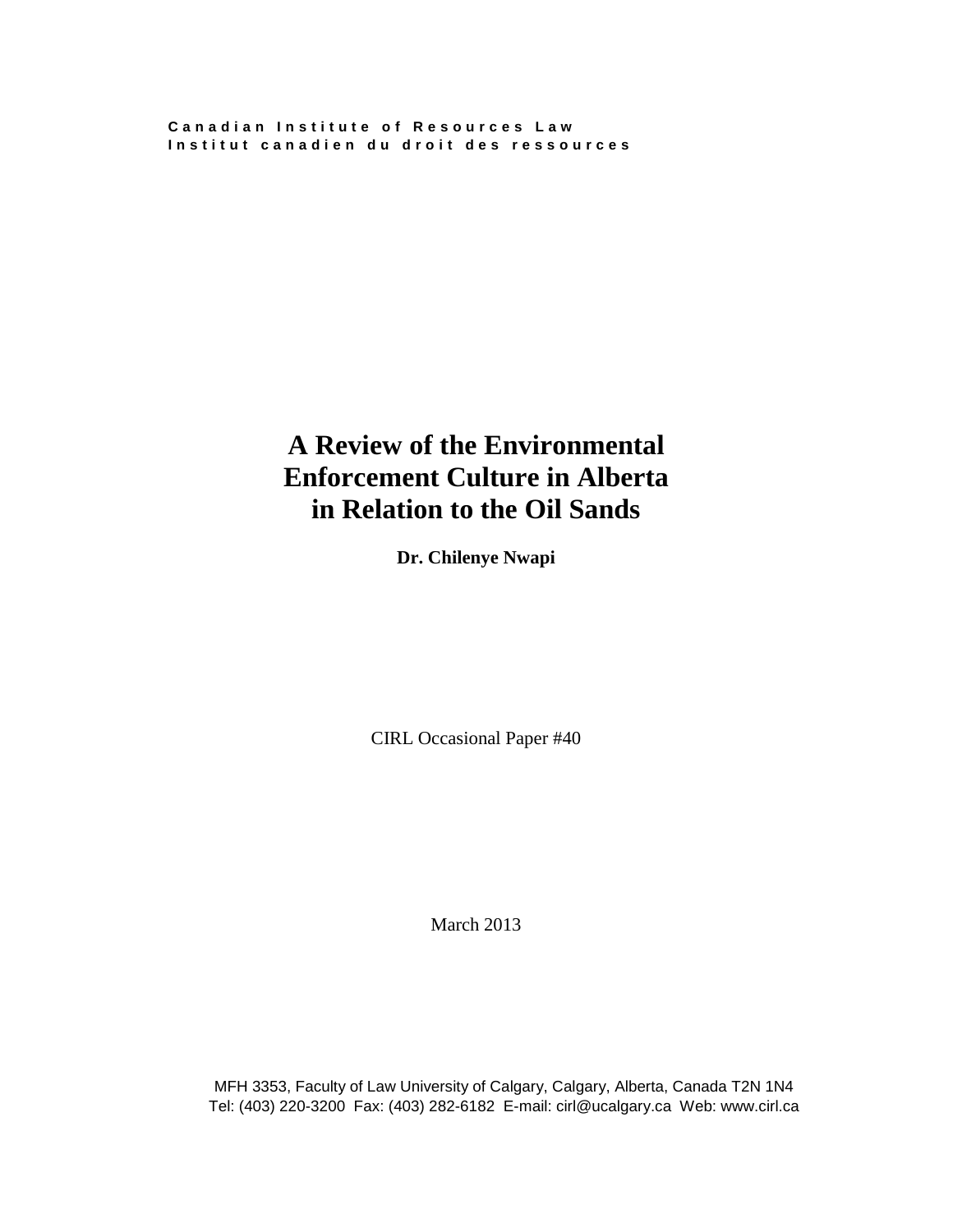The Canadian Institute of Resources Law encourages the availability, dissemination and exchange of public information. You may copy, distribute, display, download and otherwise freely deal with this work on the following conditions:

- (1) You must acknowledge the source of this work,
- (2) You may not modify this work, and

(3) You must not make commercial use of this work without the prior written permission of the author(s).

Copyright © 2013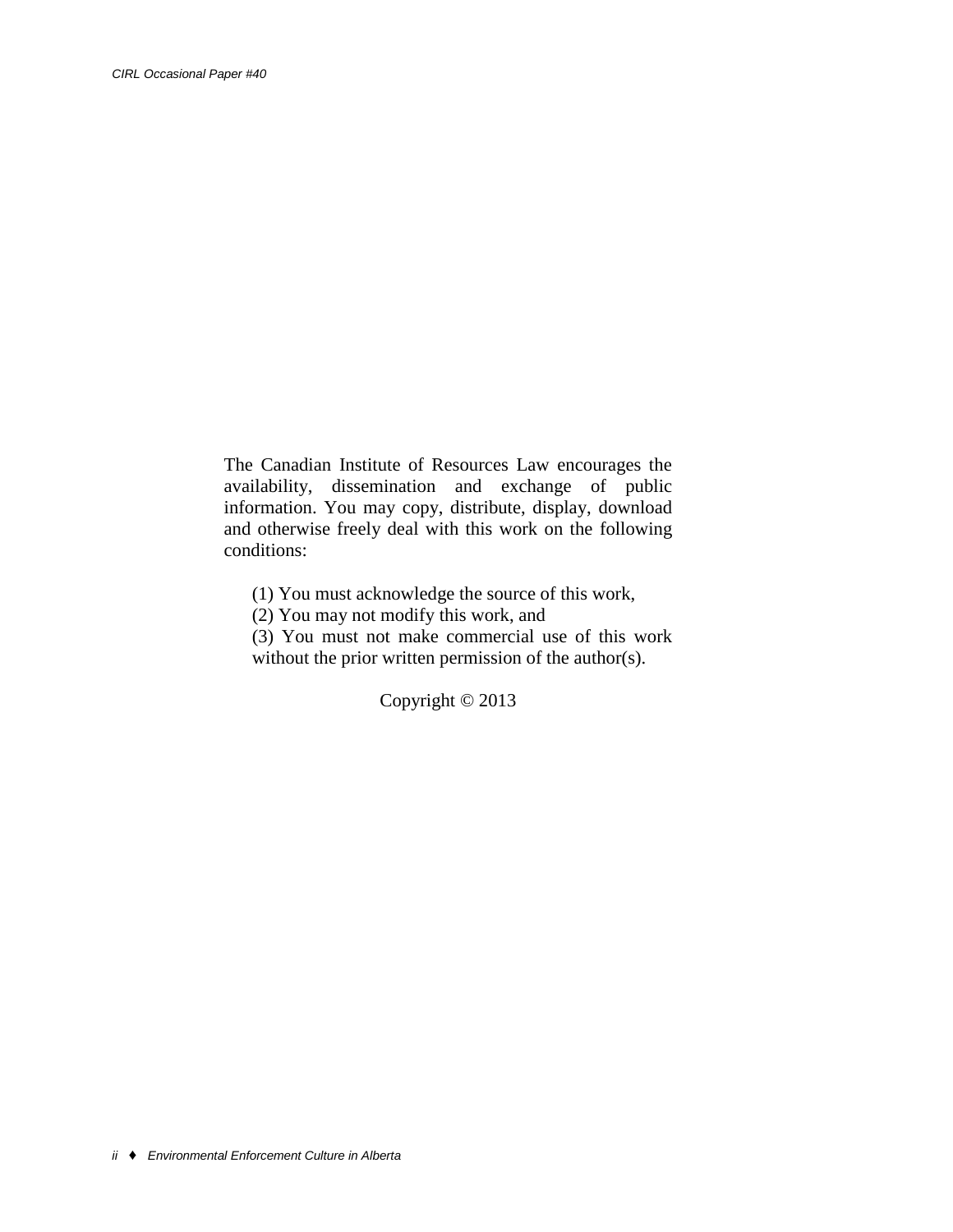## **Canadian Institute of Resources Law**

The Canadian Institute of Resources Law was incorporated in 1979 with a mandate to examine the legal aspects of both renewable and non-renewable resources. Its work falls into three interrelated areas: research, education, and publication.

The Institute has engaged in a wide variety of research projects, including studies on oil and gas, mining, forestry, water, electricity, the environment, Aboriginal rights, surface rights, and the trade of Canada's natural resources.

The education function of the Institute is pursued by sponsoring conferences and short courses on particular topical aspects of resources law, and through teaching in the Faculty of Law at the University of Calgary.

The major publication of the Institute is its ongoing looseleaf service, the *Canada Energy Law Service*, published in association with Carswell. The results of other Institute research are published as books and discussion papers. Manuscripts submitted by outside authors are considered. The Institute publishes a quarterly newsletter, *Resources*.

The Institute is supported by the Alberta Law Foundation, the Government of Canada, and the private sector. The members of the Board of Directors are appointed by the Faculty of Law at the University of Calgary and the President of the University of Calgary.

All enquiries should be addressed to:

Information Resources Officer Canadian Institute of Resources Law Murray Fraser Hall, Room 3353 (MFH 3353) Faculty of Law University of Calgary Calgary, Alberta, Canada T2N 1N4

Telephone: (403) 220-3200 Facsimile: (403) 282-6182 E-mail: cirl@ucalgary.ca Website: www.cirl.ca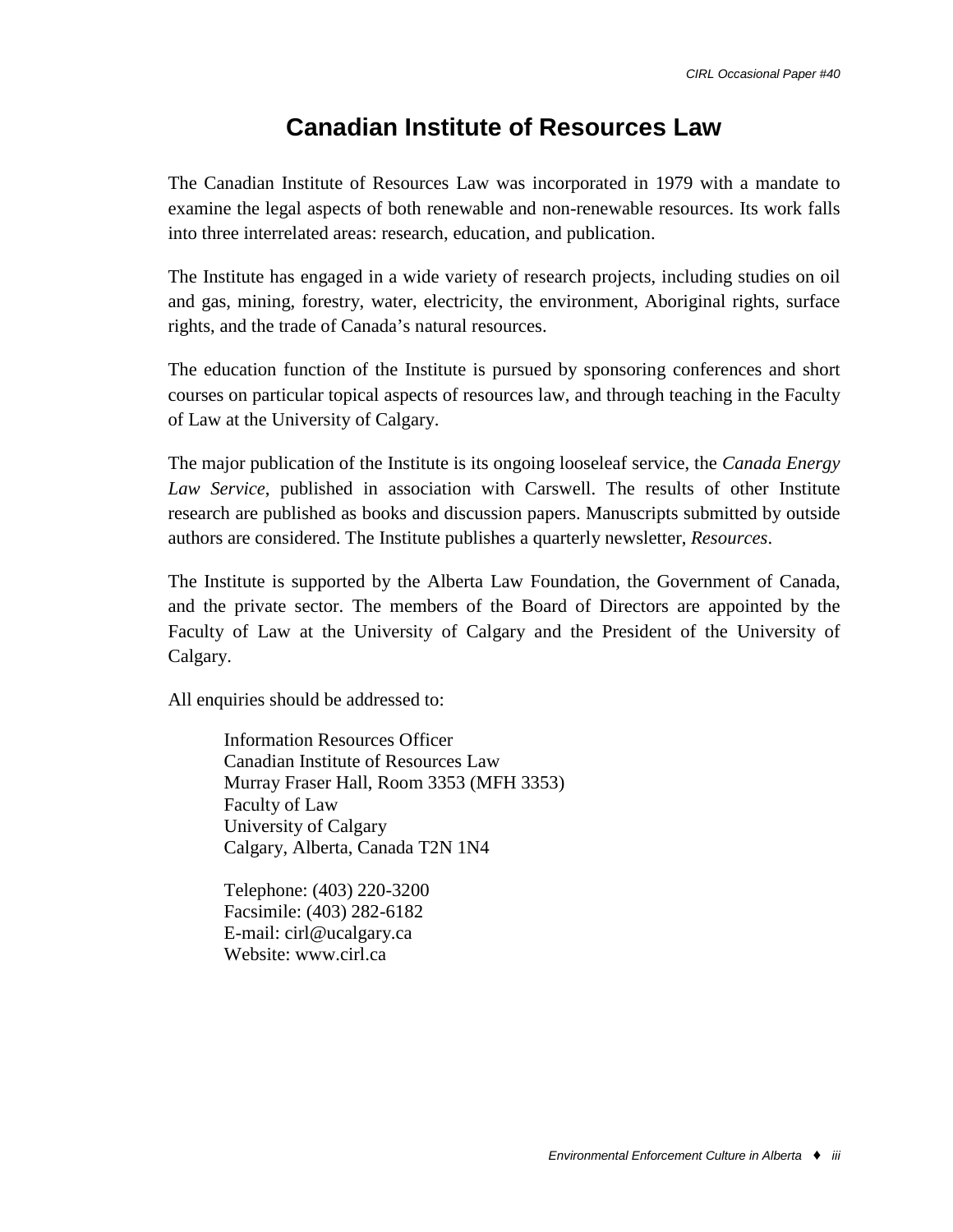# **Institut canadien du droit des ressources**

L'institut canadien du droit des ressources a été constitué en 1979 et a reçu pour mission d'étudier les aspects juridiques des ressources renouvelables et non renouvelables. Son travail porte sur trois domaines étroitement reliés entre eux, soit la recherche, l'enseignement et les publications.

L'institut a entrepris une vaste gamme de projets de recherche, notamment des études portant sur le pétrole et le gaz, l'exploitation des mines, l'exploitation forestière, les eaux, l'électricité, l'environnement, les droits des autochtones, les droits de surface et le commerce des ressources naturelles du Canada.

L'institut remplit ses fonctions éducatives en commanditant des conférences et des cours de courte durée sur des sujets d'actualité particuliers en droit des ressources et par le truchement de l'enseignement à la Faculté de droit de l'Université de Calgary.

La plus importante publication de l'institut est son service de publication continue à feuilles mobiles intitulé le *Canada Energy Law Service*, publié conjointement avec Carswell. L'institut publie également les résultats d'autres recherches sous forme de livres et de documents d'étude. Les manuscrits soumis par des auteurs de l'extérieur sont également considérés. L'institut publie un bulletin trimestriel intitulé *Resources*.

L'institut reçoit des subventions de la Alberta Law Foundation, du gouvernement du Canada et du secteur privé. Les membres du conseil d'administration sont nommés par la Faculté de droit de l'Université de Calgary et le recteur de l'Université de Calgary.

Toute demande de renseignement doit être adressée au:

Responsable de la documentation Institut canadien du droit des ressources Murray Fraser Hall, salle 3353 (MFH 3353) Faculté de droit Université de Calgary Calgary, Alberta, Canada T2N 1N4

Téléphone: (403) 220-3200 Télécopieur: (403) 282-6182 Courriel: cirl@ucalgary.ca Site web: www.cirl.ca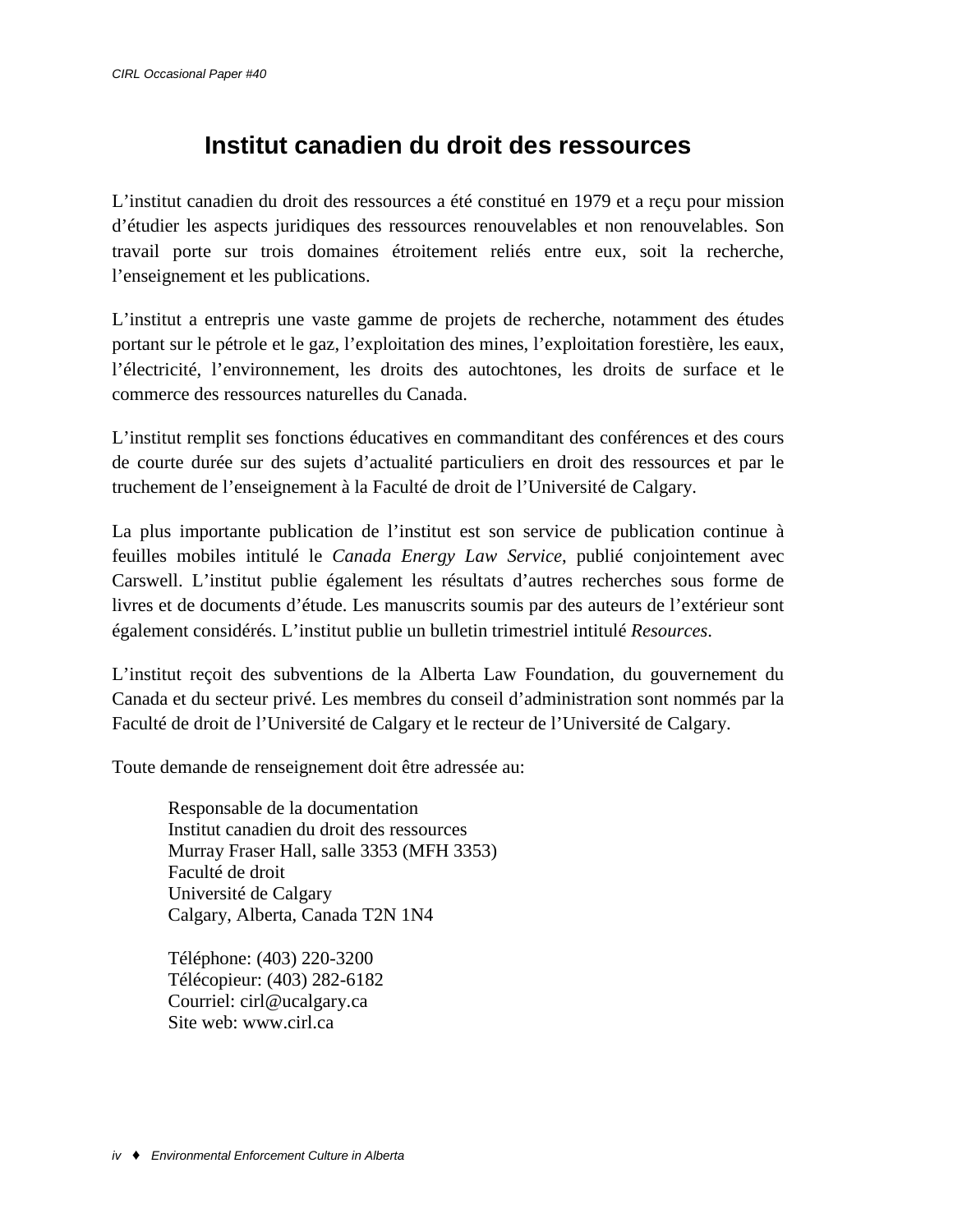# **Table of Contents**

| 1.0. |                                                           |                                                                                                                                               |  |  |  |
|------|-----------------------------------------------------------|-----------------------------------------------------------------------------------------------------------------------------------------------|--|--|--|
| 2.0. | The Environmental Regulatory Architecture for Oil and Gas |                                                                                                                                               |  |  |  |
| 3.0. |                                                           |                                                                                                                                               |  |  |  |
| 4.0. | The Environmental Enforcement Techniques in Alberta 11    |                                                                                                                                               |  |  |  |
|      | 4.1.<br>4.2.<br>4.3.<br>4.4.                              |                                                                                                                                               |  |  |  |
| 5.0. |                                                           |                                                                                                                                               |  |  |  |
|      | 5.1.                                                      | Statutory Framework for Sentencing in Environmental Cases23<br>5.1.1.<br>5.1.2.<br>Principles Governing Sentencing in Environmental<br>5.1.3. |  |  |  |
| 6.0. |                                                           | Is Criminal Prosecution an Effective Method of Fighting                                                                                       |  |  |  |
| 7.0. |                                                           | The Position of Victims of Environmental Offences 39                                                                                          |  |  |  |
|      | 7.1.<br>7.2.<br>7.3.<br>7.4.                              | 7.1.1. Environmental Victims vs Environmental Casualties 42<br>7.1.2.<br>The Legislative Scheme Addressing Crime Victims in Alberta46         |  |  |  |
| 8.0  |                                                           |                                                                                                                                               |  |  |  |
|      |                                                           |                                                                                                                                               |  |  |  |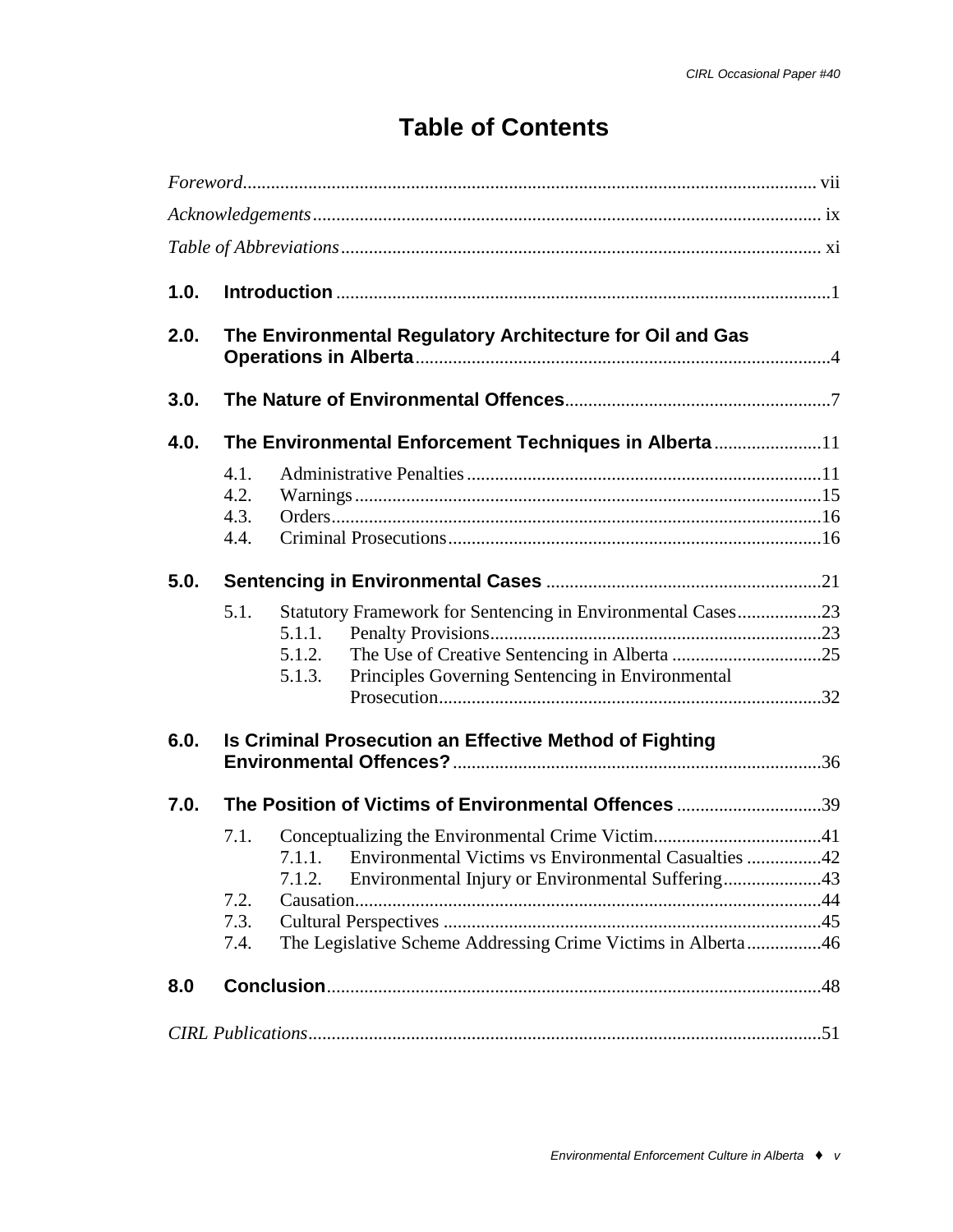*CIRL Occasional Paper #40*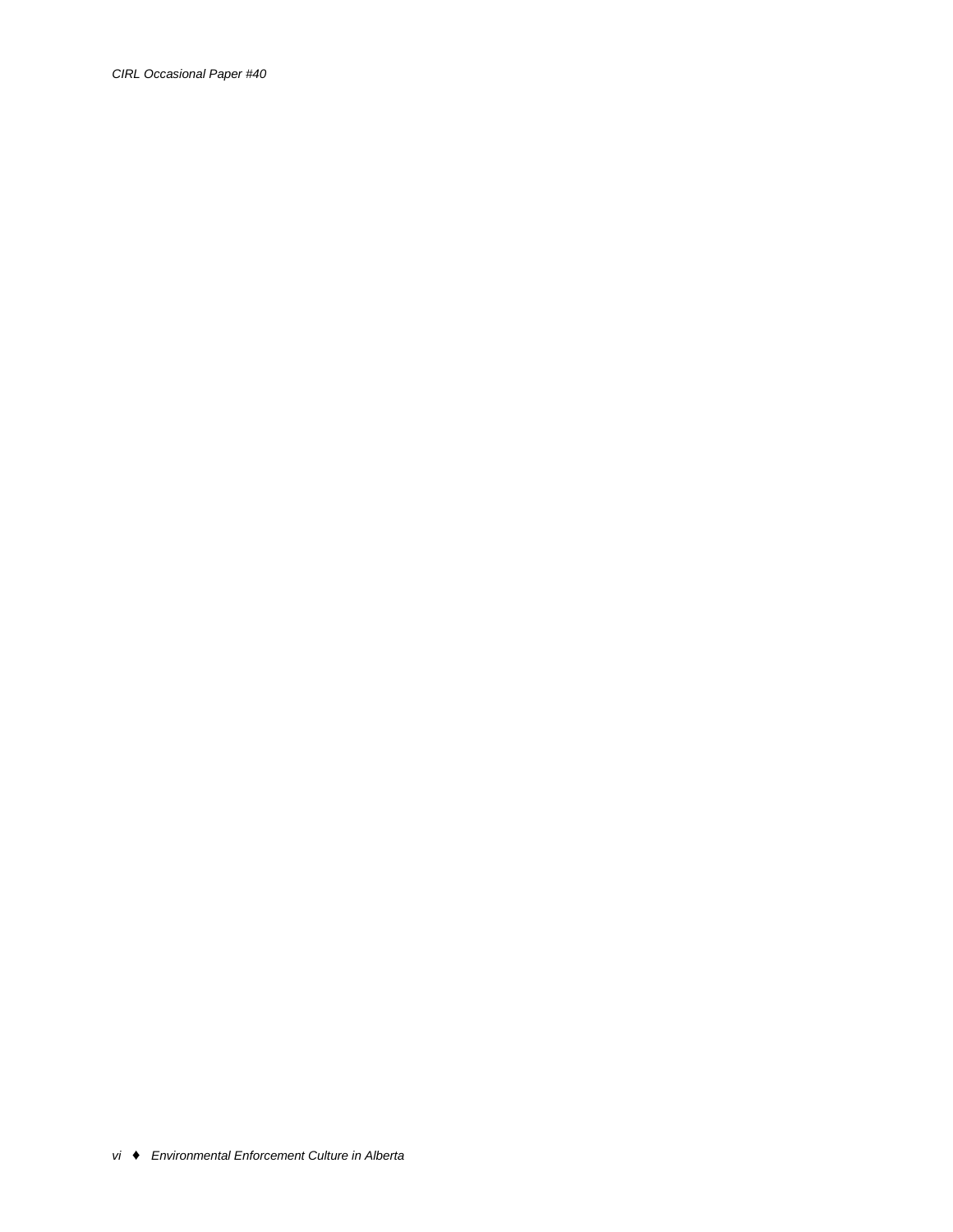## **Foreword**

Dr. Chilenye Nwapi is a legal Research Fellow at the Canadian Institute of Resources Law. He has a Ph.D. from the University of British Columbia, a LL.M. from the University of Calgary and a LL.B. from the Imo State University.

This paper was intended to deal exclusively with the legal and policy responses to environmental offences in relation to the Alberta oil sands. This was because oil sands development is currently the biggest environmental challenge in Alberta. However, it emerged in the course of research that environmental offences connected with the oil sands do not display any feature or present any particularly special challenges that make them unique from other environmental offences. It was also found unrealistic to sift through the plethora of environmental enforcement actions in Alberta to identify and concentrate only on those relating to the oil sands. This is not least because available data on environmental enforcement actions in Alberta frequently do not make clear whether the incident relates to the oil sands or not. Accordingly, while the main focus remains on environmental offences in the context of the oil sands, other environmental offences are equally referenced. However, conscious effort has been made to deal with the most remarkable oil sands-related cases.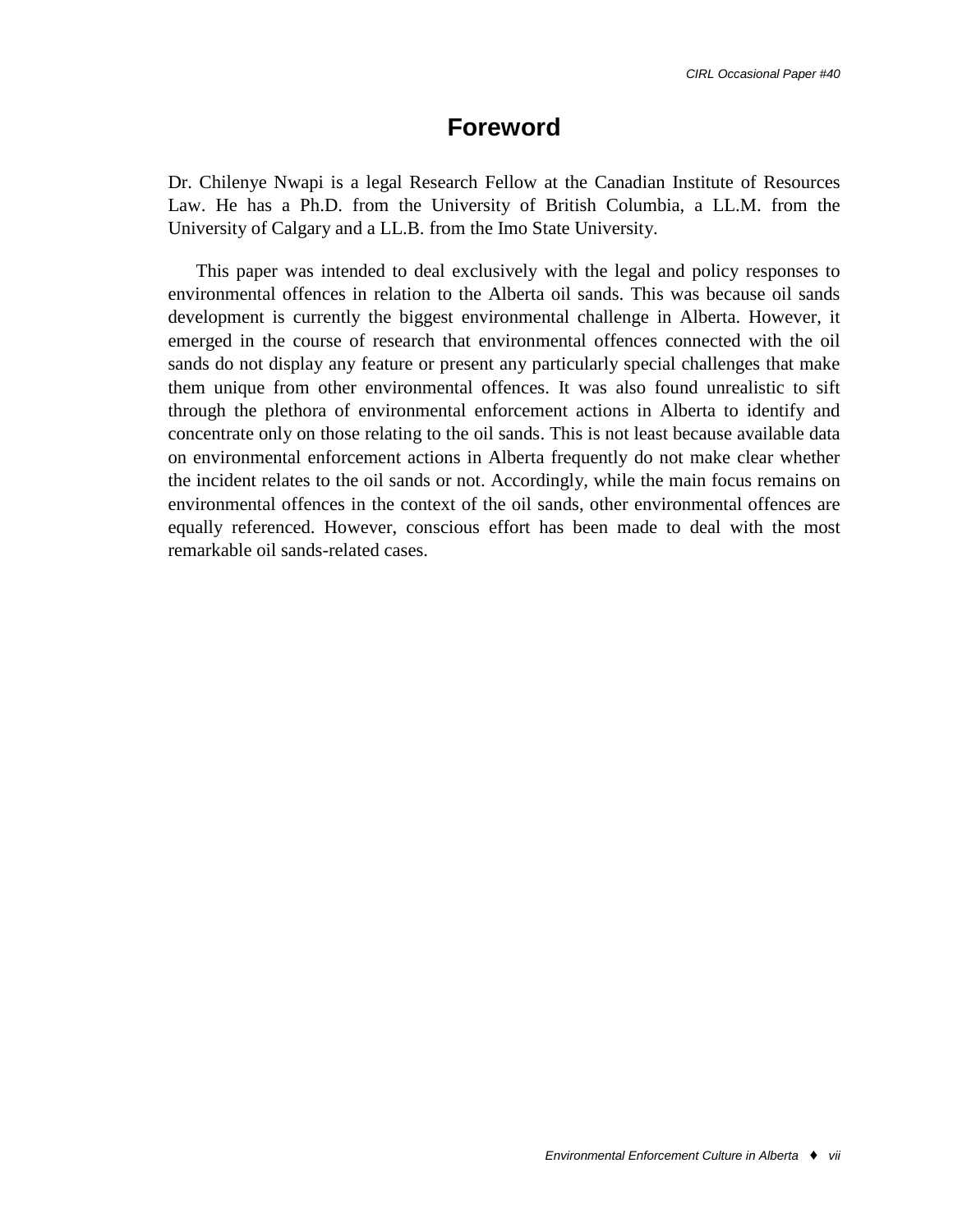*CIRL Occasional Paper #40*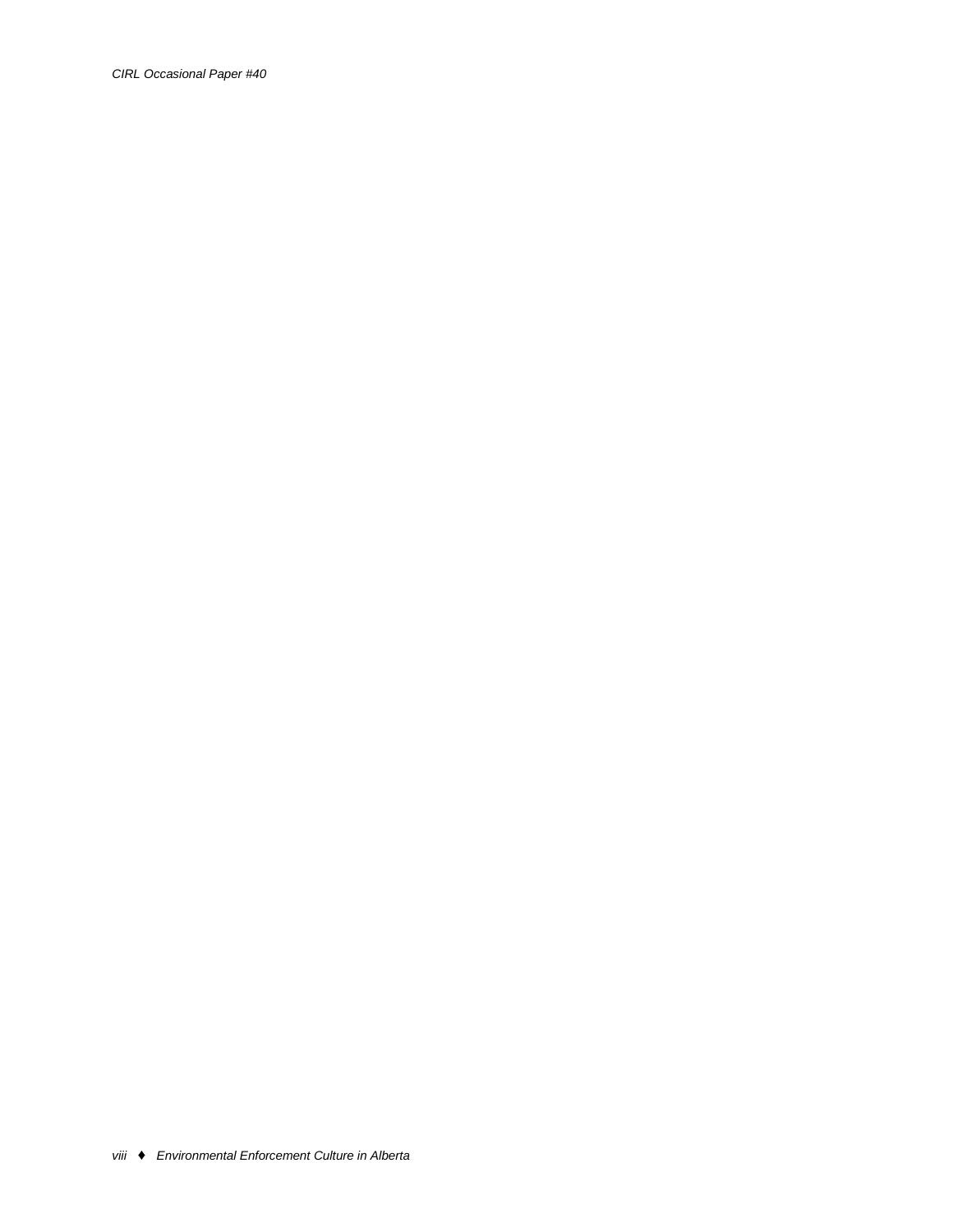# **Acknowledgements**

This research paper was funded by the Alberta Law Foundation. The generous support of the Foundation is gratefully acknowledged.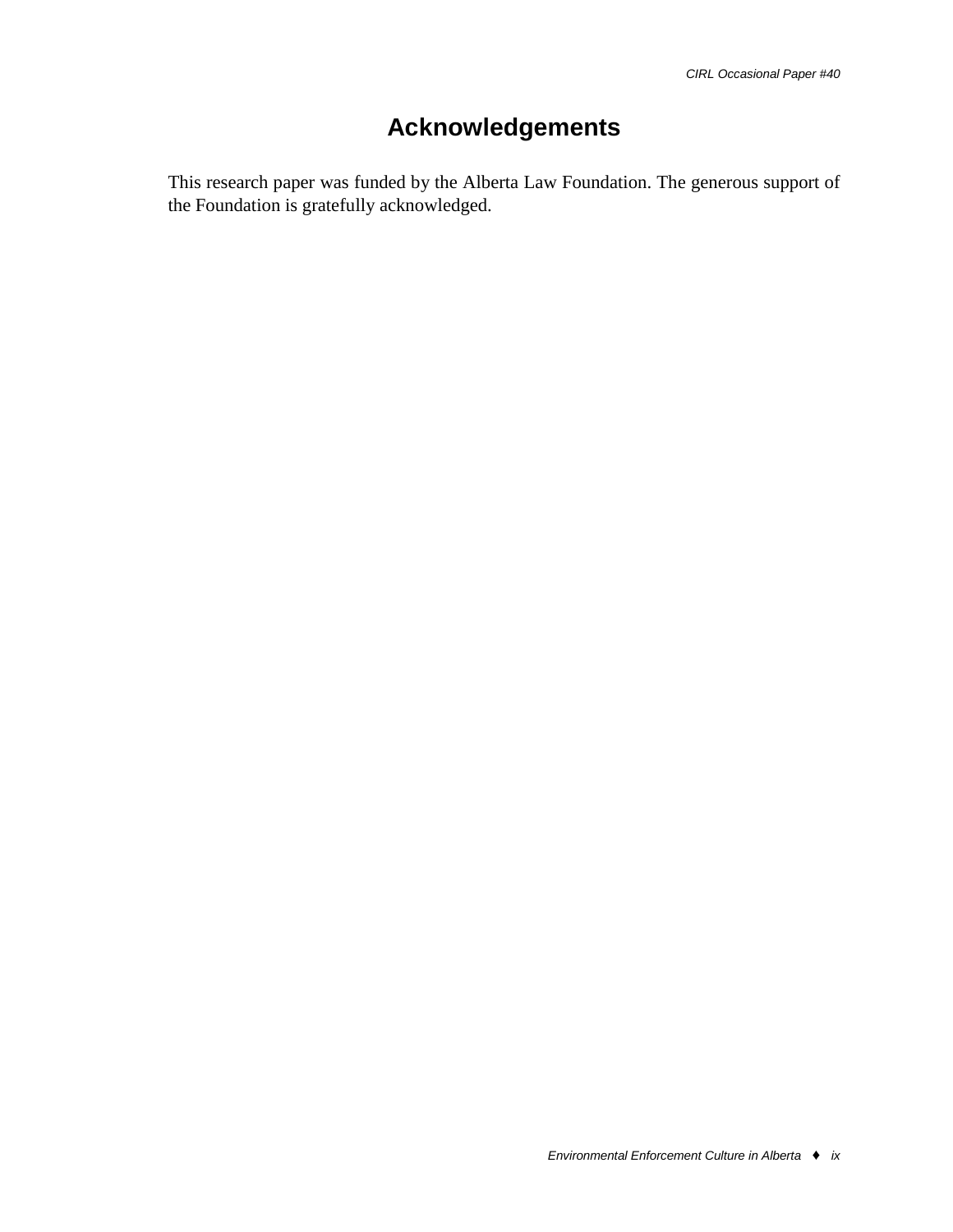*CIRL Occasional Paper #40*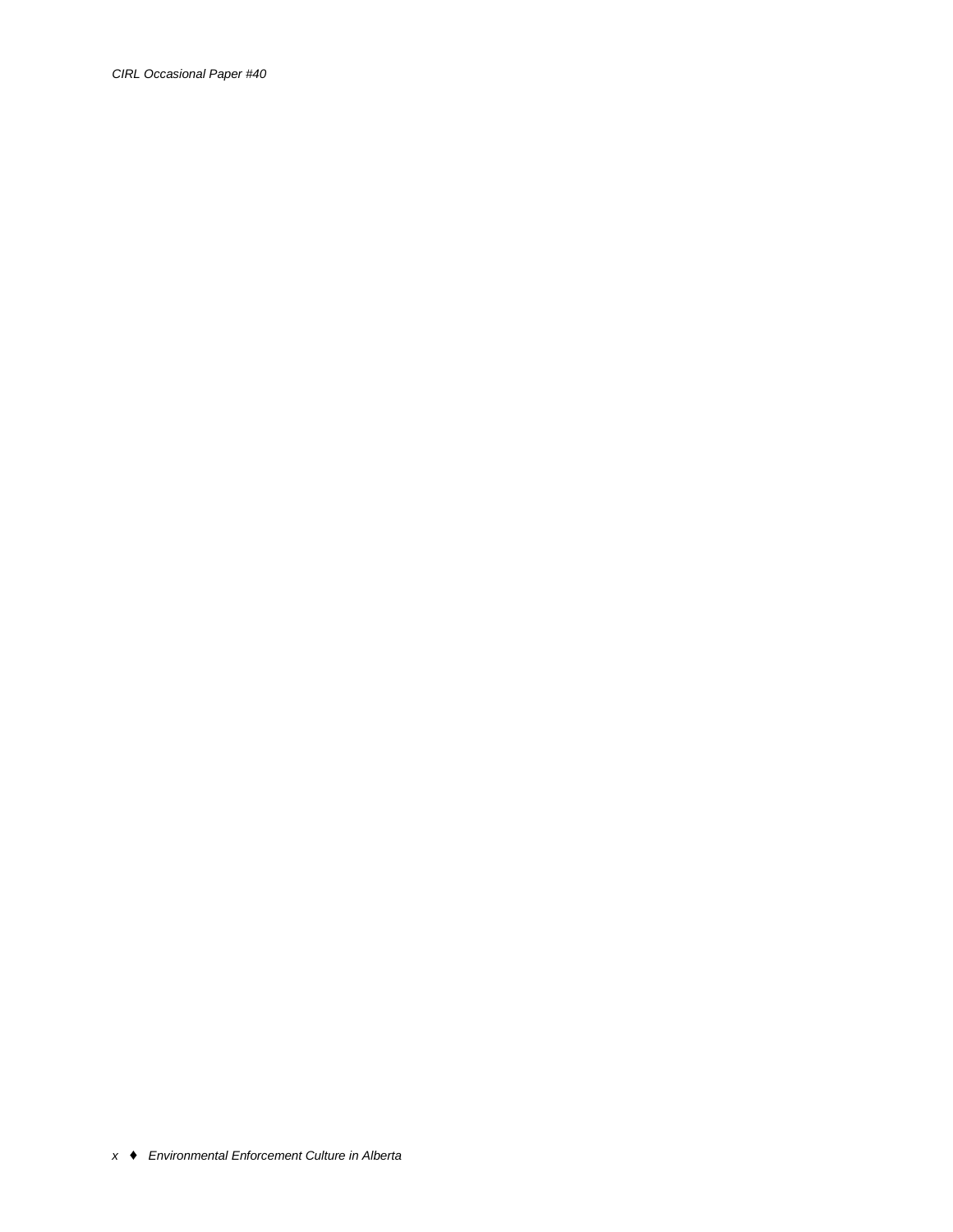# **Table of Abbreviations**

| <b>AER</b>      | <b>Alberta Energy Regulatory</b>                                         |
|-----------------|--------------------------------------------------------------------------|
| <b>AIC</b>      | Australian Institute of Criminology                                      |
| <b>APR</b>      | <b>Administrative Penalty Regulation</b>                                 |
| <b>CACD</b>     | <b>Canadian Association of Chemical Distributors</b>                     |
| <b>CEPA</b>     | <b>Canadian Environmental Protection Act</b>                             |
| <b>DGTHA</b>    | Dangerous Goods Transportation and Handling Act                          |
| <b>EEA</b>      | <b>Environmental Enforcement Act</b>                                     |
| <b>EPEA</b>     | <b>Environmental Protection and Enhancement Act</b>                      |
| <b>ERCA</b>     | <b>Energy Resources Conservation Act</b>                                 |
| <b>ERCB</b>     | <b>Energy Resources and Conservation Board</b>                           |
| <b>ESRD</b>     | <b>Environment and Sustainable Resources Development</b>                 |
| EU              | European Union                                                           |
| <b>ICCLRCJP</b> | International Centre for Criminal Law Reform and Criminal Justice Policy |
| <b>MBCA</b>     | <b>Migratory Birds Convention Act</b>                                    |
| <b>NEB</b>      | <b>National Energy Board</b>                                             |
| <b>REDA</b>     | Responsible Energy Development Act                                       |
| <b>US</b>       | <b>United States</b>                                                     |
| <b>VCA</b>      | Victims of Crime Act                                                     |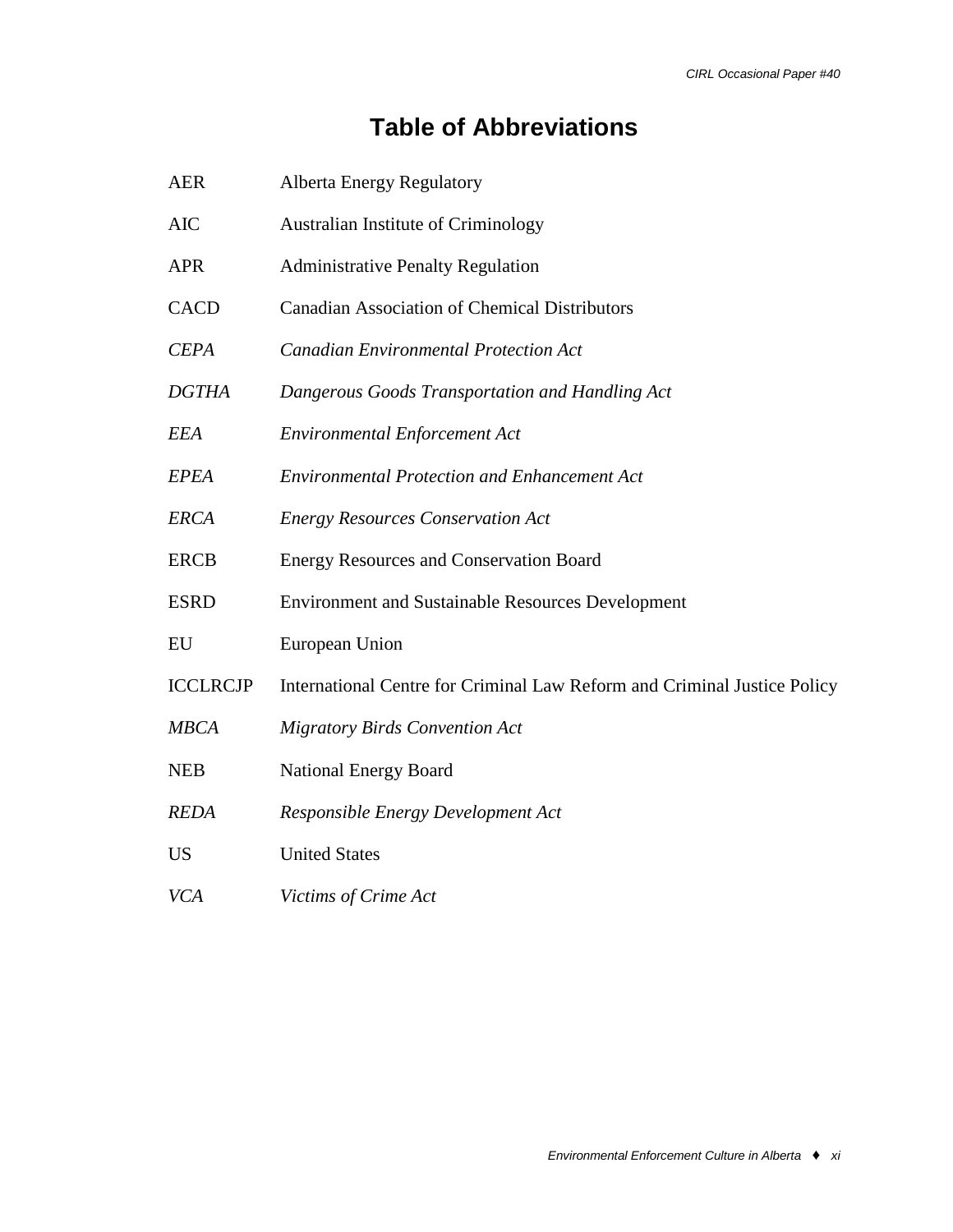*CIRL Occasional Paper #40*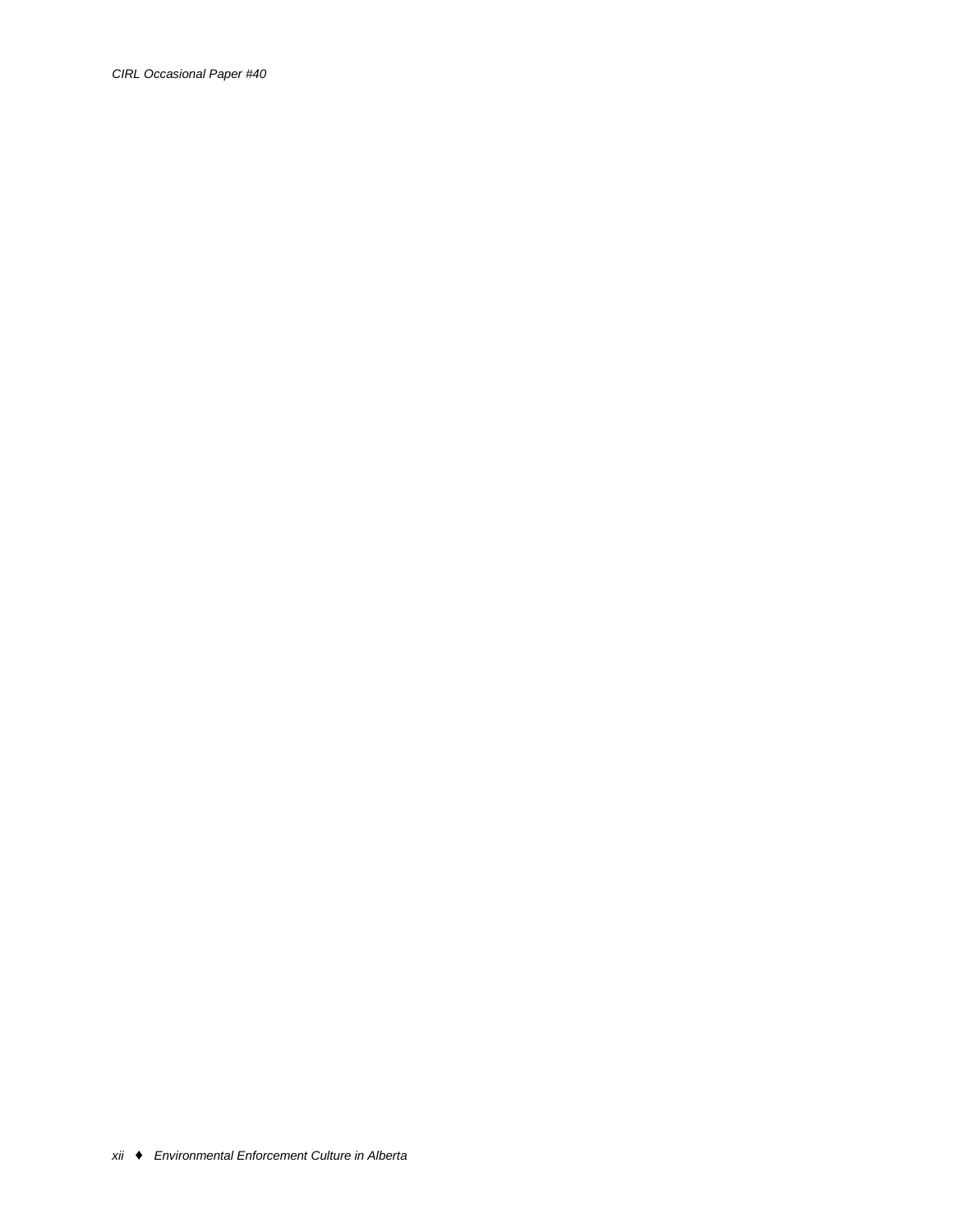## **1.0. Introduction**

Alberta's oil sands<sup>[1](#page-13-0)</sup> have been negatively in the news for years now. The extraction of oil from the oil sands has drawn harsh criticism from environmental activists, both within Canada and abroad. Articles with incendiary captions span the print media especially since *The New York Times* reported the investigations into the death of migrating waterfowl that landed on a tailings pond operated by Syncrude Canada Ltd.<sup>[2](#page-13-1)</sup> The National Geographic featured a shocking vivid image of the environmental risks associated with the oil sands and captioned its article "The Canadian Oil Boom: Scraping Bottom".<sup>[3](#page-13-2)</sup> Another foreign media report described the oil sands as "the biggest" environmental crime in history<sup>3[4](#page-13-3)</sup> due to the extractive methods involved in the extraction of oil from tar sands.

These media reports have engendered increased public scrutiny of environmental enforcement in the oil sands. Environmentalists say there is growing scientific evidence that oil sands extraction and processing produces more carbon dioxide than conventional oil production.<sup>[5](#page-13-4)</sup> Last February, a group of Nobel laureates urged European leaders to support the European Union (EU) proposal to categorize fuel from oil sands as "highly polluting".<sup>[6](#page-13-5)</sup> In their words, "[t]ar sand development is the fastest growing source of greenhouse gas emissions in Canada, and threatens the health of the planet. $\overline{N}$  In a letter

<span id="page-13-1"></span><sup>2</sup> Ian Austen, "Canadians Investigate Death of Ducks at Oil-Sands Project", *The New York Times* (1 May 2008), online: The New York Times <http://www.nytimes.com/2008/05/01/business/worldbusiness/01sands. html> (last accessed 17 September 2012).

<span id="page-13-2"></span><sup>3</sup> Robert Kunzig, "The Canadian Oil Boom: Scraping Bottom", *National Geographic* (March 2009), online: National Geographic <http://ngm.nationalgeographic.com/2009/03/canadian-oil-sands/kunzig-text/1> (last accessed 17 September 2012).

<span id="page-13-3"></span><sup>4</sup> See Cahal Milmo, "Canadian Wilderness set to be invaded by BP in an oil project dubbed 'The biggest environmental crime in history'", *The Independent* (10 December 2007), online: The Independent  $\langle$ http://www.independent.co.uk/environment/the-biggest-environmental-crime-in-history-764102.html> (last accessed 4 November 2012).

<span id="page-13-6"></span><span id="page-13-5"></span><span id="page-13-4"></span><sup>5</sup> Nina Chestney, "Nobel winners urge EU leaders to back oil sands law", *Reuters* (16 February 2012), online: Reuters <http://www.reuters.com/article/2012/02/16/us-oil-sands-letter-idUSTRE81F0KV20120216> (last accessed 19 November 2012).

<sup>6</sup> *Ibid*.

 $\overline{a}$ 

<sup>7</sup> *Ibid*.

<span id="page-13-0"></span><sup>&</sup>lt;sup>1</sup> The term oil sands (also called tar sands) quite literally refer to "oil mixed with sand (and clay)". It is an unconventional form of oil. Conventional oil is found in liquid state and then pumped out like water and then refined. But oil sands are found as bitumen — which has the "thickness of peanut butter." Ezra Levant, *Ethical Oil: The Case for Canada's Oil Sands* (Toronto: McClelland & Stewart, 2010) at 8. Due to the depletion of conventional oil, scientists have turned to alternative forms of oil, like oil sands. But because oil sands are not in a liquid state and so not ready to be pumped out of the ground like water, the process of separating the oil from the sands in an environmentally friendly manner remains a scientific dilemma. See Levant, *ibid* at 9.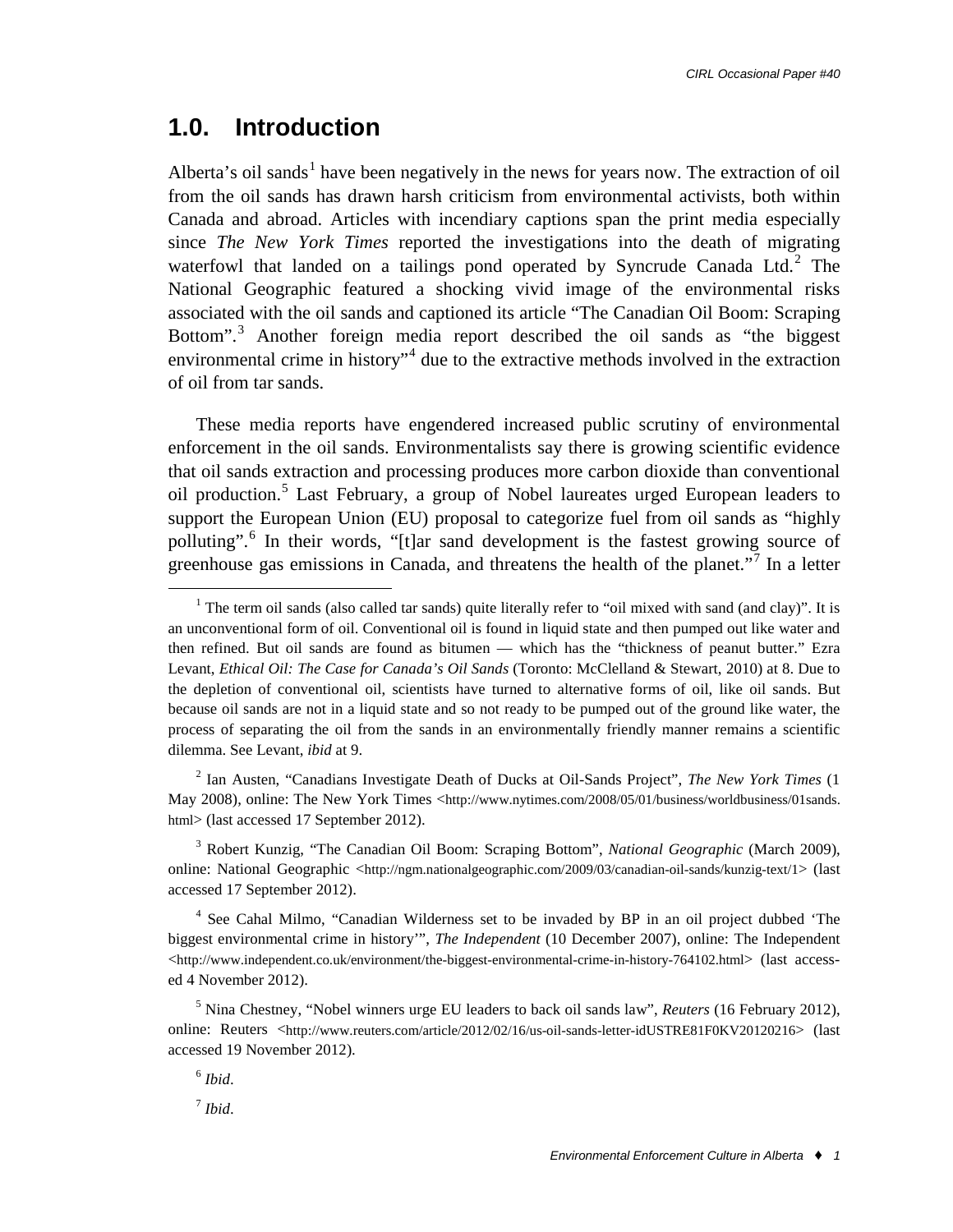to Canada's Prime Minister Stephen Harper, the laureates demanded that as the Prime Minister has called climate change one of mankind's biggest problems, he should translate his words into deeds by halting further expansion of the oil sands.<sup>[8](#page-14-0)</sup> One observer has noted that even the "oil-obsessed" United States (US) deferred its plans for the Keystone XL pipeline that would have increased the amount of oil produced by Canada from the oil sands for transportation to the  $US<sup>9</sup>$  $US<sup>9</sup>$  $US<sup>9</sup>$  Although the EU vote ended in a deadlock, due in large part to intense lobbying by Canada which threatened a trade war with the EU, $^{10}$  $^{10}$  $^{10}$  objections to the oil sands remain nevertheless, and there is no denial that the oil sands pose a severe threat to the environment. The Alberta and Canadian governments have repeatedly made the argument that the benefits of developing the oil sands, which have an estimated 173 billion barrels of proven recoverable reserves<sup>[11](#page-14-3)</sup> second only to Saudi Arabia in the world — outweigh the dangers of not shutting them down.<sup>[12](#page-14-4)</sup> It has argued that measures are in place to reduce the threat posed by the oil sands and that new measures are continuously being fashioned towards that end. One of these measures is the creation of a *Joint Canada-Alberta Implementation Plan for Oil Sands Monitoring*<sup>[13](#page-14-5)</sup> in early 2012 to enhance environmental monitoring of the activities going on in the oil sands.

<span id="page-14-3"></span><sup>11</sup> Alberta Energy, *Responsible Actions — A Plan for Alberta's Oil Sands* (February 2007) at 4, online: Alberta Energy <http://www.energy.alberta.ca/pdf/OSSgoaResponsibleActions\_web.pdf> (last accessed 24 September 2012).

<sup>12</sup> *Ibid* at 5.

 $\overline{a}$ 

<span id="page-14-5"></span><span id="page-14-4"></span><sup>13</sup> Minister of the Environment, *Joint Canada/Alberta Implementation Plan for Oil Sands Monitoring* (19 October 2012), online: Environment Canada <http://www.ec.gc.ca/Publications/47789FA4-67E0-4334-A850- 15FFA1F8E8F2/COM1519\_Final-OS-Plan\_02.pdf> (last accessed 27 September 2012).

<span id="page-14-0"></span><sup>8</sup> Bob Weber, "Nobel laureates press Harper to oppose Alberta oil-sands expansion", *The Globe and Mail* (6 September 2012), online: The Globe and Mail <http://m.theglobeandmail.com/news/politics/nobellaureates-press-harper-to-oppose-alberta-oil-sands-expansion/article596088/?service=mobile> (last accessed 19 November 2012).

<span id="page-14-1"></span><sup>9</sup> Chestney, *supra* note 5 (citing a statement by Franziska Achterberg, EU transport policy advisor at Greenpeace). See also "Nobel winners call on EU to support law classifying oilsands fuel as 'highly polluting", *The Vancouver Sun* (16 February 2012) online: The Vancouver Sun <http://www.vancouversun. com/business/Nobel+winners+call+support+classifying+oilsands+fuel+highly+polluting/6166169/story.html> (last accessed 10 September 2012). See also "Keystone Not in National Interest, Feds Say" (18 January 2012) Hous Bus J, online: Houston Business Journal <http://www.bizjournals.com/houston/news/2012/01/18/keystonenot-in-national-interest.html> (stating that on 18 January 2012, President Obama denied approval of the Keystone XL Pipeline). The oil sands constitute 20% of US' oil imports, which makes Canada top exporter of oil to the US. And currently, the US is the only country where Canada exports its oil sands. See Andrew Nikiforuk, *Tar Sands, Dirty Oil and the Future of a Continent* (Vancouver: David Suzuki Foundation, 2008) at 2; Levant, *supra* note 1 at 9.

<span id="page-14-2"></span><sup>10</sup> Damian Carrington, "Canada threatens trade war with EU over tar sands", *The Guardian* (20 February 2012), online: The Guardian <http://www.guardian.co.uk/environment/2012/feb/20/canada-eu-tar-sands> (last accessed 10 September 2012).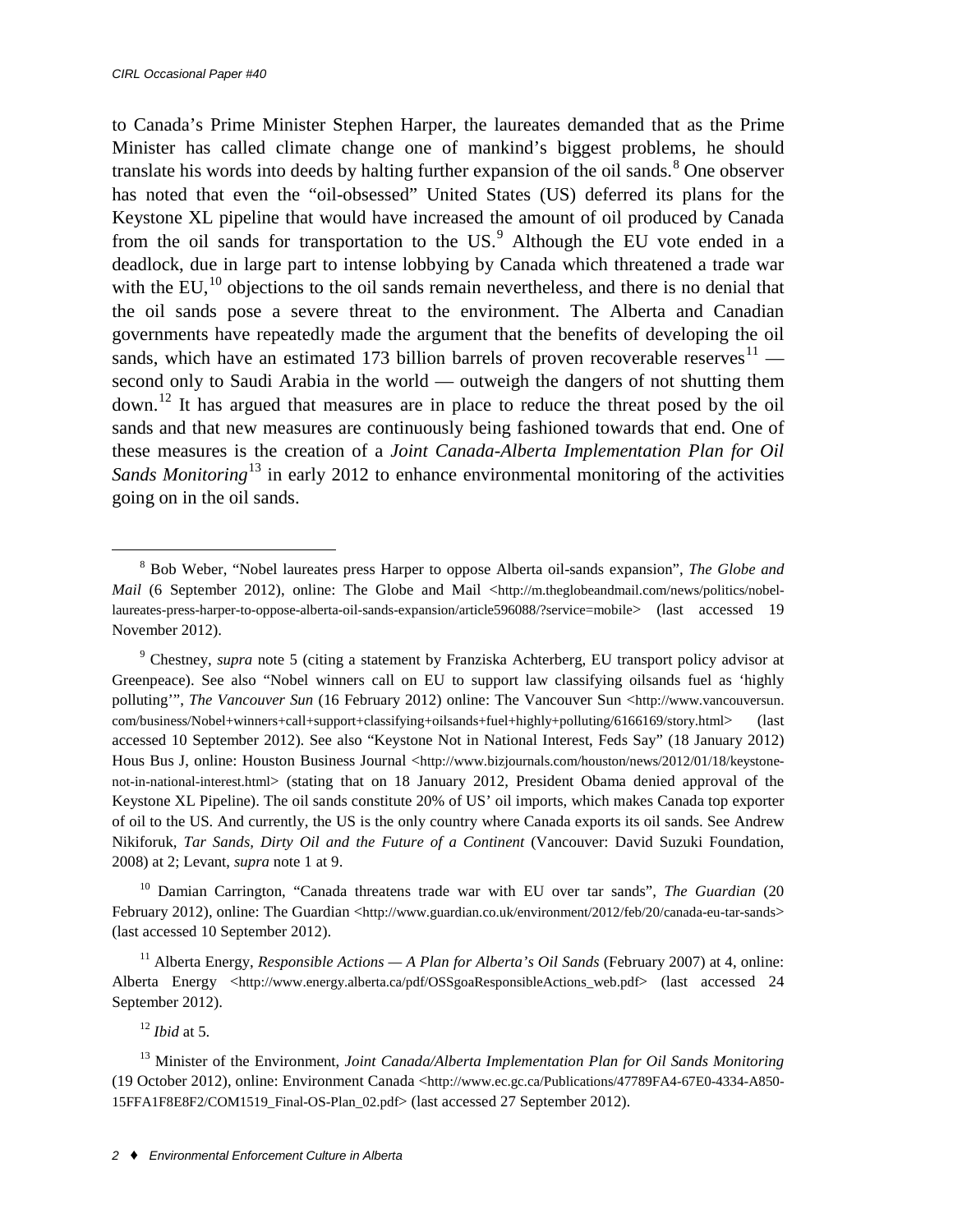The purpose of this paper is to review the environmental enforcement culture in Alberta with a view to ascertaining what mechanisms are in place in Alberta for responding to the commission of environmental offences, in the context of the oil sands, and the extent to which those mechanisms are being used.

For a comprehensive understanding of the environmental issues, a brief review of Alberta's environmental regulatory architecture for oil and gas operations generally is necessary. This is summarized in the next section and is quickly followed by a discussion of the nature of environmental offences. This discussion is necessary because of the focus on the criminal attributes of environmental wrongdoing. In section four, the environmental enforcement techniques available in Alberta are discussed, again with an emphasis on their application to the oil sands. Four basic enforcement techniques are considered: administrative penalties, orders, warnings and criminal prosecution.

An enforcement mechanism that does not take into account the need to provide a remedy to the victims of the offences it seeks to address, is incomplete, unbalanced and of limited policy value. Therefore the section that follows considers the position of victims of environmental offences in Alberta. What mechanisms are available in Alberta for providing a sense of justice and balance to victims of environmental offences? The last section summarizes the entire discussion in this paper.

The value of this paper is in both policy and law analysis. It is intended to provide suggestions for policy guidelines to regulators such as Alberta Environment and Sustainable Resources Development (ESRD) to encourage environmental compliance in relation both to the oil sands and to other industrial sectors that impact the environment in Alberta. One of the findings of this paper is the increased use of creative sentencing in environmental cases. While this trend is both innovative and commendable, and while the ESRD is making significant efforts to ensure that this innovative mechanism is successful, its effectiveness has suffered from certain constraints, including lack of competent experts to carry out some creative sentencing projects, and limits on the monitoring capacity of the ESRD, among others. By drawing attention to these issues, this paper will contribute to the more effective use of creative sentencing in Alberta. Attention is also drawn to the lack of adequate attention to victims of environmental offences in a province with significant environmental challenges from fossil fuel development. By highlighting this reality and considering the range of issues that arise in the context of environmental victimology, it is hoped that this paper will contribute to the formulation of policies that pay adequate attention to victims of environmental offences in Alberta.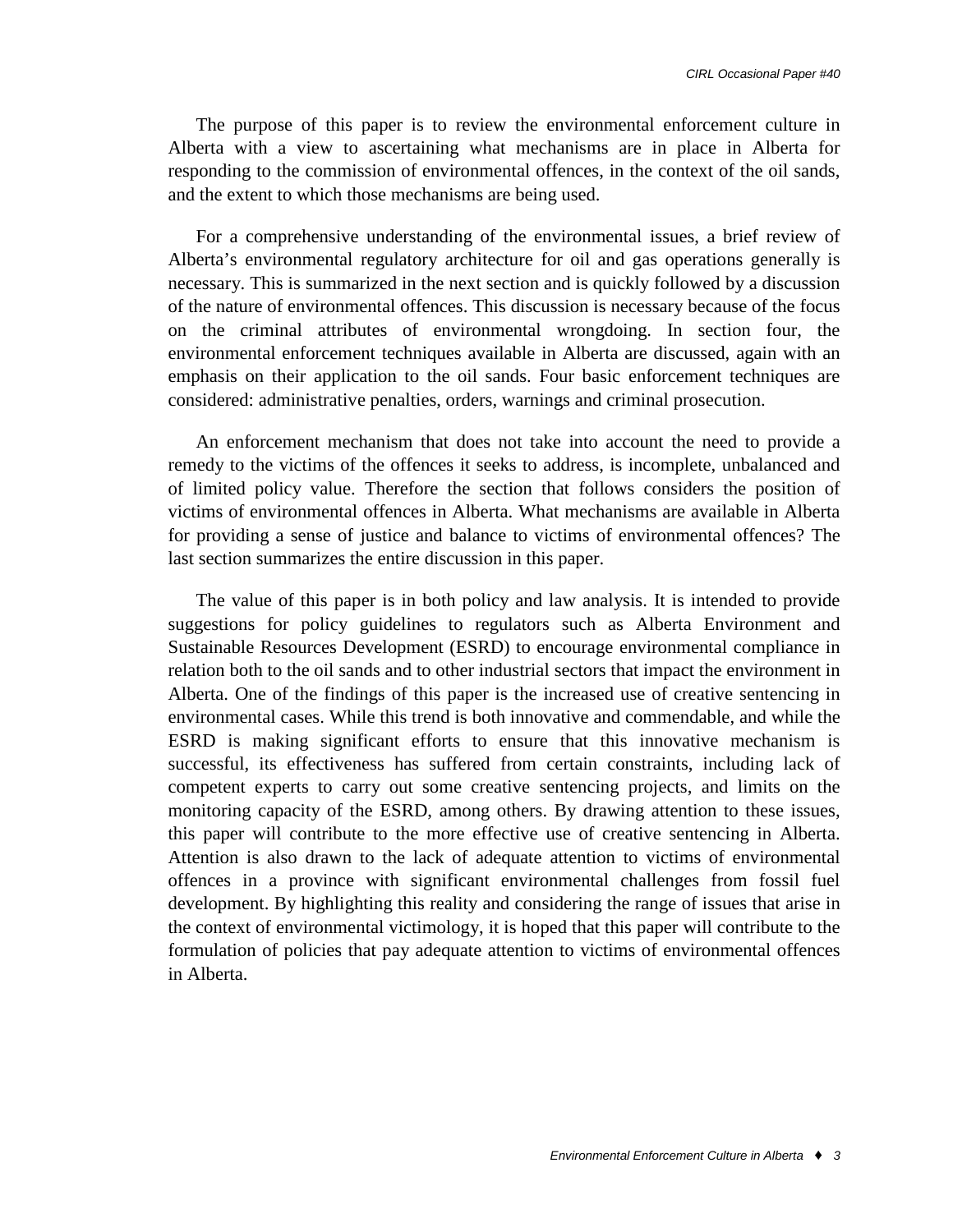# **2.0. The Environmental Regulatory Architecture for Oil and Gas Operations in Alberta**

The environmental regulatory architecture for oil and gas operations in Alberta is governed by federal, provincial and municipal laws and regulations and international and federal-provincial agreements in accordance with the *Constitution Act, 1867*. [14](#page-16-0) Generally, interprovincial and international matters are under federal jurisdiction while matters local to the provinces are under provincial jurisdiction. Each province is given authority over property and civil rights<sup>[15](#page-16-1)</sup> and in respect of exploration for, and conservation and management of, non-renewable natural resources within such province.<sup>[16](#page-16-2)</sup> However, the federal government has the authority to make laws regulating trade and commerce in interprovincial and international trade.<sup>[17](#page-16-3)</sup> The federal government also has jurisdiction over matters in relation to "Indians, and lands reserved for Indians",<sup>[18](#page-16-4)</sup> which can result in federal involvement in oil sands projects that affect Aboriginal interests. At the time the *Constitution Act, 1867* was enacted, however, environmental protection was not considered and so not allocated to either level of government. However, the Supreme Court of Canada has decided that both the federal and provincial governments may enact environmental laws in respect of matters within their competence, provided the exercise of legislative power over the environment must relate to a head of power over which the particular level of government can legislate.[19](#page-16-5) Canada's highest court in the *Friends of the Oldman River Society v. Canada (Minister of Transport)* decision noted that local projects will fall under provincial jurisdiction, but that federal involvement will be permitted where the project affects an area of federal jurisdiction.<sup>[20](#page-16-6)</sup> In the event of conflicting laws, however, the doctrine of paramountcy operates to give primacy to federal laws. The federal criminal law power $^{21}$  $^{21}$  $^{21}$  has been identified as one of those heads of power allowing federal environmental regulation.<sup>[22](#page-16-8)</sup> The peace, order and good

<span id="page-16-2"></span><span id="page-16-1"></span><span id="page-16-0"></span> $\overline{a}$ 

<sup>17</sup> *Ibid*, s 91(2).

<sup>18</sup> *Ibid*, s 91(24).

<span id="page-16-6"></span><span id="page-16-5"></span><span id="page-16-4"></span><span id="page-16-3"></span><sup>19</sup> *Friends of the Oldman River Society v Canada (Minister of Transport)*, [1992] 1 SCR 3. See also *R v Crown Zellerbach Canada Ltd*, [1988] 1 SCR 401.

<sup>20</sup> *Ibid*.

<sup>21</sup> *Constitution Act, 1876*, *supra* note 14, s 91(27).

<span id="page-16-8"></span><span id="page-16-7"></span><sup>22</sup> See Peter W Hogg, "Constitutional Authority Over Greenhouse Gas Emissions" (2009) 46:2 Alta L Rev 507 at 511 [ Hogg, "Constitutional Authority"]; Peter W. Hogg, "A Question of Parliamentary Power: Criminal Law and the Control of Greenhouse Gas Emissions" (August 2008) 114 CD Howe Institute Backgrounder at 1, online: CD Howe Institute <http://www.cdhowe.org/pdf/backgrounder\_114.pdf> (last accessed 14 November 2012).

<sup>14</sup> *Constitution Act, 1876* (UK), 30 & 31 Vict, c 3.

<sup>15</sup> *Ibid*, s 92(13).

<sup>16</sup> *Ibid*, s 92A(1).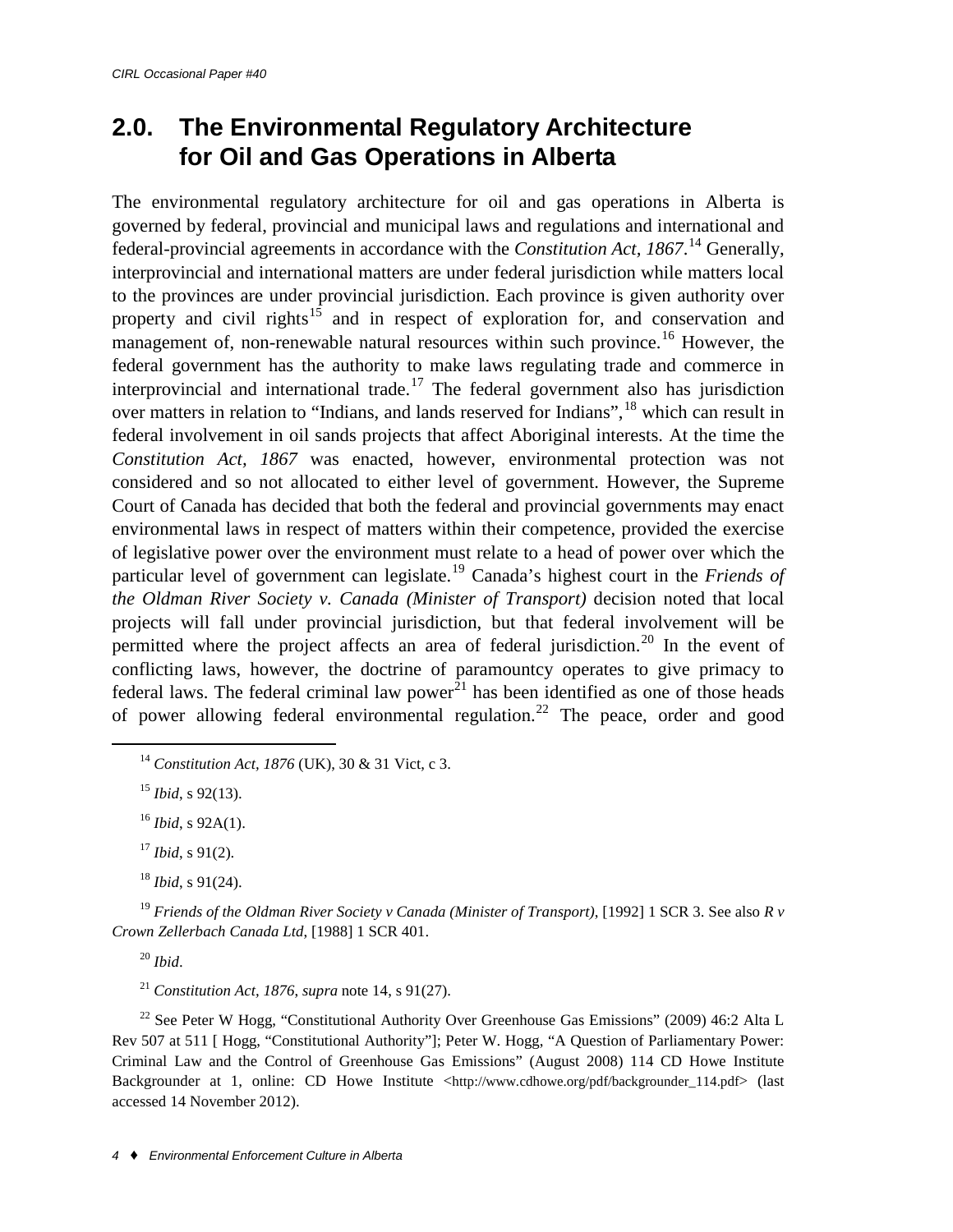government clause<sup>[23](#page-17-0)</sup> is another.<sup>[24](#page-17-1)</sup> The federal coast and inland fisheries power under section 91(12) of the *Constitution Act* can also ground federal environmental regulation. It follows that both levels of government have authority to regulate environmental issues relating to the development of the Alberta oil sands.

Accordingly, the environmental aspects of the oil sands in Alberta are regulated under both federal and provincial environmental legislation. Both have established boards and bodies that regulate the oil industry. These include, at the federal level, the National Energy Board (NEB), and, at the provincial level, the Alberta Energy Resources and Conservation Board (ERCB) which will be replaced by the Alberta Energy Regulator (AER) established under the *Responsible Energy Development Act* (*REDA*) [25](#page-17-2) enacted in 2012 but which has not yet come into force, and the ESRD.

The NEB, with its head office in Calgary, Alberta, was established by the Canadian Parliament in 1959 to regulate the interprovincial and international aspects of oil, gas and electric utility industries.<sup>[26](#page-17-3)</sup> It regulates the construction and operation of pipelines, energy development and trade. Its environmental responsibilities include ensuring that environmental protection is factored into the planning, construction, operation and abandonment of energy projects within its jurisdiction.<sup>[27](#page-17-4)</sup>

The ERCB was established under Alberta's *Energy Resources Conservation Act*  $(ERCA)^{28}$  $(ERCA)^{28}$  $(ERCA)^{28}$  to regulate the safe, responsible and efficient development of Alberta's energy resources, including oil, natural gas, oil sands, coal and pipelines. Its authorization is required at almost every step of the life of an energy project. It ensures pollution control and environmental conservation in the discovery, development and delivery of energy resources. When conflicts arise between companies and landowners, the ERCB steps in to settle the conflicts in a fair and balanced manner.<sup>[29](#page-17-6)</sup> Thus, the ERCB functions as "an independent, quasi-judicial agency of the Government of Alberta … [that] ensure[s] that the discovery, development and delivery of Alberta's energy resources take place in a manner that is fair, responsible and in the public interest."<sup>[30](#page-17-7)</sup> With the repeal of the *ERCA*,

<span id="page-17-6"></span><sup>29</sup> *Ibid*, s 2.

<sup>23</sup> *Constitution Act, 1876*, *supra* note 14, s 91.

<sup>24</sup> Hogg, "Constitutional Authority", *supra* note 22.

<span id="page-17-4"></span><span id="page-17-3"></span><span id="page-17-2"></span><span id="page-17-1"></span><span id="page-17-0"></span><sup>25</sup> SA 2012, c R-17.3, s 3(1) [*REDA*]. The Act repeals the *Energy Resources Conservation Act* that established the ERCB, and amends several other acts including the *Water Act*.

<sup>26</sup> See the *National Energy Board Act*, RSC 1985, c N-7.

<sup>27</sup> *Ibid* at ss 26, 28, 29 and 58.

<span id="page-17-5"></span><sup>28</sup> RSA 2000, c E-10 [*ERCA*].

<span id="page-17-7"></span><sup>&</sup>lt;sup>30</sup> ERCB, "About Us", online: ERCB <http://www.ercb.ca/about-us> (last accessed 26 September 2012).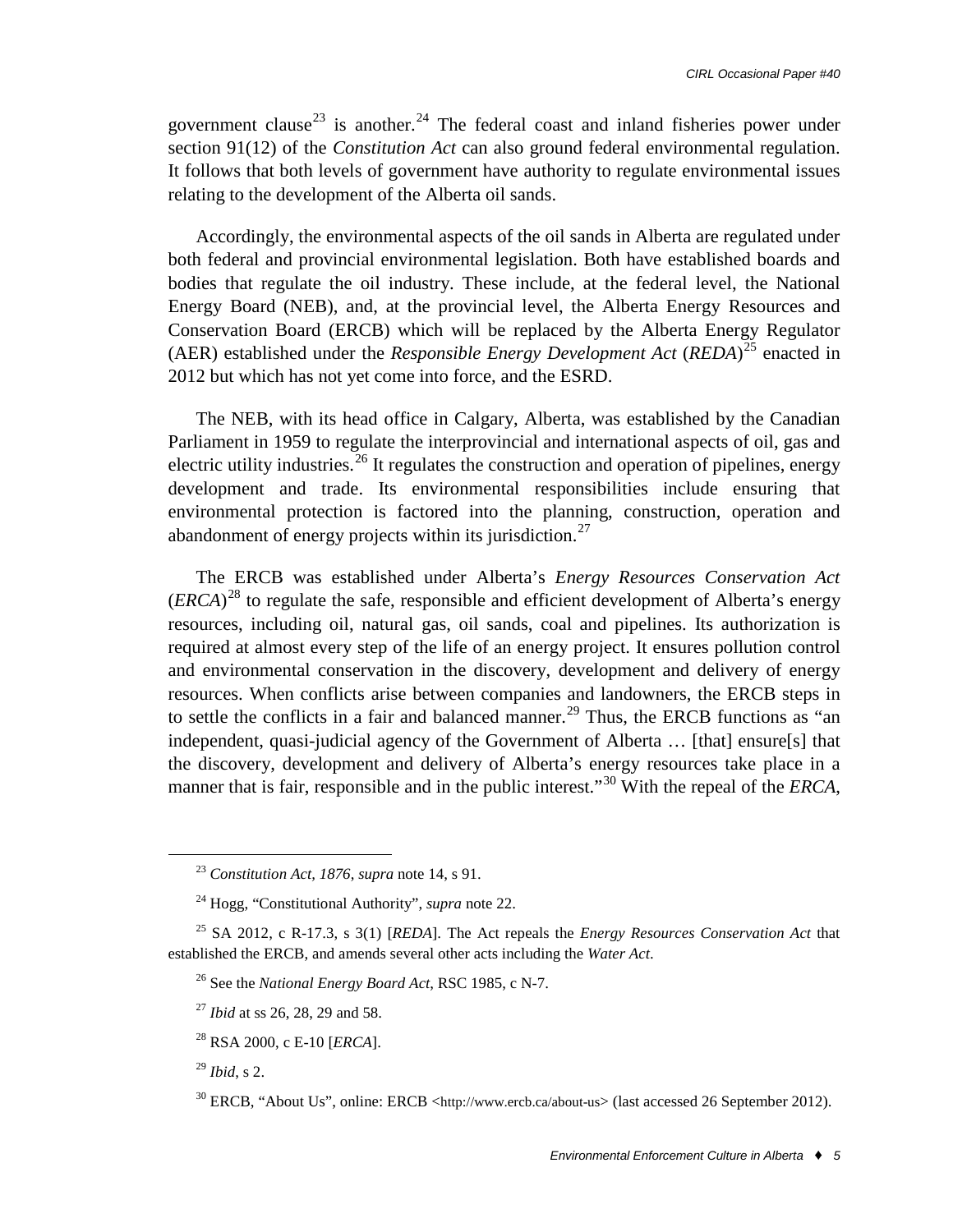under *REDA* and the consequent dissolution of the ERCB, these functions are now to be performed by the  $AER.<sup>31</sup>$  $AER.<sup>31</sup>$  $AER.<sup>31</sup>$ 

The ESRD is the ministry in charge of environment in Alberta: the Ministry of Environment and Sustainable Resource Development. It is the government ministry that is "responsible for ensuring that oil sands operations undergo the appropriate environmental assessment under the ... EPEA."<sup>[32](#page-18-1)</sup> The Ministry has an oil sands information portal, which is a one-stop information source for those interested in knowing the environmental impacts of oil sands development in Alberta.<sup>[33](#page-18-2)</sup> It is responsible for the Environmental Appeals Board — an independent board established to give Albertans an opportunity to contest certain environmental decisions made by the Environment Ministry. The Board facilities the use of mediation in resolving environmental disputes in Alberta.<sup>[34](#page-18-3)</sup>

Given the concurrent jurisdiction of the federal and Alberta governments over environmental protection, both governments have the jurisdiction to enforce their environmental laws with regard to environmental violations that occur in Alberta. They both can prosecute environmental offences that occur in relation to oil sands operations. Offences are created under their respective environmental statutes. At the federal level, there are, among others, the following statutes: the *Environmental Enforcement Act*  $(EEA)$ ,<sup>[35](#page-18-4)</sup> the *Fisheries Act*,<sup>[36](#page-18-5)</sup> and the *Migratory Birds Convention Act*.<sup>[37](#page-18-6)</sup> At the provincial level, the important statutes are the *Environmental Protection and Enhancement Act*  $(EPEA)^{38}$  $(EPEA)^{38}$  $(EPEA)^{38}$  and the *Water Act*.<sup>[39](#page-18-8)</sup> These statutes contain criminal and administrative

<span id="page-18-2"></span><sup>33</sup> Alberta Environment and Sustainable Resource Development, "About Us", online: <http:// environment.alberta.ca/01549.html> (last accessed 21 February 2013).

<span id="page-18-3"></span> $34$  See Environmental Appeals Board, "Welcome", online: Environmental Appeals Board <http://www. eab.gov.ab.ca> (last accessed 25 September 2012).

<span id="page-18-4"></span><sup>35</sup> SC 2009, c 14 [*EEA*]. The *EEA* is omnibus legislation that amends the fines, sentencing provisions and enforcement tools of six acts administered by Environment Canada and three acts administered by Parks Canada. It also creates the *Environmental Violations Administrative Monetary Penalties Act*. It introduces a new fine scheme that more accurately reflects the seriousness of environmental offences so as to "achieve greater compliance and respect for Federal Environmental legislation." Environment Canada, "Canada's Environmental Enforcement Act", online: Environment Canada, <http://www.ec.gc.ca/alef-ewe/ default.asp?lang=En&n=2AAFD90B-1> (last accessed 19 November 2012).

<span id="page-18-5"></span><sup>36</sup> RSC 1985, c F-14.

<span id="page-18-0"></span> $\overline{a}$ 

- <span id="page-18-6"></span><sup>37</sup> 1994, SC 1994, c 22.
- <span id="page-18-7"></span><sup>38</sup> RSA 2000, c E-12 [*EPEA*].

<span id="page-18-8"></span><sup>39</sup> RSA 2000, c W-3.

<sup>31</sup> See *REDA*, *supra* note 25 at ss 2 and 82.

<span id="page-18-1"></span><sup>&</sup>lt;sup>32</sup> RJ (Jack) Thrasher, "Canadian Oil Sands Development and Cross-Border Ventures" (2007) 53 Rocky Mtn Min L Inst 2-1 § 2.03[3].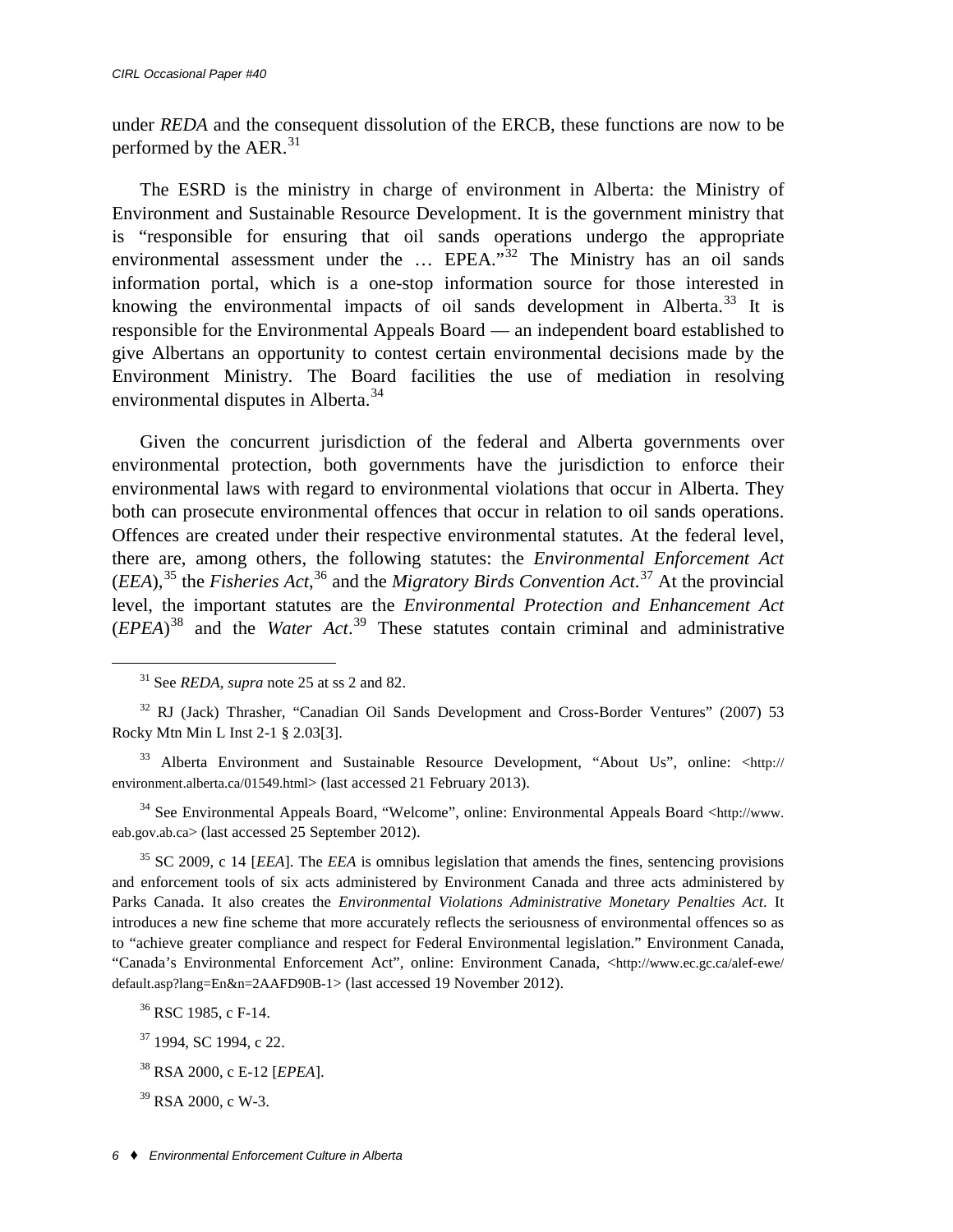sanctions for violations of environmental laws and regulations. They are the main enforcement tools for ensuring environmental compliance in Alberta.

## **3.0. The Nature of Environmental Offences**

Environmental offences take multifarious forms. They include the illegal dumping of hazardous waste and discharge of toxic waste directly into public waters. Industrial operations can pollute the land and public water supplies, endanger public health, destroy property value and the ecosystem and often cause irreparable harm to the environment. Such offences can have detrimental consequences on provincial and national economies and ultimately the global economy, and negatively impact on future generations. For this reason they evoke public outrage and trigger calls for severe sanctions.

In Alberta, numerous environmental offences emanate from the activities of corporations in the oil and gas industry. These industries utilize substances deleterious to the environment especially if improperly handled. The corporations come in all sizes, from small firms to more powerful multinationals. In addition to corporations, other organizations, such as criminal combines as well as individuals, can commit environmental offences.<sup>[40](#page-19-0)</sup>

Most environmental offences are classified as "regulatory offences", or "quasicrimes" that do not require proof of criminal intent. Discharges of pollutants are, for instance, generally regarded as regulatory or public welfare offences. Such offences are viewed as "less than truly criminal."[41](#page-19-1) In *R. v. Sault Ste. Marie (City)*, the Supreme Court of Canada affirmed that public welfare offences "are not criminal in any real sense but are prohibited in the public interest."<sup>[42](#page-19-2)</sup> Such offences are usually seen as an appendage to a larger regulatory framework rather than the main reason for the legislation. Their main purpose is not so much to punish the wrongful act or omission as it is to ensure compliance with the legislation and regulations. In substance, the offences are of a quasicriminal nature even though they are enforced through the criminal justice process. They might well be regarded as a branch of administrative law admitting only of limited application of criminal law principles. $43$  Among such offences are pollution, traffic law violations, liquor law violations, and sales of impure food.

<span id="page-19-0"></span><sup>40</sup> Yingyi Situ-Liu & David Emmons, *Environmental Crime: The Criminal Justice System's Role in Protecting the Environment* (Thousand Oaks, CA: Sage Publications, 2000) at 3.

<span id="page-19-3"></span><span id="page-19-2"></span><span id="page-19-1"></span><sup>&</sup>lt;sup>41</sup> Richard Hyde, "What is 'Regulatory Crime'? — An Examination of Academic, Judicial and Legislative Concepts" (2012) 4 Web JCLI 1.

<sup>42</sup> [1978] 2 SCR 1299 at 1303 [*Sault Ste Marie*].

<sup>43</sup> *Ibid*.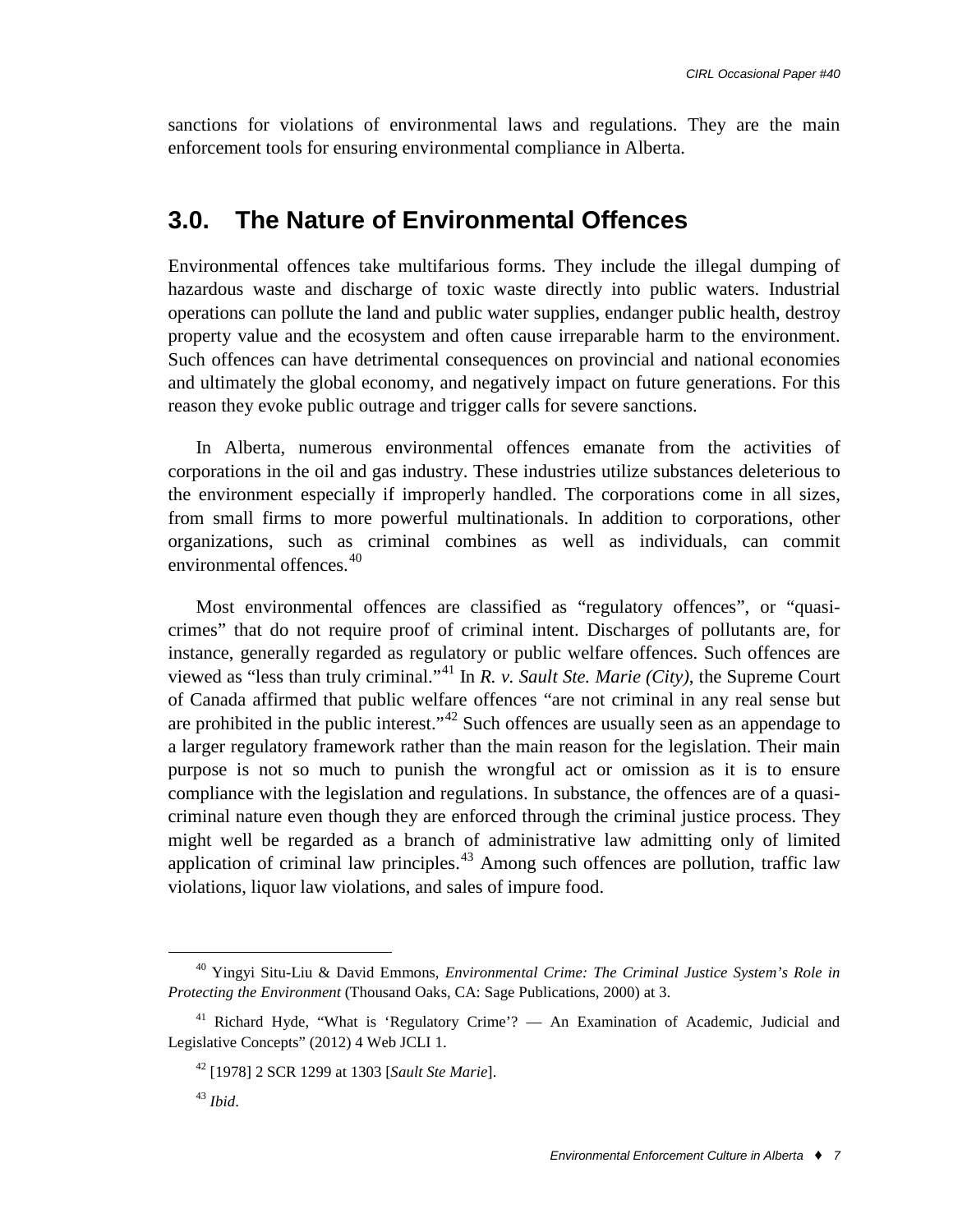Regulatory offences are generally regarded as "strict" or "absolute" liability offences. This is in sharp contrast to traditional crimes, where the presence of a guilty mind (*mens rea*), expressed in terms of intention or recklessness, is at their heart. The Supreme Court in *Sault Ste. Marie* used the term "true crimes" to characterize traditional crimes.<sup>[44](#page-20-0)</sup> The case itself related to an environmental charge accusing the City of Sault Ste Marie of discharging or causing or permitting to be discharged or deposited, materials into or on the bank shore of the Cannon Creek and Rook River. One of the issues presented to the Court was the applicability of *mens rea* standards to regulatory offences. The Court held that in prosecuting strict liability offences, proof of *mens rea* is not required of the prosecution.<sup>[45](#page-20-1)</sup> That is to say, the very doing of the prohibited act constitutes the offence. It was no explanation that the accused engaged in the prohibited conduct with the best volition.

Balancing the need to protect the public from hazardous activities with the moral principle that no one should be punished for conduct that was no fault of theirs is a ongoing conflict in the field of regulatory offences. In support of a strict liability standard, it is argued that protection of the public interest requires a high standard of care on the part of those who engage in certain kinds of activities that could have deleterious effects on the public. If people knew that ignorance or mistake is no excuse, they would be motivated to take all necessary precautionary measures to avoid harm to the public.<sup>[46](#page-20-2)</sup> Administrative efficiency affords another support for a strict liability standard for regulatory offences. Given the difficulty of proving the existence of a guilty mind in such offences and the sheer number of cases that come before the courts on a daily basis, to require the prosecution to prove fault would be very time and cost consuming. $47$  These cases could result in docket congestion that in turn causes delays in the administration of justice. It is believed that "the social ends to be achieved are of such importance as to override the unfortunate by product of punishing those who may be free of moral turpitude."<sup>[48](#page-20-4)</sup> It is also argued that minor penalties are usually imposed for such regulatory infractions and that conviction for such offences does not attract the level of stigma that true crimes attract.<sup>[49](#page-20-5)</sup> In the words of Professor Francis Sayre,

It is fundamentally unsound to convict a defendant for a crime involving a substantial term of imprisonment without giving him the opportunity to prove that his action was due to an honest and reasonable mistake of fact or that he acted without guilty intent. If the public danger is widespread and serious, the practical situation can be met by shifting to the shoulders of the defendant the

<span id="page-20-1"></span><sup>45</sup> *Ibid*.

- <span id="page-20-2"></span><sup>46</sup> *Ibid* at 1311.
- <span id="page-20-3"></span><sup>47</sup> *Ibid* at 1312.
- <span id="page-20-4"></span><sup>48</sup> *Ibid*.
- <span id="page-20-5"></span><sup>49</sup> *Ibid*.

<span id="page-20-0"></span><sup>44</sup> *Ibid* at 1304.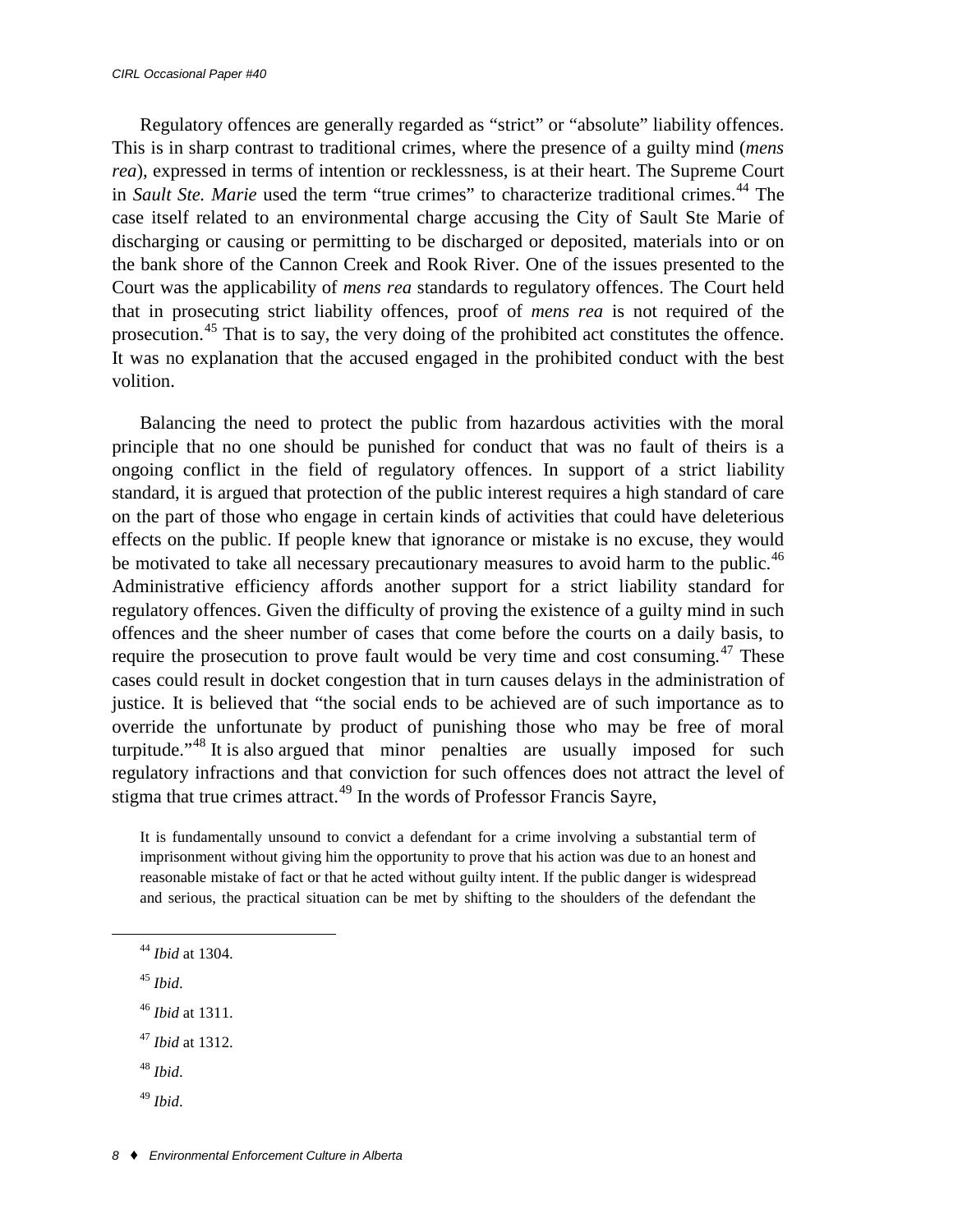burden of proving a lack of guilty intent. But the traditional requirement of a *mens rea* as a requisite for criminality still constitutes a necessary and important safeguard in criminal proceedings and, except in the case of public welfare offences involving light penalties, should be scrupulously maintained. $50$ 

It is however doubtful that this last justification still holds true today given the increasingly high penalties handed to persons, especially corporations, found guilty of environmental offences.<sup>[51](#page-21-1)</sup> In Alberta the maximum daily fine for contravention of *EPEA* for a corporation is \$1 million per day. The increasing media attention given to environmental violations, such as we saw in the case against Syncrude, weakens the view that such violations do not attract equal stigma with true crimes.

On the contrary, it is argued that strict liability violates a fundamental principle of criminal liability, the guilty mind. In a 1974 study of strict criminal liability, the Canadian Law Reform Commission concluded that "[o]n grounds of morality and justice, strict liability is intolerable. On grounds of practicability, it is essential."<sup>[52](#page-21-2)</sup> Jerome Hall regarded strict liability as an unjustifiable extension of legal liability, and would prefer a "separate code of 'civil offenses' requiring negligence and tried by administrative tribunals or civil courts".<sup>[53](#page-21-3)</sup> The claim that a high standard of care and attention results from criminal liability has also been challenged as empirically unfounded.<sup>[54](#page-21-4)</sup> It has also been argued that the claim that the public interest is engaged by public welfare offences somewhat suggests that true crimes do not engage the public interest.<sup>[55](#page-21-5)</sup> It has equally been asked in refutation: "If a person is already taking every reasonable precautionary measure, is he likely to take additional measures, knowing that however much care he takes, it will not serve as a defence in the event of breach?"<sup>[56](#page-21-6)</sup>

The Supreme Court of Canada, however, pointed out in *Sault Ste. Marie* that in between strict liability and *mens rea* offences, there is a distinct world of offences. As Glanville Williams has expressed it, "[t]here is a half-way house between *mens rea* and strict responsibility which has not yet been properly utilized, and that is responsibility for

<sup>50</sup> Francis Bowes Sayre, "Public Welfare Offences" (1933) 33:1 Colum L Rev 55 at 82-83.

<sup>51</sup> *EPEA*, *supra* note 38 at ss 228(1)(b) and 231.

<span id="page-21-4"></span><span id="page-21-3"></span><span id="page-21-2"></span><span id="page-21-1"></span><span id="page-21-0"></span><sup>52</sup> Law Reform Commission of Canada, *Studies in Strict Liability* (Ottawa: Information Canada, 1974) at 144 (stating at 11 that "whether or not strict liability should have any place in the criminal law, the law must be clarified so as to make it plain whether any given offence is one of strict liability").

<sup>53</sup> Jerome Hall, *General Principles of Criminal Law,* 2nd ed (Indianapolis: Bobbs-Merrill, 1960) at 359.

<sup>54</sup> See *Salt Ste Marie*, *supra* note 42 at 1312.

<span id="page-21-5"></span><sup>55</sup> *Ibid* at 1313.

<span id="page-21-6"></span><sup>56</sup> Sayre, *supra* note 50.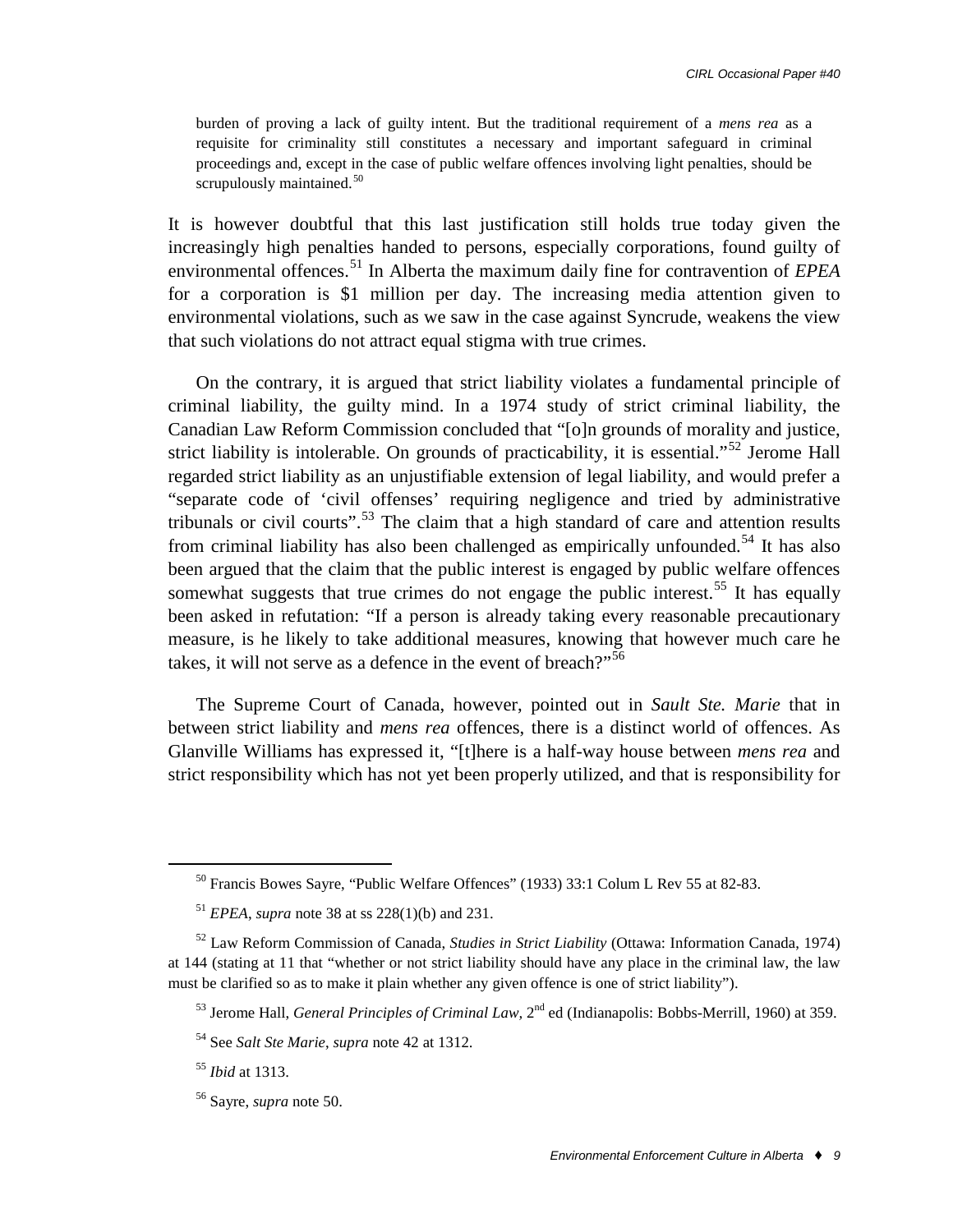negligence."<sup>[57](#page-22-0)</sup> The Court pointed out that this half-way is occupied by "public welfare offences (within which category pollution offences fall)".  $58$ 

There are thus three categories of offences: (1) offences in which the prosecution must prove *mens rea*; (2) offences in which the prosecution is not required to prove *mens rea*, but in which the defence would avoid liability by proving that he took reasonable care to avoid the conduct amounting to the offence (the due diligence defence); and (3) offences of absolute liability that permit of no defence whatsoever once the *actus reus* is established.<sup>[59](#page-22-2)</sup>

Public welfare offences, among which are environmental offences, *prima facie* fall under the second category. They would fall under the first category only where words like "willfully", "with intent", "knowledge" or "intentionally" are used in creating the offence.<sup>[60](#page-22-3)</sup> In the absence of any of these words, and once the defence sets up the due diligence defence, the court considers what a reasonable person in the defendant's shoes would have done. Liability will not lie where the defence "reasonably believed in a mistaken set of facts" which, were it true, would render the conduct innocent, or where he took all reasonable measures to avoid the conduct complained of.<sup>[61](#page-22-4)</sup>

Since the due diligence defence is available to the defence in public welfare offences, there can be no liability without fault in respect of environmental offences. However, it is not the duty of the prosecution to prove fault, but that of the defence to establish, on a balance of probability, the absence of fault in order to avoid liability.<sup>[62](#page-22-5)</sup> For this reason, such offences are still loosely regarded as "strict liability" offences.<sup>[63](#page-22-6)</sup>

The Court in *Sault Ste. Marie* followed the recommendations of the Law Reform Commission of Canada to the Minister of Justice in March 1976, wherein the Commission advised that (i) every offence outside the *Criminal Code* should be regarded as admitting a defence of due diligence; (ii) where intent or recklessness is not explicitly

<span id="page-22-3"></span><sup>60</sup> *Ibid*.

 $\overline{a}$ 

 $61$  *Ibid.* 

<sup>62</sup> *Ibid*.

<span id="page-22-6"></span><span id="page-22-5"></span><span id="page-22-4"></span> $63$  Hyde has argued that strict liability is "a tendency shared by many regulatory offences" rather than an absolute feature of every regulatory offence. Hyde, *supra* note 41 at 4.

<span id="page-22-2"></span><span id="page-22-1"></span><span id="page-22-0"></span><sup>57</sup> Glanville L Williams, *Criminal Law: The General Part*, 2nd ed (London: Stevens & Sons, 1961) at 262.

<sup>58</sup> *Sault Ste Marie*, *supra* note 42 at 1313.

<sup>59</sup> *Ibid* at 1327.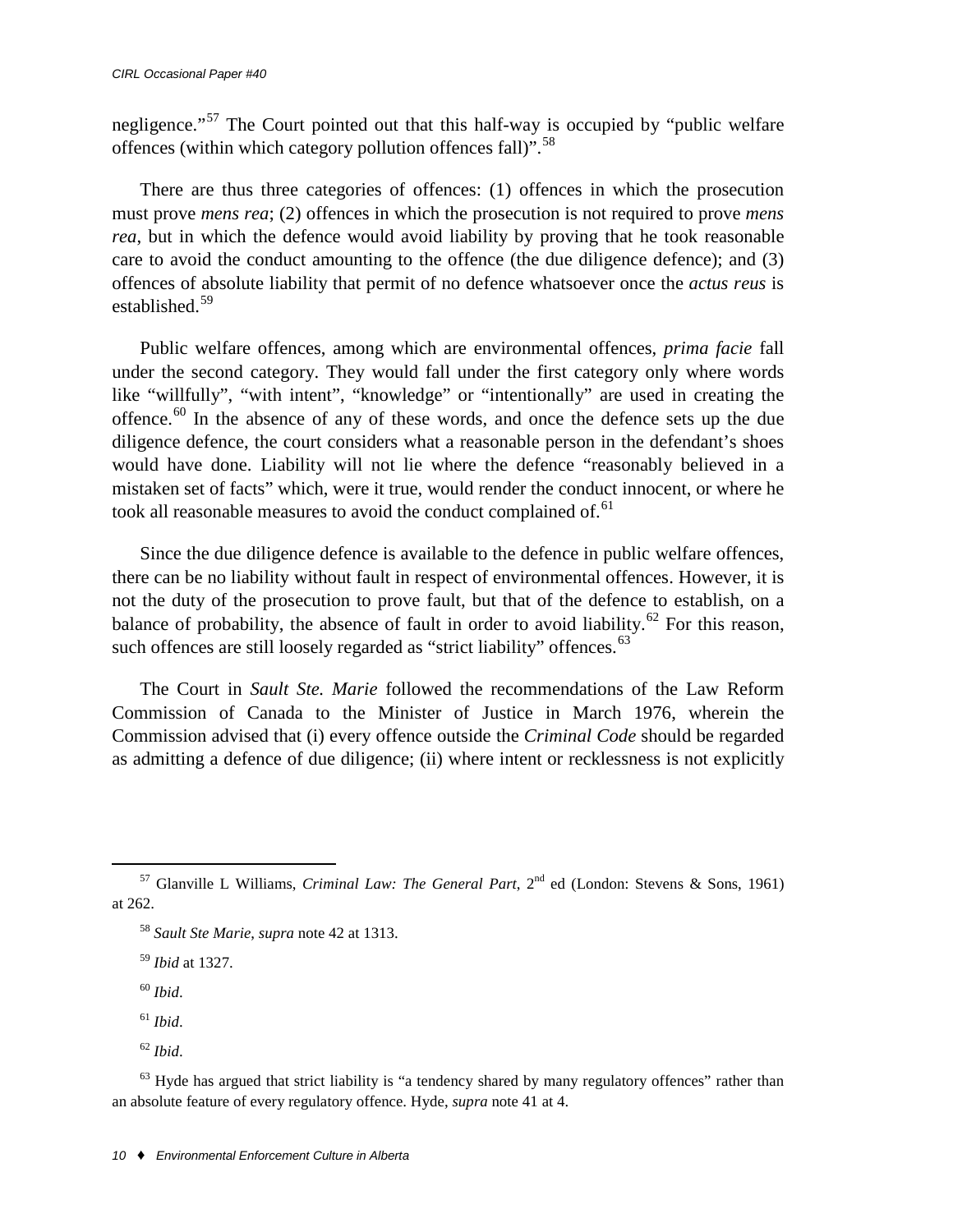required, the burden of proof should be on the defendant to establish such a defence; and that (iii) such a defence should be established on a balance of probabilities.  $64$ 

The due diligence defence in environmental cases is now codified under section 229 of the *EPEA*: "No person shall be convicted of an offence under section 61, 67, 75, 76, 79, 88, 108(2), 109(2), 110(1) or (2), 111, 112, 137, 148, 149, 155, 157, 163, 169, 170, 173, 176, 188, 191, 192, 209, 227(b), (c), (e), (g) or (i) or 251 if that person establishes on a balance of probabilities that the person took all reasonable steps to prevent its commission." The offences under these sections range from reporting violations to exceeding emission limits and sundry other offences. It has also been codified under section 24 of the *Dangerous Goods Transportation and Handling Act*: "Except where section 14 applies, it is a defence to a charge under any provision of this Act for the accused to establish that it took all reasonable measures to comply with that provision or with this Act generally."<sup>[65](#page-23-1)</sup>

In sum, environmental offences are a special category of offences that generally are neither strict liability nor require fault on the part of the accused. However, the accused can escape liability upon demonstrating due diligence.

## **4.0. The Environmental Enforcement Techniques in Alberta**

It has been said that Alberta's environmental protection standards are among the most stringent in the world.<sup>[66](#page-23-2)</sup> A look at Alberta's enforcement culture reveals that its techniques towards accountability for environmental violations take one of four forms: administrative penalties, warnings, orders and criminal prosecution. Of these, attention will be focused mainly on criminal prosecution since it is the one that attracts the severest penalty and public attention.

### **4.1. Administrative Penalties**

<span id="page-23-0"></span> $\overline{a}$ 

Administrative penalties are monetary penalties assessed and imposed by an environmental regulator without prior recourse to a court or other tribunal. The system allows offences to be dealt with through an administrative process rather than the normal court system. The main reason for introducing administrative penalties is to address cases

<sup>64</sup> Law Reform Commission of Canada, *supra* note 52 at 32.

<sup>65</sup> *Dangerous Goods Transportation and Handling Act*, SA 1998, c D-3.5.

<span id="page-23-2"></span><span id="page-23-1"></span><sup>66</sup> Alberta J Hudec & Joni R Paulus, "Current Environmental Regulation of the Alberta Oil and Gas Industry and Emerging Issues" (1990) 28 Alta L Rev 171 at 173.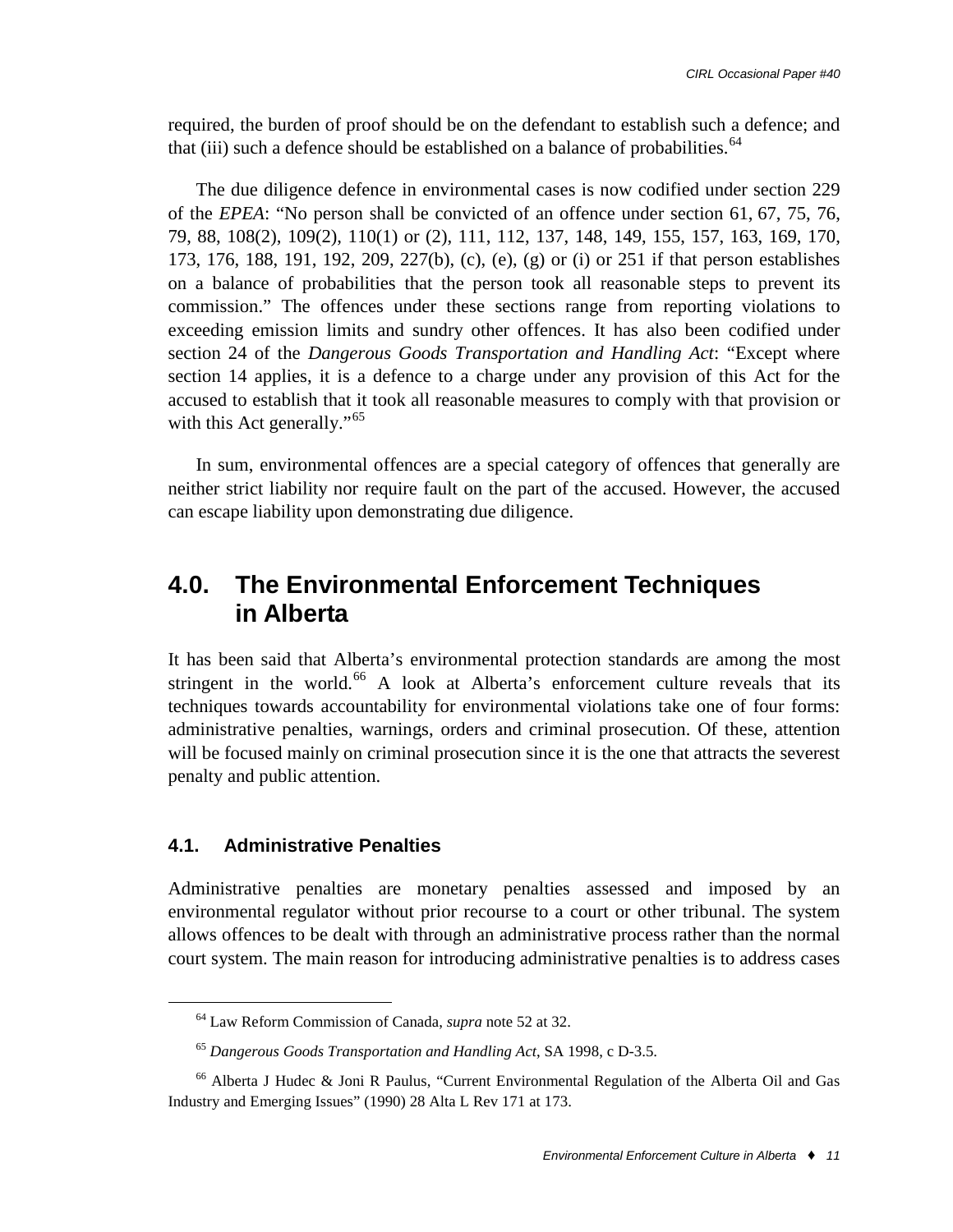of minor infractions where the environmental impact is minimal. Administrative penalties are viewed as a more appropriate, fairer, faster and cheaper way of dealing with such cases.<sup>[67](#page-24-0)</sup> Apart from allowing penalties to be imposed without recourse to courts or other tribunals, the administrative penalty system also differs from a prosecution and judicially imposed civil penalties in that it has a lower penalty ceiling than the latter.<sup>[68](#page-24-1)</sup> In addition, conviction is not registered in relation to a person on whom administrative penalties have been imposed.<sup>[69](#page-24-2)</sup> Like the judicial process, however, parties are given the opportunity to present their position to the regulator before a decision is reached on the amount of the penalty. The regulator also informs the parties about the penalty assessment process.<sup>[70](#page-24-3)</sup> It is believed that administrative penalties offer an effective means to deter minor offences as they are easier to impose because the standard of proof is on a balance of probabilities. Empirical studies also show that the rate of appeal of administrative penalties is very low compared to court decisions.<sup>[71](#page-24-4)</sup> Although administrative penalties are usually less than criminal sanctions, deterrence theory shows that certainty of punishment is more effective than severity of punishment.<sup>[72](#page-24-5)</sup> The administrative penalty approach has been adopted by other provinces including British Columbia, New Brunswick, Newfoundland, Nova Scotia, Ontario and Saskatchewan.

In Alberta, administrative penalties were introduced in 1995 following the passage of *EPEA*. Sections 237 and 238 of the Act, together with the *Administrative Penalty* 

 $\overline{a}$ 

<sup>70</sup> Flett, *supra* note 67.

<span id="page-24-0"></span> $67$  LeRoy C Paddock, "Environmental Enforcement at the Turn of the Century" (1991) 21 Envt'l L 1509 at 1518; Law Reform Commission of Saskatchewan, "Administrative Penalties Consultation Paper" (June 2009) at 3, online: Law Reform Commission of Saskatchewan <http://www.lawreformcommission.sk.ca/ adminpens.pdf> (last accessed 26 September 2012); Jillian Flett, "Administering Environmental Administrative Penalties: Alberta's Experience" (2000) 15:1 News Brief, online: Environmental Law Centre <http://www.elc.ab.ca/pages/Publications/PreviousIssue.aspx?id=438> (last accessed 26 September 2012).

<span id="page-24-1"></span><sup>68</sup> Paddock, *ibid*.

<sup>69</sup> Law Reform Commission of Saskatchewan, *supra* note 67.

<span id="page-24-4"></span><span id="page-24-3"></span><span id="page-24-2"></span><sup>&</sup>lt;sup>71</sup> Chris Rolfe, "Administrative Monetary Penalties: A Tool for Ensuring Compliance" (Paper delivered at the Canadian Council of Ministers of Environmental Workshop on Economic Instruments, 24 January 1997), online: West Coast Environmental Law Association <http://wcel.org/sites/default/files/ publications/AdministrativeMonetaryPenalties.txt> (last accessed 26 September 2012).

<span id="page-24-5"></span><sup>72</sup> Environment Canada, *Administrative Monetary Penalties: Their Potential Use in CEPA*, Reviewing CEPA: The Issues Report #14 (Ottawa: Environmental Protection Service, 1994), cited in Rolfe, *ibid*. See also Rolfe, *ibid* (arguing that "[a] violation is more likely to lead to a penalty in [a monetary penalty] system than a traditional criminal court system, both because [monetary penalties] are more frequently used and less frequently appealed. Also, because of differences in the rules of evidence, the use of the 'balance of probabilities' test for liability and the removal of the due diligence defence, the chances of penalty imposition are usually assumed to be greater for [monetary penalties].").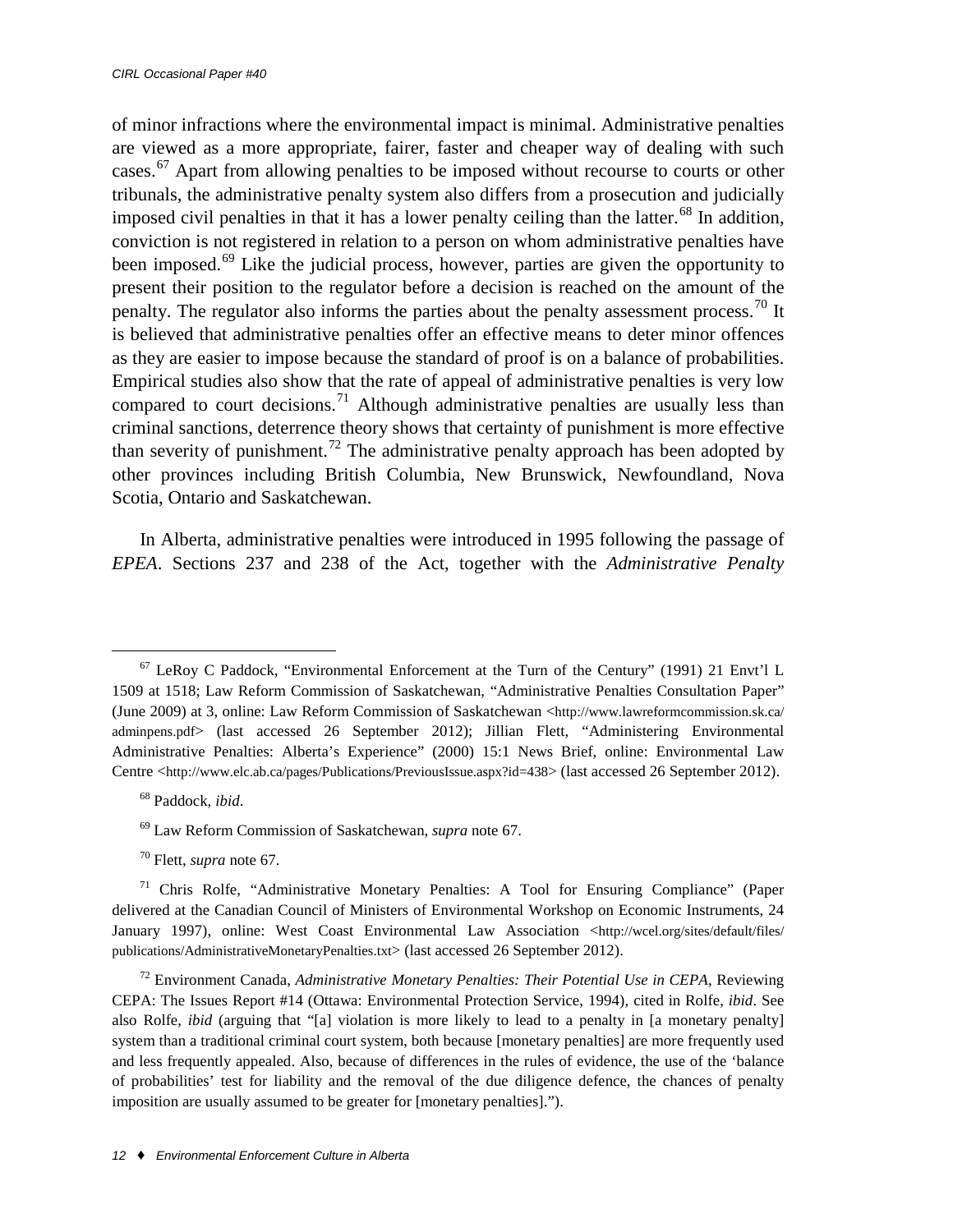*Regulation* (*APR*) [73](#page-25-0) made pursuant thereto, provide for the use of administrative penalties. Section 237(1) of the Act sets out the general framework:

Where the Director [designated for administering administrative penalties] is of the opinion that a person has contravened a provision of this Act that is specified for the purposes of this section in the regulations, the Director may, subject to the regulations, by notice in writing given to that person require that person to pay to the Government an administrative penalty in the amount set out in the notice for each contravention.

The *APR* sets out in its Schedule the infractions for which an administrative penalty may be issued. They include:

- Operating an activity without the required authorization;
- Failure to report a release of a substance that may have adverse effects;
- Release of substance into the environment beyond the amount permitted under a regulation or authorization;
- Operating an activity in breach of process requirements specified in a regulation or authorization;
- Failure to report the contravention of an approval condition or limit; and/or
- Late submission of a required report (e.g. monthly or annual emissions report).<sup>[74](#page-25-1)</sup>

The above list indicates that administrative penalties are used for relatively minor contraventions that have minimal environmental impacts or for contraventions that are forerunners to other contraventions that have an actual impact on the environment. As ESRD puts it, "[a]dministrative penalties are most appropriate for contraventions that are more serious than those for warning letters, but less serious than those that are prosecuted."<sup>[75](#page-25-2)</sup>

Under section 237(3) of the *EPEA*, a violator subjected to an administrative penalty may not be charged with an offence in respect of that contravention. It follows that

<sup>73</sup> Alta Reg 23/2003 [*APR*].

<span id="page-25-1"></span><span id="page-25-0"></span><sup>74</sup> *Ibid*, s 2(1) and the Schedule thereto. These infractions are contained in various provisions of the *EPEA*: ss 61, 67(1), 75(1), 76, 79, 83.1, 88.1, 88.2, 108(2), 109(2), 110(1), 111-112, 137-138, 148-149, 155, 157, 163(1) and (3), 169-170, 176, 178, 179(1)-(2), 180-182, 188(1), 191-192, 209, 227(b)-(c), (e), (g), (i) and 251.

<span id="page-25-2"></span><sup>&</sup>lt;sup>75</sup> Government of Alberta, "Administrative Penalties: Facts at Your Finger Tips", online: Government of Alberta <http://environment.alberta.ca/documents/Administrative-Penalties.pdf> (last accessed 21 February 2013).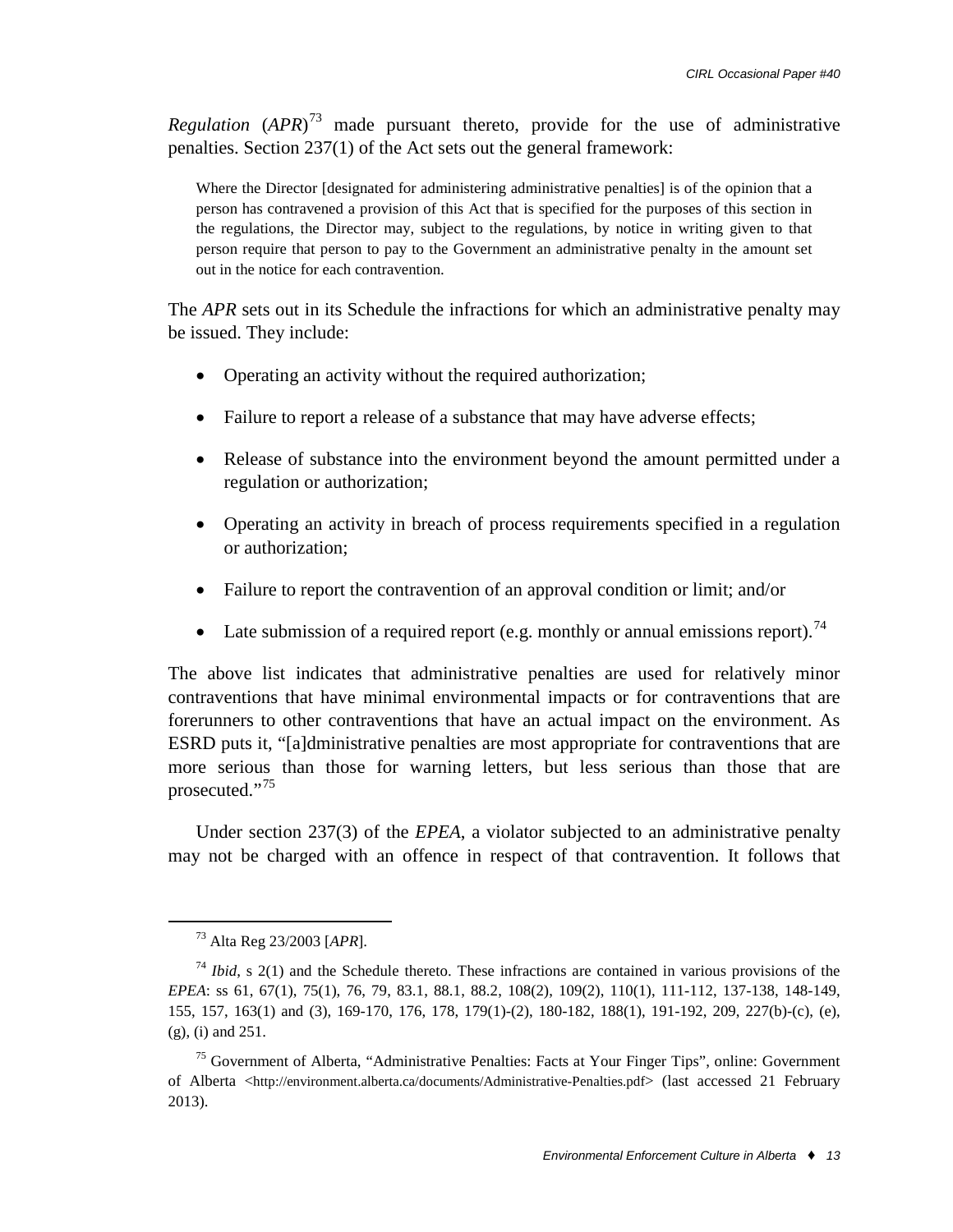administrative penalties and quasi-criminal prosecutions cannot go hand in glove in relation to the same infraction.

The procedure for issuing administrative penalties is as follows: After the Compliance Manager has done a preliminary assessment of the penalty, he/she sends a written notice to the party alleged to have committed the infractions. The notice must contain the particulars of the contravention, the amount of the administrative penalty, the date by which it is to be paid, and the availability of a right of appeal.<sup>[76](#page-26-0)</sup> This notice gives the party an opportunity to cause the Compliance Manager to review the administrative penalty and the facts on which it is based. The party may present information he/she considers relevant to the alleged infraction and the assessment. If, after consideration of the party's presentation, the Compliance Manager finds that an administrative penalty is required, he/she makes a final assessment of the penalty and sends a notice to that effect to the party.[77](#page-26-1) Regulation 4 of the *APR* requires that the penalty be paid within 30 days. The maximum penalty payable is \$5000 for each contravention or for each day or part of a day the contravention occurs or continues to occur.<sup>[78](#page-26-2)</sup> The lowest penalty is \$1,000.<sup>[79](#page-26-3)</sup> The factors that determine the actual penalty to be imposed include: the importance of compliance to the regulatory scheme, the degree of willfulness or negligence in the infraction, whether any mitigating steps were taken by the party, whether the party has taken any steps to prevent future occurrence of the infraction, whether the party has a history of non-compliance, whether the party benefited economically from the infraction, and any other factors the Compliance Director considers relevant.<sup>[80](#page-26-4)</sup> Lastly, as already hinted at, the administrative penalty is appealable, and under the current regime an appeal can go to the Environmental Appeal Board; [81](#page-26-5) however, when *REDA* comes into force, appeals, described thereunder as "regulatory appeals", shall go to the Regulator.<sup>[82](#page-26-6)</sup> The Regulator shall conduct the decision appeal with or without a hearing and make final determinations regarding the administrative penalty. $83$ 

Since the introduction of administrative penalties in Alberta in 1995, there has been no noticeable drop in the number of criminal prosecutions. On the contrary, prosecution has been on the increase. This suggests that administrative penalties did replace prosecutions, but to complement it. In 2000, the Environmental Law Centre reported that

- <span id="page-26-5"></span> $81$  *Ibid*, s 2(2)(d).
- <span id="page-26-6"></span><sup>82</sup> *REDA*, *supra* note 25 at ss 36-38.
- <span id="page-26-7"></span><sup>83</sup> *Ibid* at s 40.

<span id="page-26-0"></span><sup>76</sup> *APR*, *supra* note 73, s 2(2).

<span id="page-26-1"></span><sup>77</sup> ESRD, *supra* note 75.

<span id="page-26-2"></span><sup>78</sup> APR, *supra* note 73 at ss 3(1) and (3).

<span id="page-26-3"></span><sup>79</sup> *Ibid*, s 3(1).

<span id="page-26-4"></span><sup>80</sup> *Ibid*, s 3(2).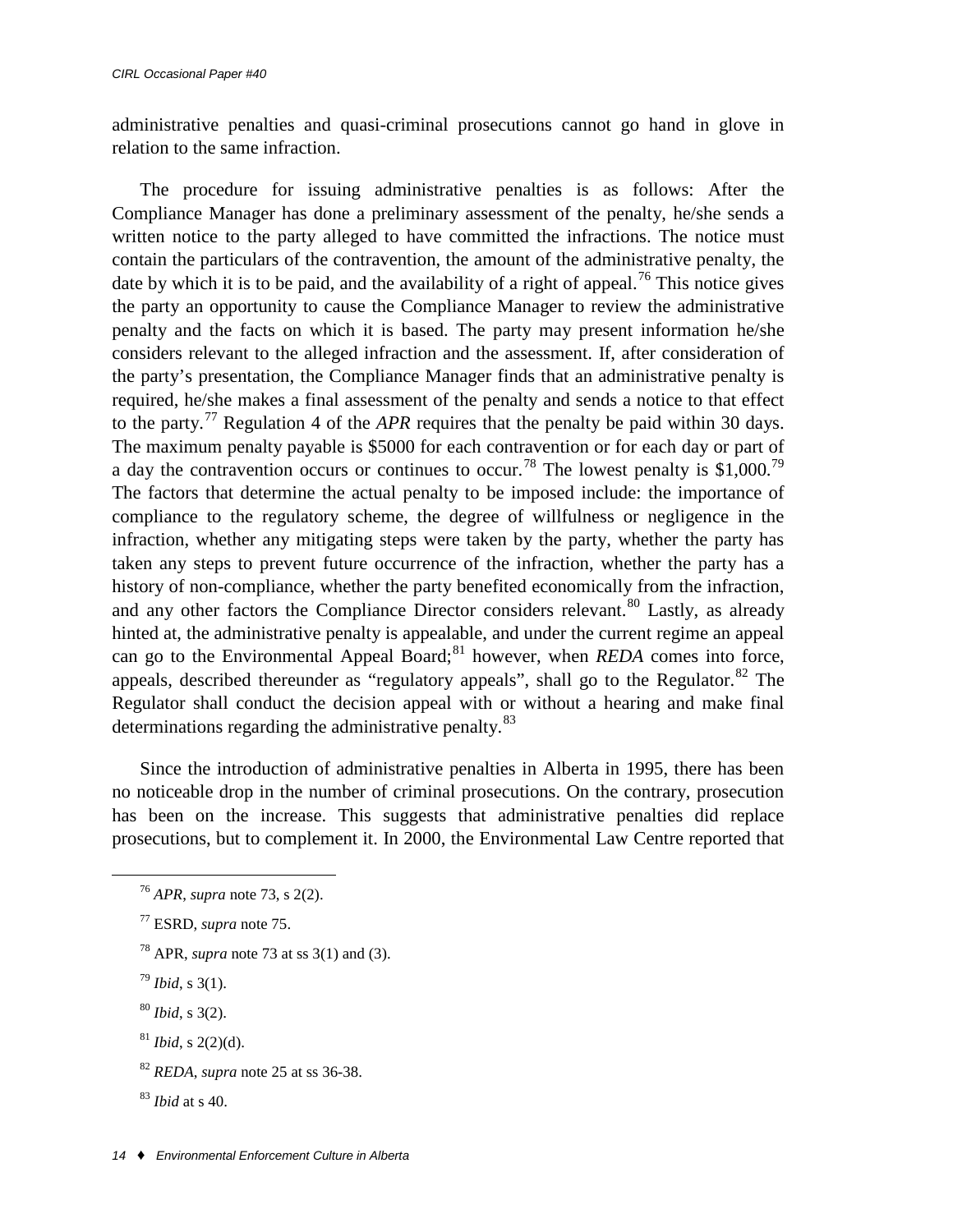in the first five years of the introduction of administrative penalties, there was an increase in criminal prosecutions of environmental offences, with the number of charges under the *EPEA* being 391, resulting in over \$1.9 million in fines. During the same period, 112 administrative penalties were issued, resulting in penalties more than  $$645,000.^{84}$  $$645,000.^{84}$  $$645,000.^{84}$ However, ESRD's compliance assessment report shows that within the last five years, administrative penalties have been issued 91 times. This indicates a drop in the number of administrative penalties issued. It is difficult to discern from the report how many of the penalties are related to the oil sands, however a few are obvious. In 2009 two were issued against Suncor Energy Inc and one was issued against Compass Group Ltd.<sup>[85](#page-27-1)</sup> The latest ESRD enforcement report released in November 2012 shows that between July 1, 2012 and September 30, 2012, five administrative penalties were issued, including one oil sands-related penalty against Syncrude Canada for the failure to report the release of hydrogen sulphide and ammonia on July 9,  $2010$ .<sup>[86](#page-27-2)</sup> Since it is difficult to discern the number of administrative penalties relating to the oil sands, one cannot deny, based on this recent report, that there is an increase in oil sands-related administrative penalties.

#### **4.2. Warnings**

Warning letters are issued to companies and individuals that contravened provisions of an environmental statute or regulation. The letter forms part of the compliance history of the company or individual and is taken into account if a contravention occurs in the future. Such warnings are issued for minor contraventions and are normally issued to first-time offenders. They are designed to prompt compliance by the company or individual to whom they are issued. $87$ 

A review of Alberta's environmental enforcement reports shows that between January 2008 and November 2012, 234 warnings were issued, including one against Suncor Energy Inc in 2009 related to the oil sands. The report shows that warnings are the most frequently used environmental enforcement tool in Alberta, at least within the five-year period reviewed.

<sup>84</sup> Flett, *supra* note 67.

<sup>85</sup> See the table at 21 *infra*.

<span id="page-27-2"></span><span id="page-27-1"></span><span id="page-27-0"></span><sup>86</sup> Government of Alberta, *Enforcement of the Environmental Protection and Enhancement Act and the Water Act: 1 July 2012-30 September 2012* (November 2012), online: ESRD <http://environment.gov.ab.ca/ info/library/8706.pdf> (last accessed 5 December 2012).

<span id="page-27-3"></span> $87$  Alberta Environment, "Compliance Assurance Program" [nd], online: Government of Alberta <https: //external.sp.environment.gov.ab.ca/DocArc/compliance/ComplianceReports/ComplianceProgramBrochure-other.pdf> (last accessed 30 October 2012).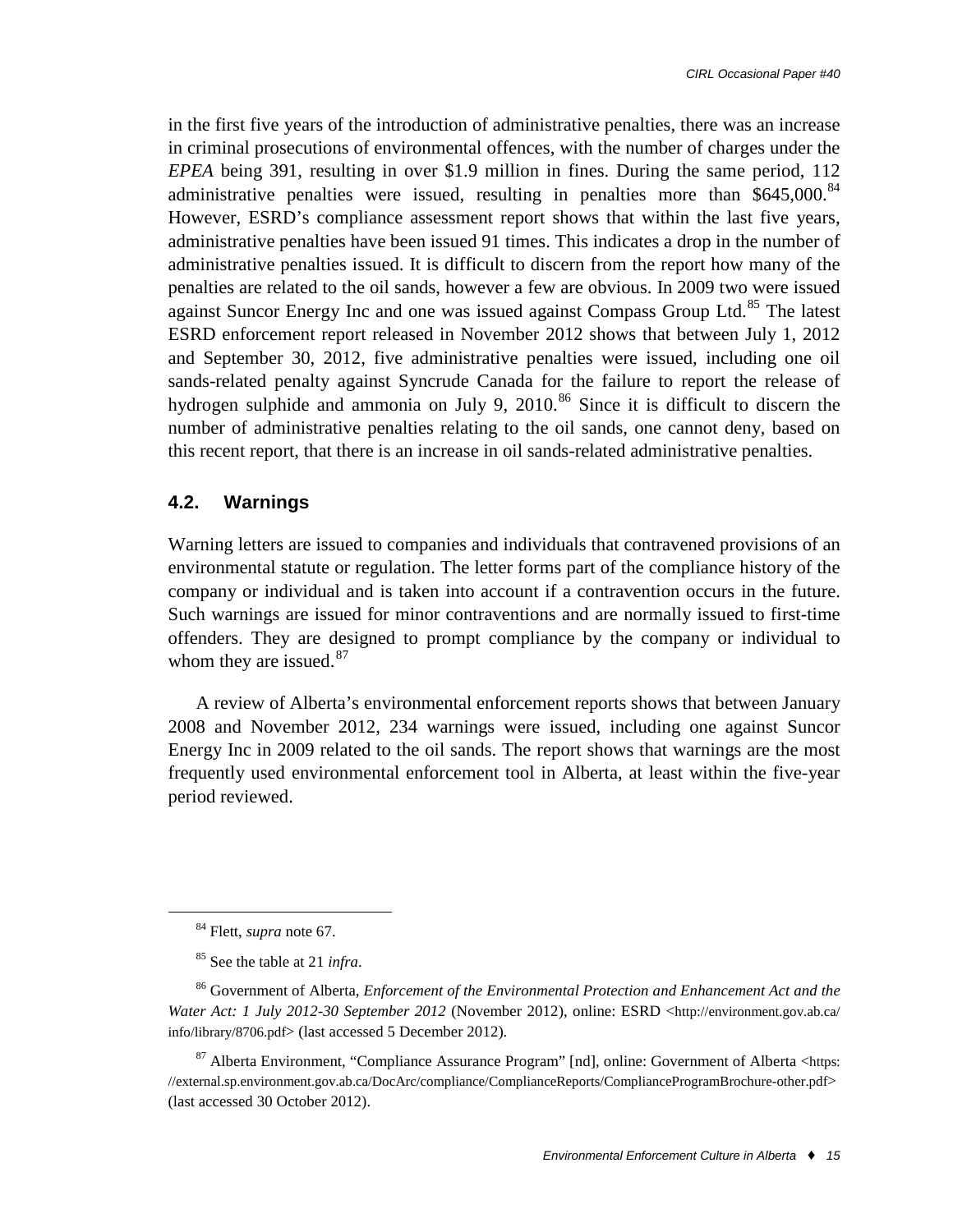### **4.3. Orders**

Orders are issued when instant action is needed to avert or halt an adverse environmental effect. Three types of orders are issued in Alberta: (1) environmental protection orders; (2) water management orders; and (3) enforcement orders. Whereas environmental protection orders are issued with regard to contraventions under the *EPEA*, water management orders are issued with regard to contraventions under the *Water Act*. Enforcement orders are issued to compel a party to take steps to remedy an environmental contravention and, where appropriate, to require the party to take actions to prevent future contraventions.<sup>[88](#page-28-0)</sup> Enforcement orders can be issued under both the *EPEA* and the *Water Act*.

Orders are a common environmental enforcement tool in Alberta. Within the past five years, about 231 orders have been issued.<sup>[89](#page-28-1)</sup> These include 34 enforcement orders, 192 environmental protection orders and five environmental management orders.<sup>[90](#page-28-2)</sup> It is, again, however not clear from the annual compliance report of the ESRD how many of these orders are related to environmental contraventions in the oil sands.

### **4.4. Criminal Prosecutions**

Although both the Canadian Parliament and Alberta's Provincial Legislature have routinely included criminal sanctions in each of the major environmental laws they have enacted, their criminal enforcement programs remained essentially inactive until the past decade. There certainly had been instances of criminal prosecution, but its use was rather unsystematic. The Alberta Government devoted its resources principally to defending its implementation of its statutory obligations under the various environmental laws against legal challenges by the environmental community.

In recent years, however, there has been an attempt to change the enforcement culture in Alberta from prosecution-as-a-last-resort enforcement tool to prosecution-as-anenforcement tool. The province's annual assessment enforcement reports show that between 2008 and 2012, 51 environmental prosecutions have been concluded.<sup>[91](#page-28-3)</sup> While it is not clear from the reports how many of the prosecutions related to the oil sands, at least six oil sands-related prosecutions are obvious: one against Syncrude, four against Suncor Energy and one against Compass Group Ltd. The most remarkable of them was the prosecution of Syncrude.<sup>[92](#page-28-4)</sup> The case arose from the death in April 2008 of about 1600

<span id="page-28-0"></span><sup>88</sup> *Ibid*.

<span id="page-28-1"></span><sup>89</sup> See the table at 21 *infra*.

<span id="page-28-2"></span><sup>90</sup> *Ibid*.

<span id="page-28-3"></span><sup>91</sup> See the table at 21 *infra*.

<span id="page-28-4"></span><sup>92</sup> *R v Syncrude Canada Ltd*, 2010 ABPC 229 [*Syncrude*].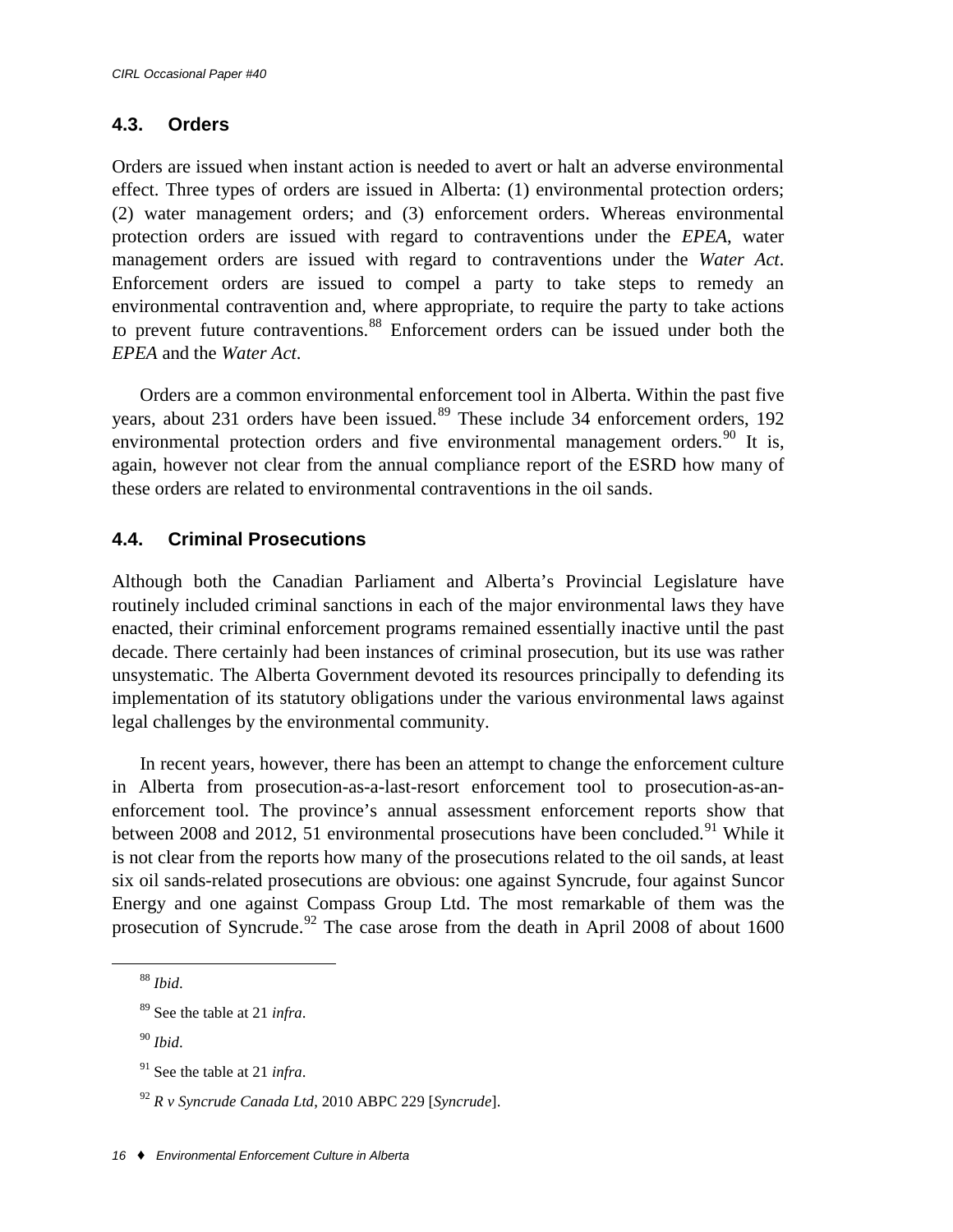birds on an oil sands tailings pond operated by Syncrude Canada along the Athabasca River, north of Fort McMurray. The river was on a pathway travelled by migratory birds. Influences like weather or fatigue can cause migratory birds to find a resting place and a tailings pond located under the birds' flyway is attractive to the birds, especially in early spring as the warm bitumen in the pond prevents snow from settling on the pond.<sup>[93](#page-29-0)</sup> Unsuspecting birds that presumably sought rest on the ponds were trapped in the oily water. A concerned individual telephoned Todd Powell, the Senior Wildlife Biologist for the Government of Alberta regarding a number of birds that had landed on Syncrude Canada's Aurora Settling Basin. An investigation that ensued revealed that hundreds of migratory birds were trapped in bitumen on the surface of the basin. Nearly all the birds were dead. Although Syncrude had bird deterrence systems, such as sound cannons, those mechanisms evidently proved ineffective. They were not functioning. Jeh Custer of the Sierra Club of Canada commenced a private prosecution of Syncrude, and the prosecution was eventually taken over by the Crown when Provincial authorities charged Syncrude in 2009 with contravening section 155 of the *EPEA*. Federal charges were also brought against Syncrude under section 5.1 of the *Migratory Birds Convention Act.*<sup>[94](#page-29-1)</sup> Syncrude plead not guilty to all the charges and a trial that lasted for eight weeks ensued. The trial was focused largely on whether Syncrude did enough to deter the birds from landing on the tailings pond.

Section 155 of the *EPEA* reads: "A person who keeps, stores or transports a hazardous substance or pesticide shall do so in a manner that ensures that the hazardous substance or pesticide does not directly or indirectly come into contact with or contaminate any animals, plants, food or drink." Section 5.1 of the *Migratory Birds Convention Act* reads: "No person or vessel shall deposit a substance that is harmful to migratory birds, or permit such a substance to be deposited, in waters or an area frequented by migratory birds or in a place from which the substance may enter such waters or such an area."

The Alberta Provincial Court found that Syncrude had deposited bitumen on its Aurora tailings pond; that bitumen is toxic to birds, bringing bitumen under the definition of hazardous substances under the statutes; that the pond was located on the flyway of the migratory birds; that the pond was in an area frequented by birds; and that bitumen "came into contact with" the birds.<sup>[95](#page-29-2)</sup> Syncrude's argument was that the expression "come into contact with" used under section 155 of the *EPEA* requires that the bitumen come to the birds, and not the birds to the bitumen. In effect, when the birds fly to the bitumen, the section does not apply. The court rejected this argument on the basis that such an

<span id="page-29-2"></span><span id="page-29-1"></span><span id="page-29-0"></span><sup>93</sup> Shaun Fluker, "*R v Syncrude Canada*: A Clash of Bitumen and Birds" (2011) 49:1 Alta L Rev 237 at 237.

<sup>94</sup> *Syncrude*, *supra* note 90 at para 1.

<sup>95</sup> *Ibid* at paras 84-96.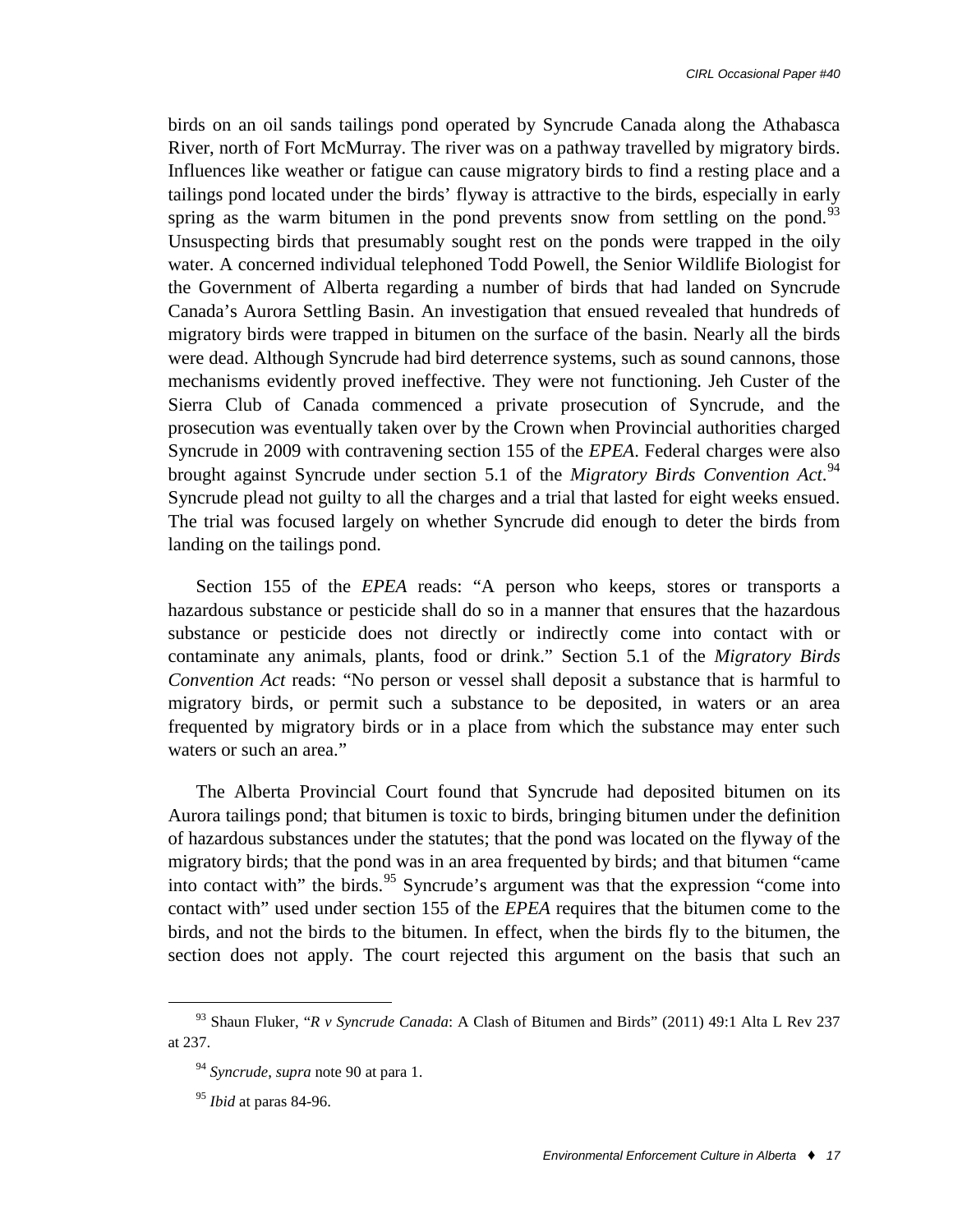interpretation would defeat the purpose of the statute, which is to protect the environment.

Syncrude also raised a number of other defences, including due diligence, impossibility, Act of God, abuse of process, and *de minimus*. [96](#page-30-0) On the due diligence defence, the issue was whether Syncrude took all reasonable steps to prevent the death of the birds. The court reviewed Syncrude's efforts to prevent the birds from landing on the ponds, other alternatives available to Syncrude, the prevailing industry standards in deterring migratory birds from landing on such ponds, the reasonable foreseeability of the circumstances leading to the landing of the birds on the ponds, the complexity of the circumstance, economic considerations, and the gravity of the offence. The court received evidence of what a minimum bird deterrence measure would be like, evidence of a decline in Syncrude's bird deterrence measures, as well as evidence that the sound cannon measures, which were Syncrude's deterrence mechanism, were not functioning at the tailings pond at the time of the incident.<sup>[97](#page-30-1)</sup> On these facts, the court held that Syncrude was unsuccessful with its due diligence defence.<sup>[98](#page-30-2)</sup>

The abuse of process defence was predicated on the argument that a party which conducts an activity authorized by the appropriate regulatory body cannot be prosecuted for such conduct. Syncrude argued that it had complied with the terms of its regulatory license to operate the tailings pond and that its conviction from the death of the birds must rest on a finding that it did not comply with the terms of its licence.<sup>[99](#page-30-3)</sup>

The test for abuse of process was described by the Supreme Court of Canada in *R v Jewitt*<sup>[100](#page-30-4)</sup> in which the court adopted the following words of the Ontario Court of Appeal in *R. v. Young*:<sup>[101](#page-30-5)</sup> "there is a residual discretion in a trial court judge to stay proceedings where compelling an accused to stand trial would violate those fundamental principles of justice which underlie the community's sense of fair play and decency and to prevent the abuse of a court's process through oppressive or vexatious proceedings".[102](#page-30-6) In *Abitibi*  Paper Company Limited and the Queen,<sup>[103](#page-30-7)</sup> the Ontario Court of Appeal ruled that in a regulatory context, where due to representations by a senior government official, the accused reasonably believed that if it took certain remedial action by a specified date

<span id="page-30-0"></span><sup>96</sup> *Ibid* at para 50.

<span id="page-30-1"></span><sup>97</sup> *Ibid* at paras 20-34.

<span id="page-30-2"></span><sup>98</sup> *Ibid* at para 128.

<span id="page-30-3"></span><sup>99</sup> *Ibid* at para 142.

<span id="page-30-4"></span><sup>100</sup> [1985] 2 SCR 128 [*Jewitt*].

<span id="page-30-5"></span> $101$  (1984), 40 CR (3d) 289.

<span id="page-30-6"></span><sup>102</sup> *Jewitt*, *supra* note 98 at 136-137.

<span id="page-30-7"></span><sup>103</sup> (1979), 24 OR (2d) 742 (Ont CA).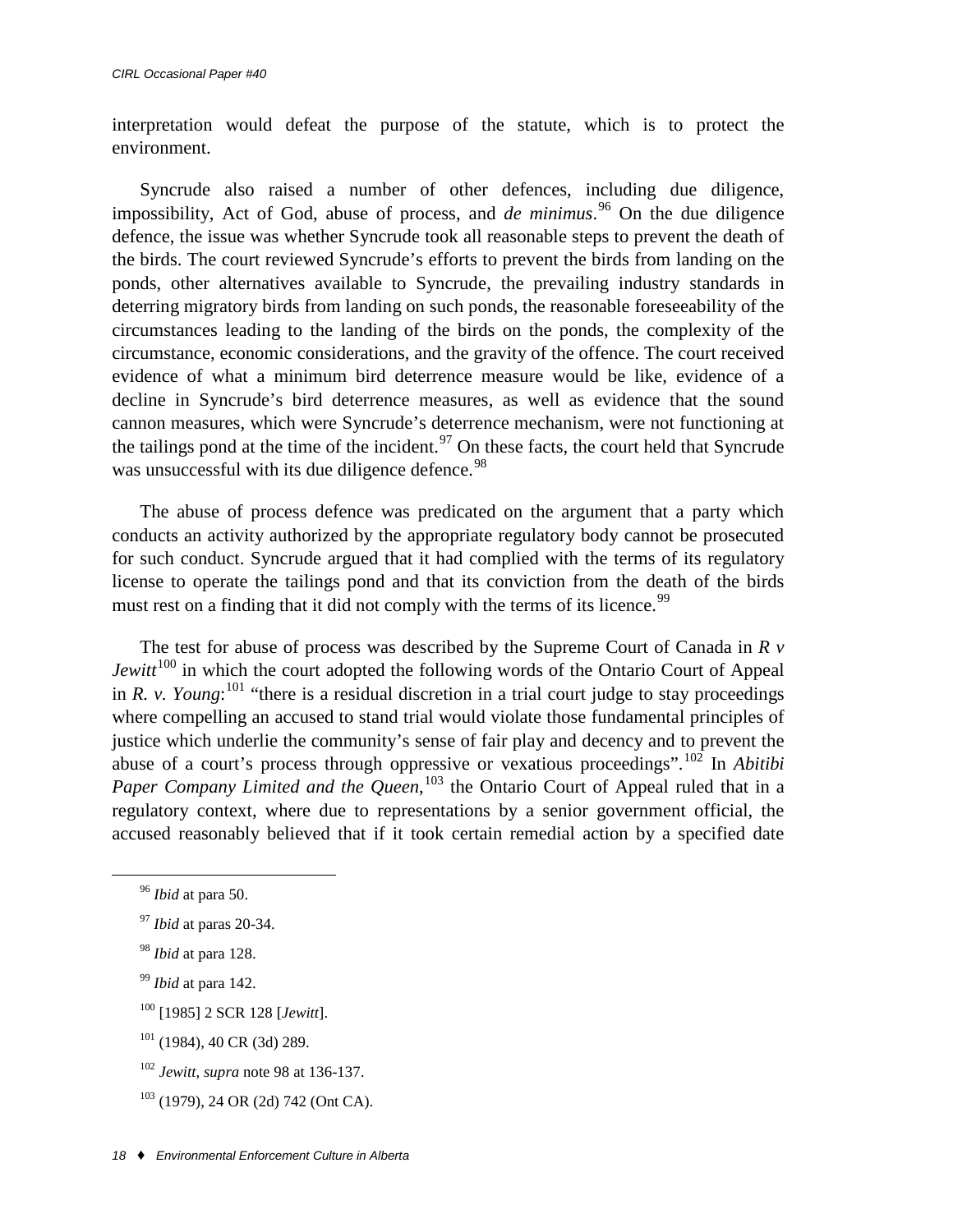there would be no prosecution and the accused acted within that specified time, prosecution of the accused for not acting earlier would be an abuse of process. In *R. v.*  Boise Cascade Canada Ltd.,<sup>[104](#page-31-0)</sup> the Ontario Court of Appeal again held that the permit issued to the accused to build roads and construct water crossings did not give the accused a licence to pollute or shield it against liability for poor construction that caused excessive deposits of sediments.<sup>[105](#page-31-1)</sup>

The Alberta Provincial Court in *Syncrude* considered the above decision and other cases and ruled that the abuse of process defence was not available to Syncrude. It stated that there was nothing in the licences and approvals granted to Syncrude which indicated that if Syncrude simply complied with the terms of its licences and approvals, its bird deterrent programs would be deemed as evidence of due diligence.<sup>[106](#page-31-2)</sup> The court also considered the *de minimis* defence and ruled that Syncrude's failure to take reasonable steps to deter migratory waterfowl from landing on its tailings pond "was not at all trivial."<sup>[107](#page-31-3)</sup> It found Syncrude guilty as charged and accepted the terms of a sentencing agreement agreed to by Syncrude and the provincial and federal prosecutors.

The sentence included a \$300,000 fine under the federal charge and a \$500,000 fine under the provincial charge. The balance was based on creative sentencing (discussed later). On the whole, Syncrude paid \$3 million dollars. While opinions defer as to whether this is the largest environmental penalty ever imposed in Canada,  $^{108}$  $^{108}$  $^{108}$  it certainly is on the upper end and mirrors the current sentencing trend in Canada.

Both the Governments of Canada and Alberta have expressed satisfaction with the verdict and sentence. In his response to the verdict, federal Environment Minister Jim Prentice stated "[w]hat happened with the duck incident in the oilsands was completely unacceptable, it was an embarrassment to Canada when it took place, and so, the severity of the fine really reflects that."[109](#page-31-5) Alberta Energy Minister Ron Liepert stated: "This whole process … shows that if there is a breach of an environmental regulation or

<sup>105</sup> *Ibid* at para 23.

<span id="page-31-1"></span><span id="page-31-0"></span> $\overline{a}$ 

<span id="page-31-4"></span><span id="page-31-3"></span><span id="page-31-2"></span><sup>108</sup> See Jefferies Cameron, "Unconventional Bridges Over Troubled Water — Lessons to be Learned from the Canadian Oil Sands as the United States Moves to Develop the Natural Gas of the Marcellus Shale Play" (2012) 33 Energy LJ 75 at 89-90, footnote 115 (calling this the largest environmental fine in Canada). Nicholas Hughes, "Syncrude — \$3 Million Creative Sentence" (29 October 2010), online: McCarthy Tetrault <http://www.mccarthy.ca/article\_detail.aspx?id=5142> (last accessed 1 December 2012) (stating that this is not the largest penalty ever imposed in Canada for an environmental offence).

<span id="page-31-5"></span><sup>109</sup> CBC News, "Syncrude to pay \$3M penalty for duck deaths" (22 October 2010), online: CBC <http://www.cbc.ca/news/canada/edmonton/story/2010/10/22/edmonton-syncrude-dead-ducks-sentencing.html> (last accessed 28 September 2012).

 $104$  (1995), 24 OR (3d) 483.

<sup>106</sup> *Syncrude*, *supra* note 90 at para 150.

<sup>107</sup> *Ibid* at para 165.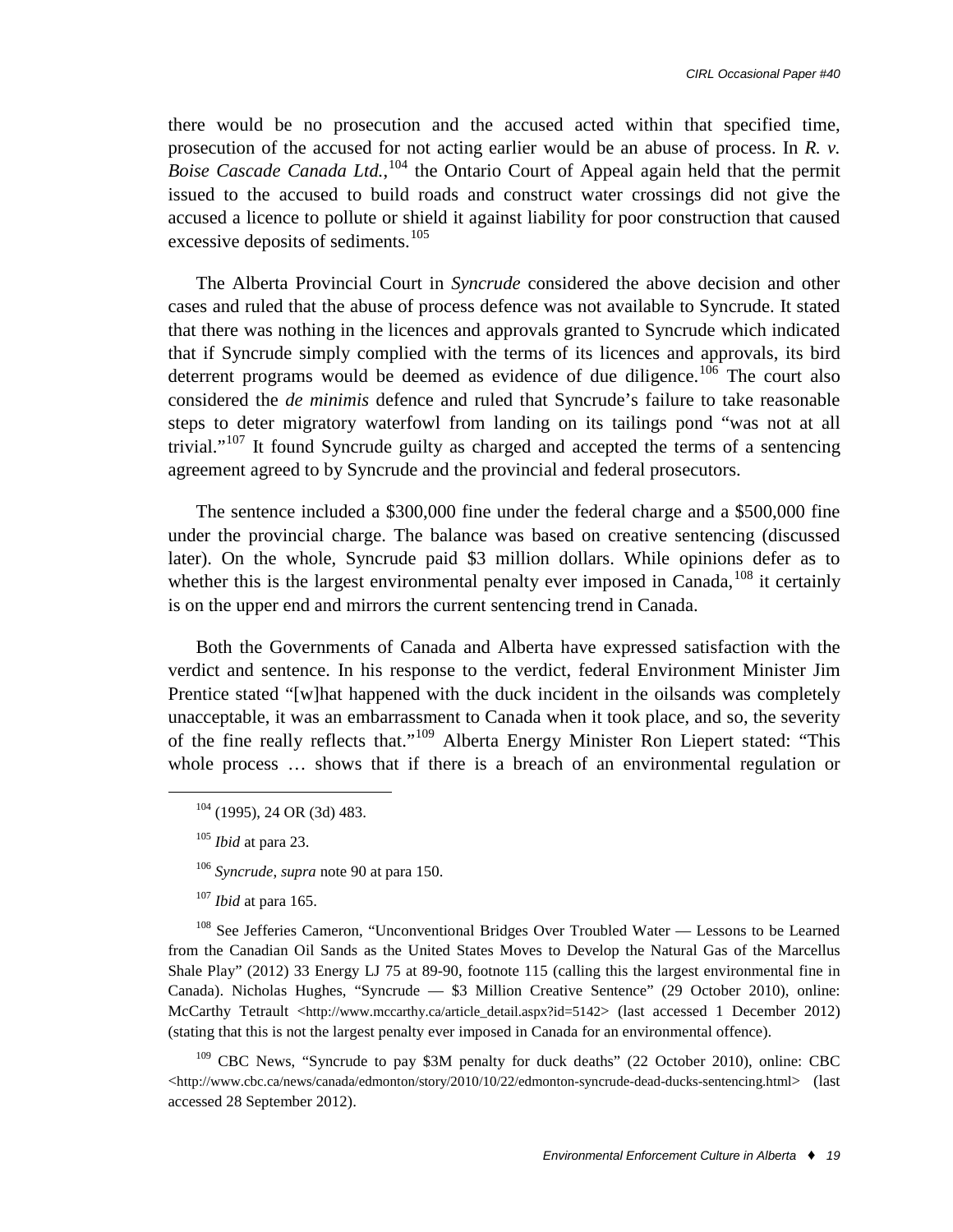legislation, that we are prepared to take action. We did and the process unfolded and this is the culmination of it."<sup>[110](#page-32-0)</sup> Greenpeace campaigner Mike Hudema, however, viewed the sentence as "a slap on the wrist" of a multi-billion dollar company.<sup>[111](#page-32-1)</sup> He would have preferred a levy on each duck that perished in the tailings pond.<sup>[112](#page-32-2)</sup>

Suncor Energy Inc. has been the subject of several oil sands prosecutions in connection with its operations in Fort McMurray. In one case, Suncor's offence arose from the failure to install pollution abatement equipment and the failure to provide information to ESRD in relation to Suncor's Firebag facility near Fort McMurray. Its Firebag facility is an in-situ bitumen extraction project, using steam injection to recover bitumen from the oil sands. Suncor had failed to install the pollution control equipment in 2006, a requirement contained in the approval issued it for oil production. Subsequent investigations by ESRD revealed that Suncor failed to make this failure to install the equipment known to ESRD. Although no discernible environmental or public health effects arose from Suncor's conduct, the failure to observe the terms of the approval issued it, as well as the failure to report the failure to observe them, was a violation of section 227 of *EPEA*.

Another prosecution involved Suncor and its camp operator Compass Group Canada Ltd. from offences that occurred between September 10, 2005 and January 1, 2007 at Suncor's Millennium Lodge near Fort McMurray. In February 2006, Alberta Environment launched an investigation in response to reports of non-compliance at Suncor's wastewater facilities. The investigations revealed falsification of information and mismanagement of the Millennium Lodge and another facility, resulting in the release of an unknown amount of partially-treated wastewater into the Athabasca River. While further investigation and monitoring determined there was no discernible environmental impact and no risk to public health, and while the investigations did not show that Suncor and Compass Group were aware of the false information  $- R \& D$ McCabe, a subcontractor hired by Compass Group had orchestrated the false information. A number of violations of monthly limits for Total Suspended Solids and the failure to report those violations were apparent, in contravention of section 227 of the *EPEA*. The subcontractor plead guilty to the offence. Suncor was penalized for failing to properly supervise the Compass Group (its camp operator) and was fined \$175,000 while the Compass Group was fined  $$225,000$ .<sup>[113](#page-32-3)</sup>

<span id="page-32-1"></span><span id="page-32-0"></span> $\overline{a}$ 

<sup>111</sup> *Ibid*.

<sup>112</sup> *Ibid*.

<sup>110</sup> *Ibid*.

<span id="page-32-3"></span><span id="page-32-2"></span><sup>&</sup>lt;sup>113</sup> Government of Alberta, Information Bulletin, "Suncor and Compass Group penalized for environmental violations at wastewater facility" (2 April 2009), online: Government of Alberta <http:// alberta.ca/acn/200904/2563667F539E3-01B1-2B2C-218356AB51447128.html> (last accessed 8 November 2012).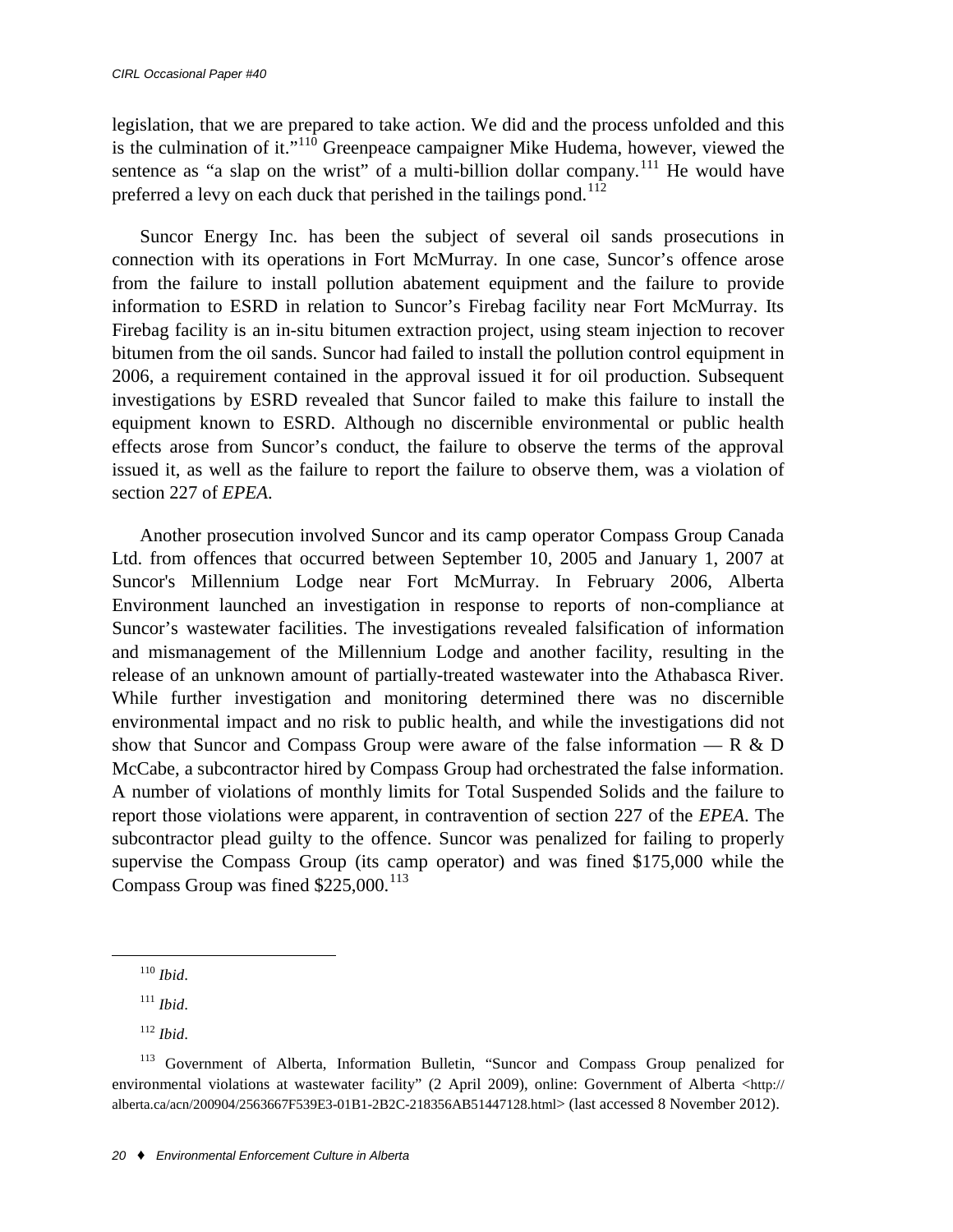|              | Administrative<br>Penalties | Enforcement<br>Orders | Environmental<br>Protection<br>Orders | Prosecutions   | Warning<br>Letters<br>and Field<br>Warnings | Water<br>Management<br>Orders | <b>Total</b> |
|--------------|-----------------------------|-----------------------|---------------------------------------|----------------|---------------------------------------------|-------------------------------|--------------|
| 2012         | 15                          | 5                     | 53                                    | 3              | 37                                          | $\overline{2}$                | 115          |
| 2011         | 11                          | 4                     | 50                                    | 11             | 54                                          | $\boldsymbol{0}$              | 130          |
| 2010         | 30                          | 6                     | 65                                    | 16             | 43                                          | $\boldsymbol{0}$              | 160          |
| 2009         | 23                          | 8                     | 10                                    | 17             | 65                                          | 3                             | 126          |
| 2008         | 12                          | 11                    | 14                                    | $\overline{4}$ | 64                                          | $\boldsymbol{0}$              | 105          |
| <b>Total</b> | 91                          | 34                    | 192                                   | 51             | 243                                         | 5                             | 616          |

#### **Alberta's Environmental Enforcement History over a Five-Year Period: 2008-2012**[114](#page-33-0)

# **5.0. Sentencing in Environmental Cases**

Alberta's environmental enforcement policy and law incorporates the polluter pays principle, as outlined in the purposes section of the *EPEA*. [115](#page-33-1) In 1985, the Law Reform Commission of Canada published *Sentencing in Environmental Cases*<sup>[116](#page-33-2)</sup> wherein it reviewed existing sentencing principles in Canada and called for reforms that would provide more effective sanctions. It enumerated the following five mutually inclusive principles: protection of the public, retribution or punishment, rehabilitation and reform, deterrence, and the extent of potential and actual damage.<sup>[117](#page-33-3)</sup> The report affirmed the paramountcy of societal values in environmental cases and opined that this "supports the use of strong deterrents and punishments even in the absence of serious harm to individuals or the environment."<sup>[118](#page-33-4)</sup> It states that retribution is central to sentencing in that

<span id="page-33-0"></span> $114$  The table consists of cases that have been concluded. Especially for 2012, many cases are still pending. The total of the Enforcement Orders and Environmental Protection Orders includes, respectively, Amended Enforcement Orders and Amended Environmental Protection Orders. These data were gathered from the ESRD's Annual and Quarterly Reports of Compliance Assessment Enforcement Reports available at <http://environment.alberta.ca/01292.html> (last accessed 6 December 2012). This information contained in this table is as it is by 10 December 2012.

<span id="page-33-1"></span><sup>&</sup>lt;sup>115</sup> The purpose of the Act is contained in section 2. Section 2(i) speaks to "the responsibility of polluters to pay for the costs of their actions."

<span id="page-33-4"></span><span id="page-33-3"></span><span id="page-33-2"></span><sup>116</sup> John Swaigen & Gail Bunt, *Sentencing in Environmental Cases* (Ottawa: Law Reform Commission of Canada, 1985).

<sup>117</sup> *Ibid* at 10-21.

<sup>118</sup> *Ibid* at 9.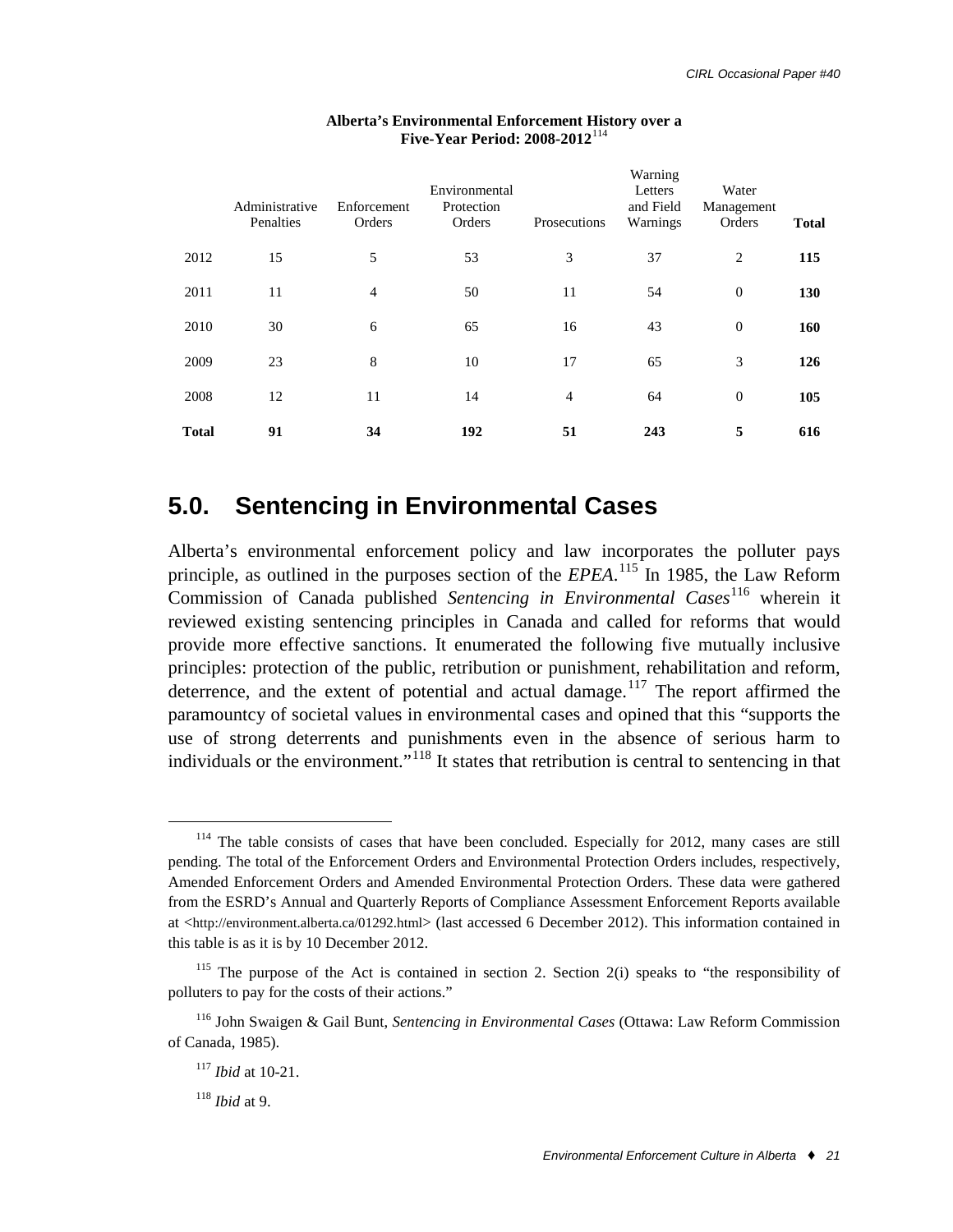"a sentence must be an expression of society's repudiation of certain kinds of conduct."<sup>[119](#page-34-0)</sup> If deterrence were the only consideration in sentencing, the report observes that administrative mechanisms might just be enough.<sup>[120](#page-34-1)</sup> The report, however, downplays the significance of rehabilitation ("in the sense of treatment, psychological insight, or changing motivation") in environmental sentencing, and regards deterrence, rather than rehabilitation as the goal.<sup>[121](#page-34-2)</sup> Lastly, the report suggests that the court should take into account the extent of harm to the common good, the consequences of the harm for those within proximity, and the costs borne by the public.<sup>[122](#page-34-3)</sup>

In 2009, the federal Parliament indicated its intention to increase penalties available for environmental offences by passing the *EEA*. [123](#page-34-4) During the legislative process that resulted in the enactment of the Act, Environment Canada took the view that the existing fines in many environmental statutes were dated and that the lack of a minimum fine structure led courts to impose fines that were too low "to act as a strong deterrent or to express public denunciation of environmental infractions."<sup>[124](#page-34-5)</sup> The government noted that corporate offenders might view low fines as part of the cost of doing business and that higher fines would reflect the egregiousness of environmental offences.<sup>[125](#page-34-6)</sup>

Similarly, the trend in Alberta is towards increased sanctions for environmental offences. A 2011 survey showed a significant increase in total penalties issued for prosecutions between 2000 and 2010.<sup>[126](#page-34-7)</sup> While the increase was not uninterrupted, it is clear that the general trend reflects increased penalties. In most cases, however, the cases proceed on the basis of a plea bargain under which an offender pleads guilty and there is a joint submission by the offender and the Crown on the appropriate sanction. Usually, the court accepts the plea bargain and the joint submission. It issues its decision without giving reasons that explain the basis for the sanctions imposed. This was the case in the *Suncor* prosecution. In some other cases that are fought through to the end, after the

<span id="page-34-2"></span><span id="page-34-1"></span><span id="page-34-0"></span> $\overline{a}$ 

<sup>123</sup> *Supra* note 35.

<span id="page-34-5"></span><span id="page-34-4"></span><span id="page-34-3"></span><sup>124</sup> Environment Canada, "Backgrounder — Environmental Enforcement Bill: New Penalties and Sentencing Provisions" (4 March 2009), online: Environment Canada <http://www.ec.gc.ca/default.asp?lang= en&n=714D9AAE-1&news=20D9CEF0-0991-4A6F-A12E-FC132BDF06CA> (last accessed 25 September 2012).

<sup>125</sup> *Ibid*.

<span id="page-34-7"></span><span id="page-34-6"></span><sup>126</sup> Stuart Chambers & Lisa Semenchuk, "Trends in Alberta Environmental Enforcement: Fines, Fowl and Finger-Pointing" (Paper delivered at the 2011 Annual National Environment, Energy and Resources Law Summit — Water and the Law: Allocation, Trade, Use and Protection, Banff, 7-9 April 2011) at 5, online: Canadian Bar Association <http://www.cba.org/cba/cle/PDF/ENV11\_SemenchukChambers\_Paper.pdf> (last accessed 1 December 2012).

<sup>119</sup> *Ibid* at 10.

<sup>120</sup> *Ibid* at 11.

<sup>121</sup> *Ibid* at 12-13.

<sup>122</sup> *Ibid* at 17-21.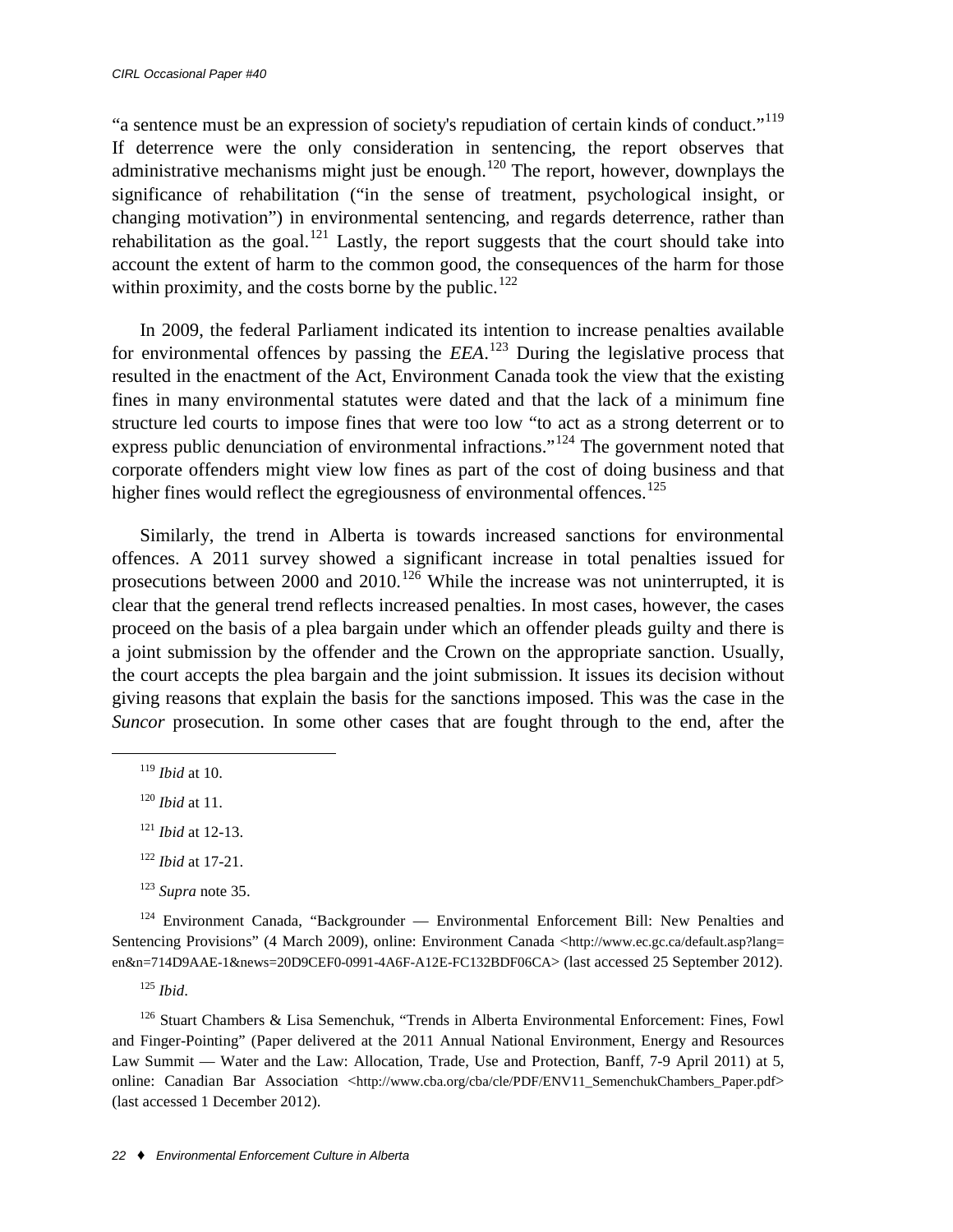offender has been judged guilty, the offender and the Crown agree on the appropriate penalty and file a joint submission on sentencing. Again, the court usually accepts the joint submission and issues its sentencing decision without explaining the principles that guide the determination of the penalty. The *Syncrude* case offers an example of this. However, because of the absence of a detailed ruling that considers the myriad of factors that govern sentencing, these cases do not advance the jurisprudence on sentencing. Unless one knows what factors the Crown and the offender considered in arriving at the terms — how much of that information the Crown and the offender will agree to divulge remains in doubt — the cases have little precedential value. But even if the Crown and the offender agree to divulge the principles considered, that would not constitute a precedent.

### **5.1. Statutory Framework for Sentencing in Environmental Cases**

#### *5.1.1. Penalty Provisions*

The penalty provisions of most provincial and federal environmental statutes are wideranging. The following penalty provisions in *EPEA* allow the court to make an order to any of the following effects, having regard to the nature of the offence and the circumstances surrounding its commission:

- (a) prohibiting the offender from doing anything that may result in the continuation or repetition of the offence;
- (b) directing the offender to take any action the court considers appropriate to remedy or prevent any harm to the environment that results or may result from the act or omission that constituted the offence;
- (c) directing the offender to publish, in the prescribed manner and at the offender's expense, the facts relating to the conviction;
- (d) directing the offender to notify any person aggrieved or affected by the offender's conduct of the facts relating to the conviction, in the prescribed manner and at the offender's expense;
- (e) directing the offender to post a bond or pay money into court in an amount that will ensure compliance with any order made pursuant to this section;
- (f) on application to the court by the Minister made within 3 years after the date of conviction, directing the offender to submit to the Minister any information with respect to the conduct of the offender that the court considers appropriate in the circumstances;
- (g) directing the offender to compensate the Minister, in whole or in part, for the expense of any remedial or preventive action that was carried out or caused to be carried out by the Government and was made necessary by the act or omission that constituted the offence;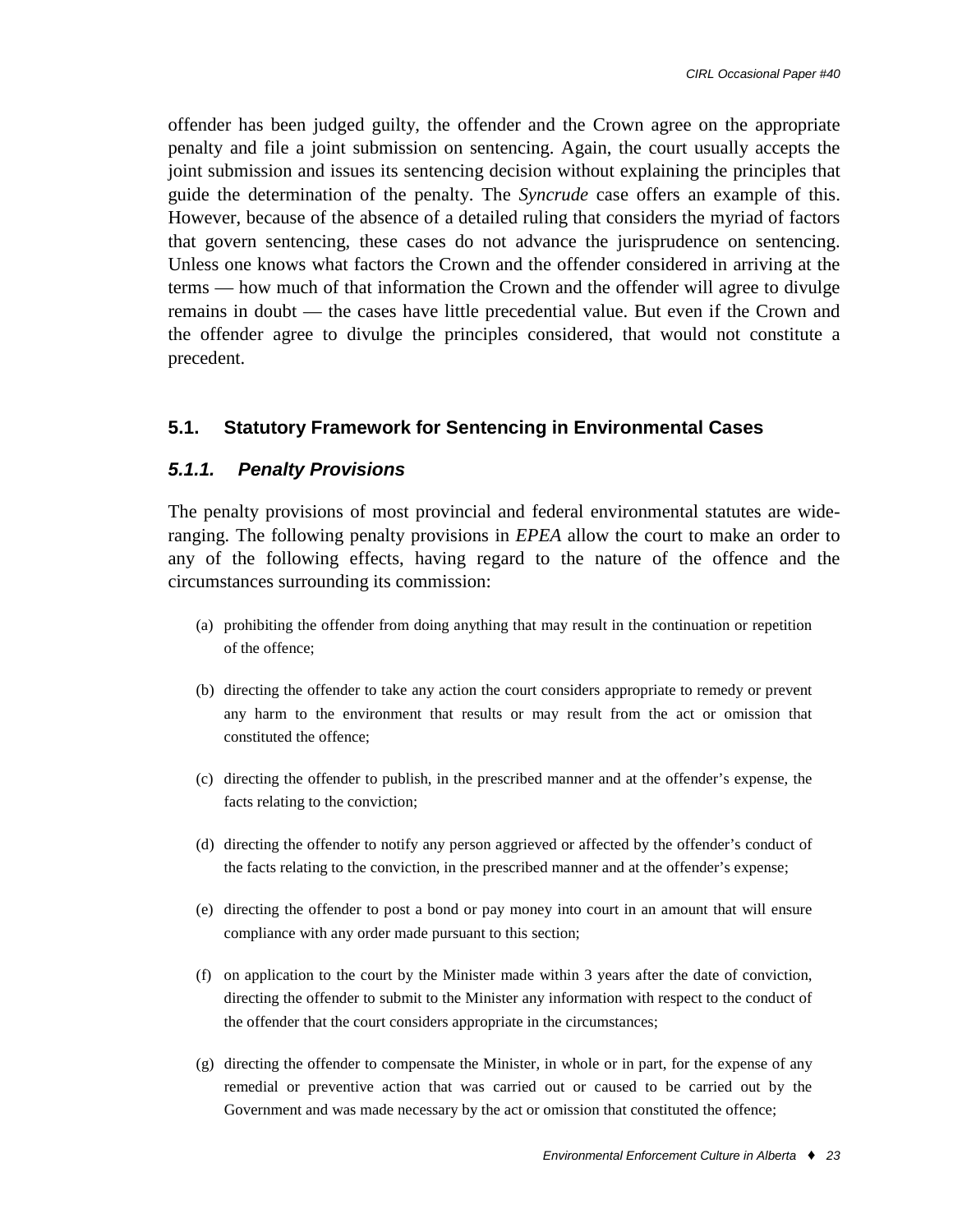- (h) directing the offender to perform community service;
- (i) requiring the offender to comply with any other conditions the court considers appropriate in the circumstances for securing the offender's good conduct and for preventing the offender from repeating the same offence or committing other offences.<sup>[127](#page-36-0)</sup>

The above provisions are identical with the provisions of section 148 of the Alberta *Water Act*. In certain cases involving individual offenders, imprisonment is an option.<sup>[128](#page-36-1)</sup>

Various provisions of *EPEA* provide fine limits for various offences. The limits vary, depending on whether the case involves an individual offender or a corporate offender. For instance, a person who contravenes an environmental protection order is liable to a fine not exceeding \$50,000 if that person is an individual, and \$1 million per day if that person is a corporation.<sup>[129](#page-36-2)</sup> Where the offender acquired monetary benefits from the commission of the offence, the court may order the offender to pay, in addition to the fine prescribed under section 228, a fine equal to the court's estimate of the amount of monetary benefit that accrued to the offender.<sup>[130](#page-36-3)</sup>

Traditionally, fines are given as "just deserts" to the offenders for the environmental harm they have caused. The idea behind the just desert model is to fit the punishment to the crime.<sup>[131](#page-36-4)</sup> But it is becoming increasingly common lately for courts to impose "creative sentences" either alone or in combination with other forms of sentences, but most often in combination with other sentencing options. Rather than having the fines paid into government coffers, they are channeled to some cause beneficial to the community or to society as a whole. Among the principles underlying creative sentencing are: prison overcrowding, interests of the victims, desire for humane punishment, rehabilitation, "do-goodism", the need to help right the wrong instead of having the money disappear in government coffers, and the need to address the root cause of the offence.[132](#page-36-5)

<sup>129</sup> *Ibid*, s 230.

<sup>130</sup> *Ibid*.

<span id="page-36-0"></span> $\overline{a}$ 

<span id="page-36-4"></span><span id="page-36-3"></span><span id="page-36-2"></span><sup>131</sup> Eugene H Czajkoski & Laurin A Wollan Jr, "Creative Sentencing: A Critical Analysis" (1986) 3:2 Justice Quarterly 215 at 221.

<span id="page-36-5"></span><sup>132</sup> *Ibid*; Kelly Cryderman, "Paying the Price: 'Creative Sentencing' option angers family of wellsite victim", *Calgary Herald* (25 June 2010), online: Calgary Herald <http://www.calgaryherald.com/business/ PAYING+PRICE+Creative+sentencing+option+angers+family+wellsite+victim/3098118/story.html> (last accessed 6 November 2012).

<sup>127</sup> *EPEA*, *supra* note 38, s 234(1).

<span id="page-36-1"></span><sup>128</sup> See, e.g. *ibid*, s 228(1)(a) (prescribing a fine of \$100,000 or imprisonment for a period not exceeding two years, or both, for a person who commits an offence referred to in section 60, 87, 108(1), 109(1) or 227(a), (d), (f) or (h)).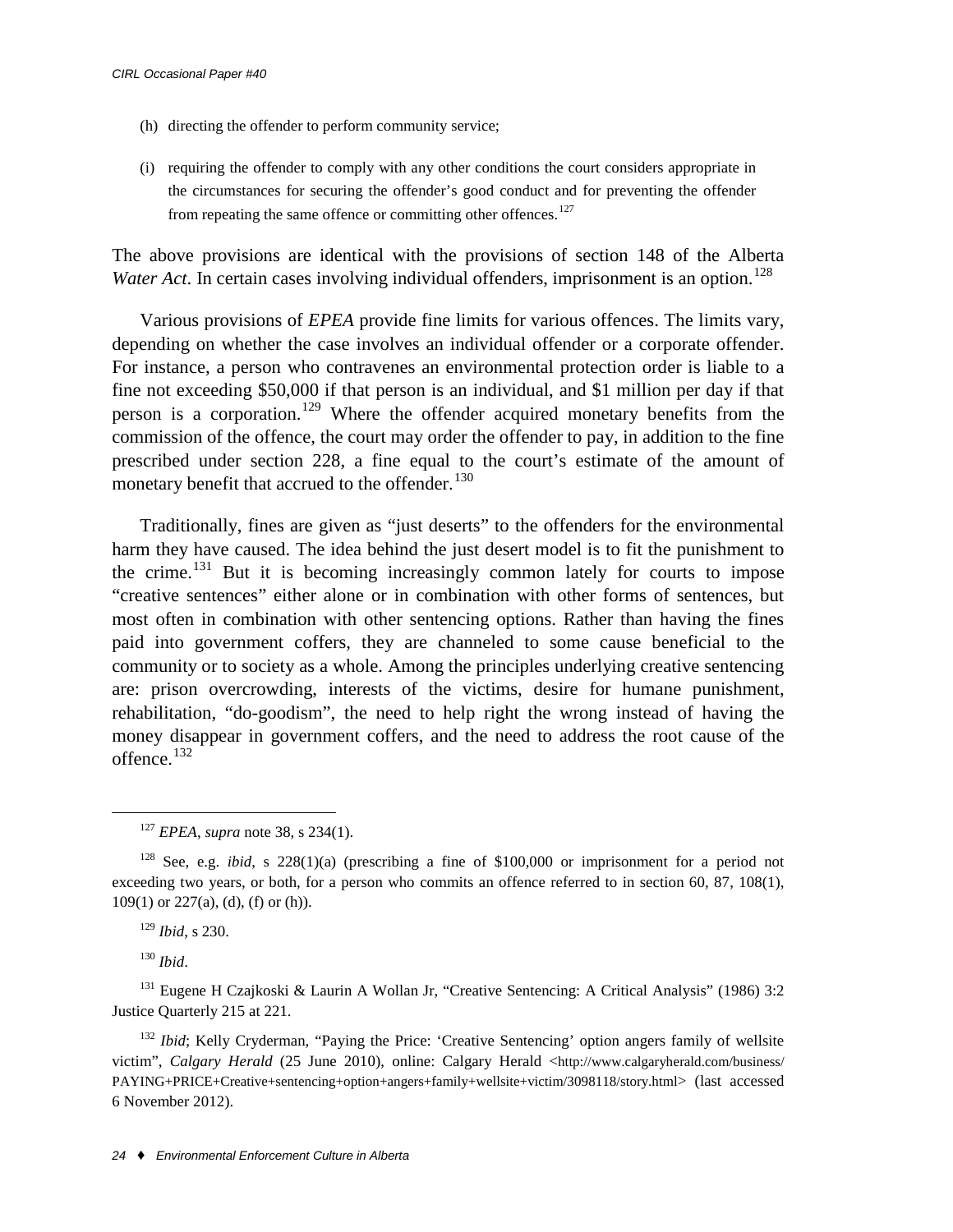Creative sentencing has become a major insignia of sentencing policy in Alberta. It has been reported that creative sentencing now "accounts for almost 90% of the increasingly hefty fines" imposed for workplace deaths or serious injury convictions.<sup>[133](#page-37-0)</sup> Under *EPEA*, creative sentencing has been an environmental compliance option in Alberta since 1993. In 2012, creative sentencing constituted 37 percent of penalties imposed in environmental cases in Alberta.<sup>[134](#page-37-1)</sup> Most of the categories of sentencing listed under section  $234(1)^{135}$  $234(1)^{135}$  $234(1)^{135}$  are forms of creative sentencing. It is at the discretion of the court to choose from the list, a form of sentencing it considers most appropriate in the case. Creative sentencing is intended to make penalties more meaningful and to benefit the environment. It has a significant potential to not only punish an environmental offender but also to fix the environmental damage and to prevent future harms.<sup>[136](#page-37-3)</sup> The purpose is to "have some good come from the bad."<sup>[137](#page-37-4)</sup>

#### *5.1.2. The Use of Creative Sentencing in Alberta*

Historically, the advent of creative sentencing in Canada can be traced to the statement of Stuart C.J. in the 1980 decision *R. v. United Keno Hills Mine Ltd.*<sup>[138](#page-37-5)</sup> Stuart J. disagreed with the use of substantial fines as the principal tool for assuring corporate compliance with regulations:

Fines alone will not mould law abiding corporate behaviour. Fines are only one part of sentencing arsenal to foster responsible corporate behaviour. A greater spectrum of sentencing options is required to ensure effective deterrence and prevent illegal economic advantages accruing to corporations willing to risk apprehension and swallow harsh fines as operating costs.<sup>[139](#page-37-6)</sup>

The inadequacy of fines he noted, is "principally because fines are easily displaced and rarely affect the source of illegal behavior."<sup>[140](#page-37-7)</sup> He assembled a list of ten "additional" measures<sup>"[141](#page-37-8)</sup> and stated: "I hope other Judges may explore more creatively and

 $\overline{a}$ 

<sup>137</sup> *Ibid*.

<span id="page-37-6"></span><sup>139</sup> *Ibid* at 52.

<span id="page-37-7"></span><sup>140</sup> *Ibid*.

<span id="page-37-8"></span><sup>141</sup> *Ibid* at 55.

<sup>133</sup> *Ibid*.

<span id="page-37-1"></span><span id="page-37-0"></span><sup>&</sup>lt;sup>134</sup> See "Creative Sentencing — A Short History" [unpublished, written by the environmental prosecution unit of the ESRD and on file with the author] ["Creative Sentencing"].

<sup>&</sup>lt;sup>135</sup> See the accompanying text to footnote 122.

<span id="page-37-5"></span><span id="page-37-4"></span><span id="page-37-3"></span><span id="page-37-2"></span><sup>&</sup>lt;sup>136</sup> Adam Driedzic, "Will Statoil's 'creative sentence' prevent illegal water use?" (9 December 2011), online: Environmental Law Centre, <http://environmentallawcentre.wordpress.com/2011/12/09/will-statoilscreative-sentence-prevent-illegal-water-use-by-oil-companies/> (last accessed 20 November 2012).

<sup>138</sup> (1980), 10 CELR 43 (YTTC).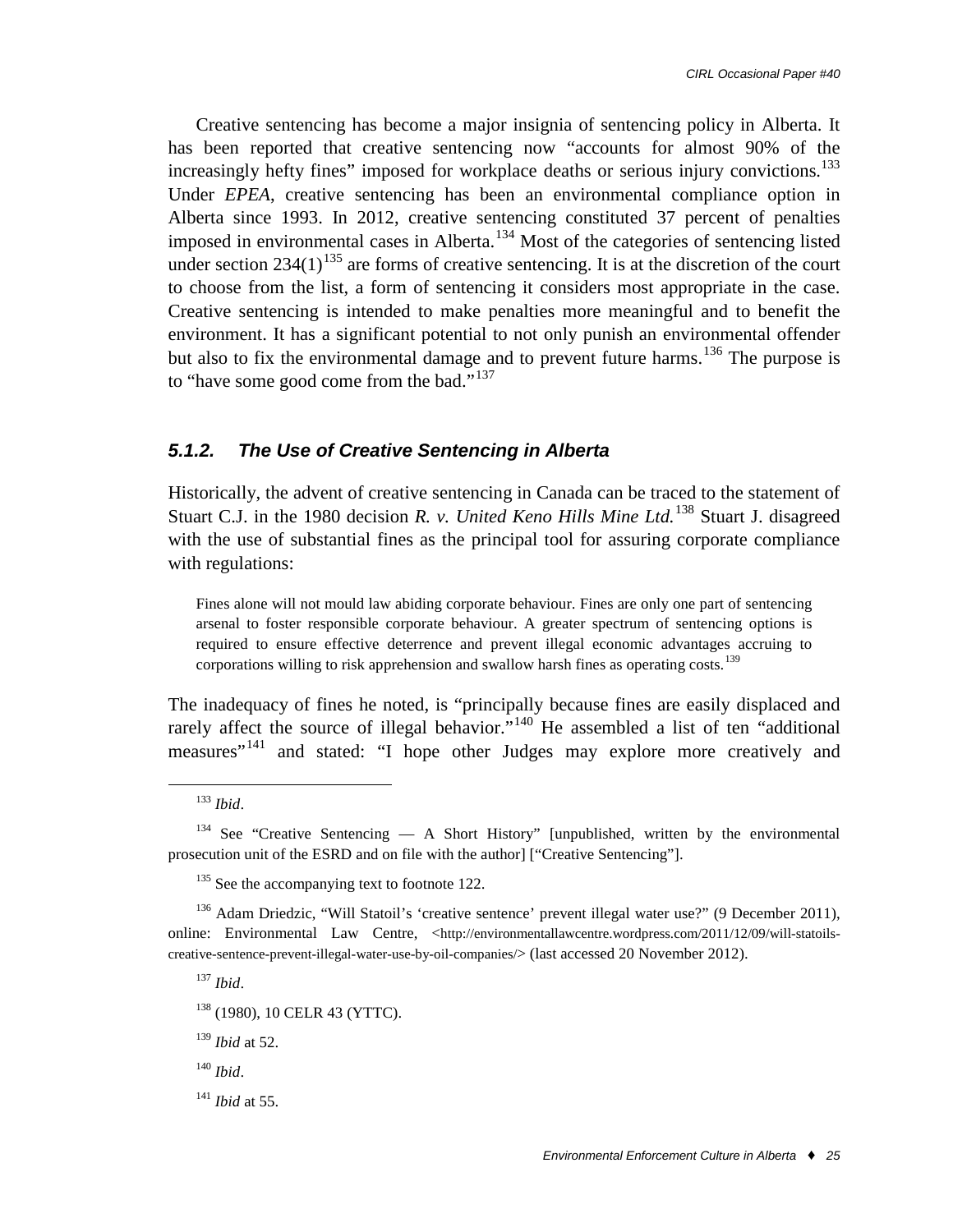courageously than I have."[142](#page-38-0) Section 234(1) of *EPEA* (cited earlier) adopted almost all of Stuart C.J.'s recommendations.

Some of the earliest Alberta environmental cases incorporating creative sentencing include *R. v. Dow Chemical Canada Inc.*, <sup>[143](#page-38-1)</sup> *R. v. Inland Cement Ltd.*, <sup>[144](#page-38-2)</sup> and *R. v. Van Waters & Rogers Ltd.*<sup>[145](#page-38-3)</sup> *Van Waters* concerned an unlawful release of chemicals into the environment. The accused corporation plead guilty. The court's task was to determine the appropriate sentence to be imposed. Both the accused and the Crown had agreed to a creative sentencing order. There were other subsidiary issues relating to what credit was to be given to the accused for remedial measures it had intended to take under the terms of the creative sentencing order the accused had jointly proposed with the Crown. The Crown expressed the concern that any credit given to the accused under the creative sentencing order would have the practical effect of reducing the fine imposed on the accused, and that such a reduction would amount "to a diversion of public funds from the General Revenue Account of the government to tasks performed by the accused as part of the Creative Sentencing Order."<sup>[146](#page-38-4)</sup> The Crown argued that it was essential that those things for which the accused would be given credit were really necessary for compliance with the creative sentencing order and in fact were necessitated by such compliance. By implication, for things that the accused would have to do "in any event", credit should not be given.<sup>[147](#page-38-5)</sup> In addressing this concern, the court considered the relationship between the creative sentencing component of a penalty and the fine component of the same penalty. The court referred to the wording of section  $234(1)(i)$  which states that "when a person is convicted of an offence under this Act, in addition to any other penalty that may be imposed under this Act, the court, may, having regard to the nature of the offence and the circumstances surrounding its commission, make an order" requiring the accused to comply with certain conditions (the court may impose) designed to remedy the damage caused by the offence, and prevent the subsequent commission of the offence. The court stated that the provision does not place creative sentencing above other penalties, but rather requires the court "to consider the circumstances of the offence and offender and the applicable sentencing principles, and determine what the sentence as a whole (i.e. the

<sup>142</sup> *Ibid* at 57.

<span id="page-38-1"></span><span id="page-38-0"></span> $143$  (1996), 23 CELR (NS) 108 (Alta Prov Ct) (accused was found to have released chlorofluorocarbons into the atmosphere and was ordered to contribute \$150,000 to the University of Alberta in addition to a \$50,000 fine).

<span id="page-38-3"></span><span id="page-38-2"></span> $144$  (6 December 1996), Doc 51364156P10101-0110 (Alta Prov Ct) (accused exceeded its licensed emission limit and was ordered to contribute \$100,000 to the University of Alberta in addition to a \$45,000 fine).

<sup>145</sup> 220 AR 315 (1998) (Alta Prov Ct) [*Van Waters*].

<span id="page-38-4"></span><sup>146</sup> *Ibid* at para 16.

<span id="page-38-5"></span><sup>147</sup> *Ibid*.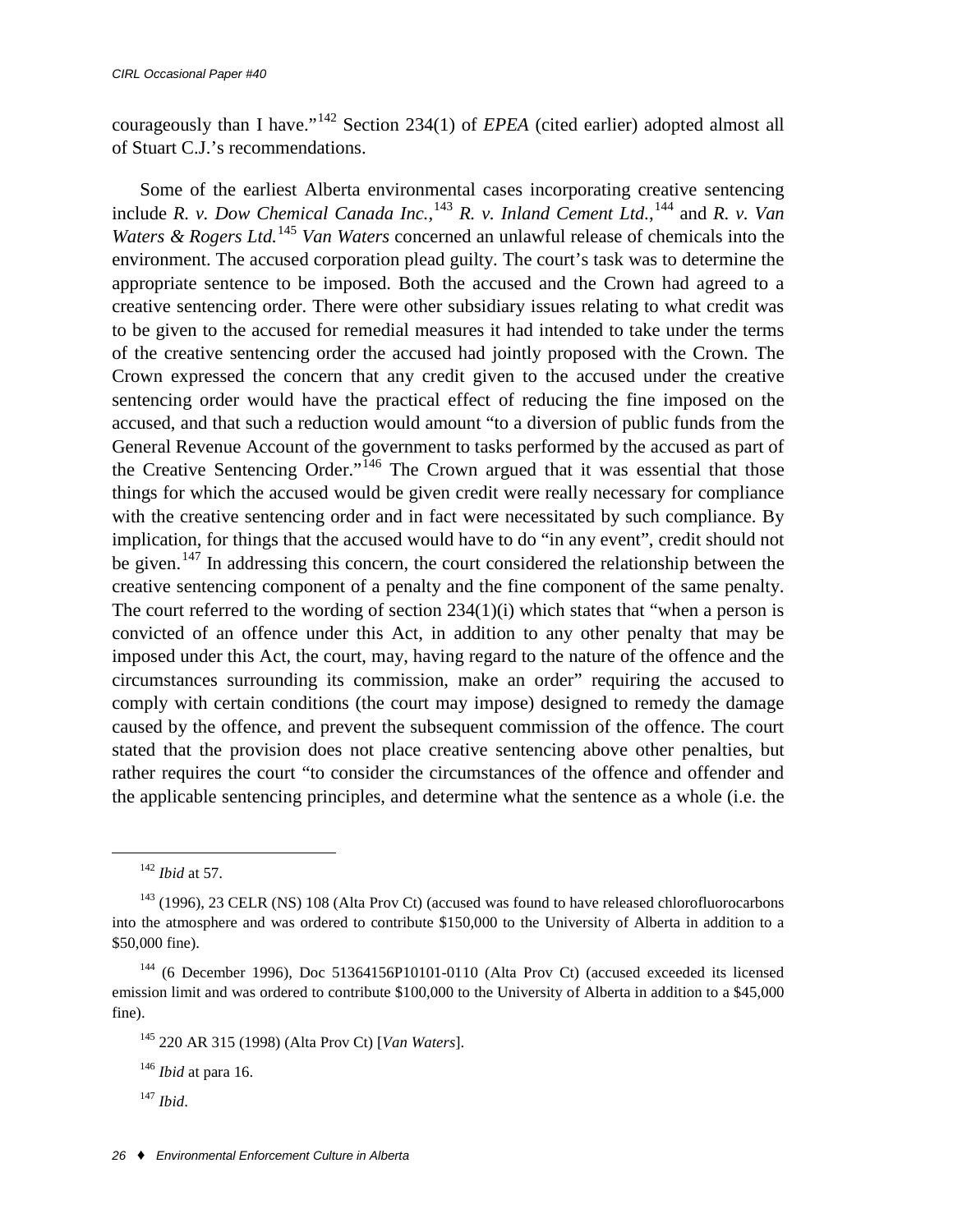Creative Sentencing Order and the fine) ought to be."<sup>[148](#page-39-0)</sup> It regarded the sentencing as a "unitary process" in which the court must take a global view of the sentencing and not to determine one component of the sentence (such as the creative sentencing component) and thereafter "embark on a second stage of determining the amount of the appropriate fine."<sup>[149](#page-39-1)</sup> After dealing with this subsidiary issue, the court adopted the terms of the creative sentencing order agreed upon by the accused and the Crown.

Creative sentencing in environmental cases in Alberta is geared towards supporting several types of projects that benefit the environment. They fall into three main categories: those designed to improve the state of the environment, those that address the root cause of the offence with a view to prevention, and those that are truly punitive in nature for the "worst case" scenarios.<sup>[150](#page-39-2)</sup> They include: establishing or funding research institutes focused on the kind of environmental harm caused by the infraction in question in the case, funding specific projects, supporting specific environmental projects, and establishment of corporate environmental audits and environmental management systems. In choosing the specific type of creative sentencing, the court considers the nature of the offence and the surrounding circumstances.<sup>[151](#page-39-3)</sup> Usually, however, the terms of the creative sentencing order are agreed upon by the Crown and the offender and then presented to the judge for approval. The judge usually adopts the order, with a relatively casual reference to the offence in relation to which the order is made.

The most notable creative sentencing decision in Alberta was in a Statoil prosecution in which 97 percent of the fine went to creative sentencing. Statoil was fined \$190,000, out of which \$185,000 was to go to a trust account to be held by the Canadian Association of Petroleum Producers for the sole purpose of funding an online training project titled, "Surface Water Diversion for the Oil and Gas Industry — Best Practices".<sup>[152](#page-39-4)</sup> The sentencing order stated that "the course and supporting materials shall be available online and accessible to oil and gas industry participants to educate employees on best practices for compliance with regulatory requirements for surface water diversion in Alberta."<sup>[153](#page-39-5)</sup>

<sup>149</sup> *Ibid*.

<span id="page-39-1"></span><span id="page-39-0"></span> $\overline{a}$ 

<sup>153</sup> *Ibid*, Appendix A.

<sup>148</sup> *Ibid* at para 20.

<sup>150</sup> "Creative Sentencing", *supra* note 132 at 1.

<span id="page-39-3"></span><span id="page-39-2"></span><sup>&</sup>lt;sup>151</sup> Brenda Heelan Powel, "Let's Be a Little More Creative: Creative Sentencing in Alberta" (2001) 16:2 News Brief, online: Environmental Law Centre <http://www.elc.ab.ca/pages/Publications/NewsBrief.aspx? id=490> (last accessed 20 November 2012).

<span id="page-39-5"></span><span id="page-39-4"></span><sup>152</sup> See *The Queen v Statoil Canada Ltd*, No 110222833P1 (31 October 2011), online: Alberta Environment <http://environment.alberta.ca/documents/Statoil-Cda-Ltd-Charge-Creative-Sentencing-Order.pdf> (last accessed 20 November 2012).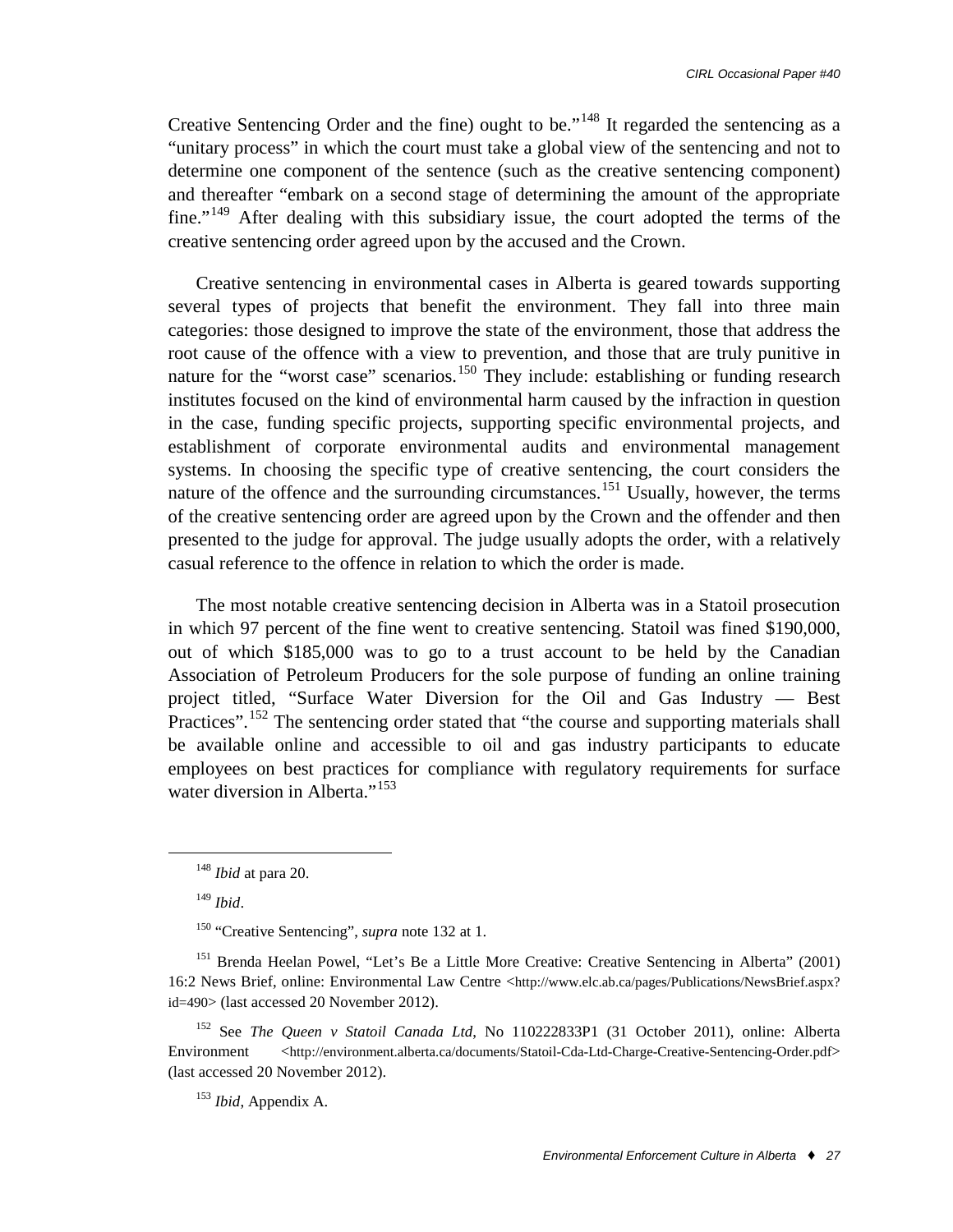In a different prosecution against Syncrude, the oil developer agreed to pay \$1.3 million to fund research on avian protection at the University of Alberta; \$900,000 to the Alberta Conservation Association to acquire lands for the Golden Ranches Waterfowl Habitat Project; \$300,000 to the federal Environmental Damages Fund;  $^{154}$  $^{154}$  $^{154}$  and \$250,000 to fund the development of a curriculum for the Wildlife Management Technician Diploma Program at Keyano College in Fort McMurray.<sup>[155](#page-40-1)</sup>

In a 2009 prosecution of Suncor over non-compliance offences that occurred between 10 September 2005 and 1 January 2007, the Alberta Provincial Court ordered the oil company to pay \$315,000 for a Regulatory Compliance Project at the University of Calgary, a project that was examining the organizational failures that lead to the environmental offences. The publicized project aimed at the importance of improved environmental regulatory compliance for corporations in the oil and gas industry. Suncor was also ordered to pay \$75,000 to Keyano College to establish a scholarship program for students in the College's Environmental Conservation Science. Only a small part of the penalty was to be paid as fine. In another case against Suncor and its camp operator Compass Group, both defendants were ordered to contribute a sum of \$300,000 to the Alberta Waste and Waste Water Operators Association. The Association used the funds to update operator training course materials, finance a new water and wastewater operator scholarship and subsidize operator training courses and seminars to encourage attendance of operators from small rural public facilities.<sup>[156](#page-40-2)</sup>

In *Van Waters*, the creative sentencing order included the offender retaining a named firm to conduct six environmental projects, which included environmental audits, environmental risk assessments, environmental management systems assessments, a spills prevention and emergency response training system for its personnel, and an environmental awareness workshop for the chemical distribution industry in Alberta, its customers and suppliers, environmental protection agencies of the provincial government, and interested faculty members and graduate students in environmental studies at the University of Calgary, among other things.<sup>[157](#page-40-3)</sup> Van Waters was also ordered to pay \$10,000 to the Product Stewardship Fund of the Canadian Association of

<span id="page-40-0"></span><sup>&</sup>lt;sup>154</sup> This Fund is administered by the Government of Canada and was created to provide the courts with an option to direct monetary penalties to invest in and restore the environment. It helps ensure polluters take responsibility for their conduct and enforces the polluter-pays principle.

<span id="page-40-1"></span><sup>&</sup>lt;sup>155</sup> Environment Canada, News Release, "\$3 Million Award Imposed as Syncrude Canada Ltd. Convicted of Violating Environmental Laws" (22 October 2010), online: Environment Canada <http://www.ec.gc.ca/default.asp?lang=En&n=714D9AAE-1&news=5D3B3033-40C2-490A-934A-5650D5A67049> (last accessed 1 December 2012).

<span id="page-40-3"></span><span id="page-40-2"></span><sup>156</sup> Government of Alberta, Information Bulletin, "Suncor and Compass Group penalized for environmental violations at wastewater facility" (2 April 2009), online: Government of Alberta <http:// alberta.ca/acn/200904/2563667F539E3-01B1-2B2C-218356AB51447128.html> (last accessed 8 November 2012).

<sup>157</sup> *Van Waters*, *supra* note 143 at 15.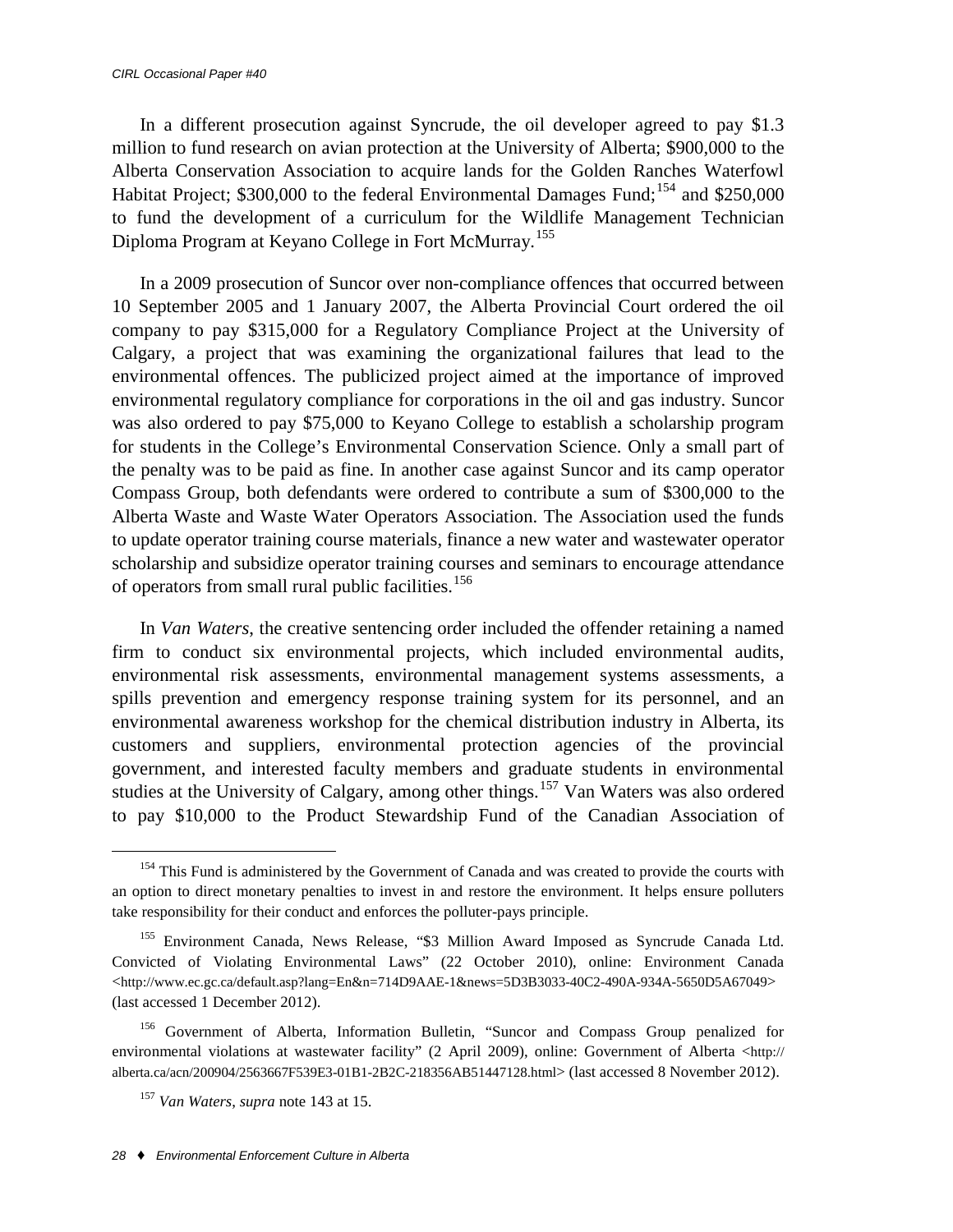Chemical Distributors (CACD) to be used for the purpose of educating and training employees of CACD's Alberta member companies to discharge their company's Product Stewardship outreach obligations under their company's commitments to Responsible Distribution for the chemical products they handle, use and distribute in Alberta.<sup>[158](#page-41-0)</sup>

While creative sentencing continues to gain popularity in the province, it cannot be imposed unless authorized by statute. In *R. v. Imperial Oil*, [159](#page-41-1) the oil company had been convicted of discharging sludge into a river. The trial court imposed fines totaling \$25,000, including an order directing Imperial Oil to pay two local school boards to provide education on pollution. This order to pay was set aside on appeal on the basis that there was no statutory basis to impose such an order.<sup>[160](#page-41-2)</sup>

For its part, the federal government has been supportive of the use of creative sentencing for environmental offences. The Environmental Damages Fund established in 1995 and administered by Environment Canada can be used in relation to seven federal statutes, including the *Fisheries Act*, [161](#page-41-3) the *Canadian Environmental Protection Act* (*CEPA*), the *Species at Risk Act*, <sup>[162](#page-41-4)</sup> the *Migratory Birds Convention Act* (*MBCA*), and the *Canadian Shipping Act*. [163](#page-41-5) The Fund reflects the polluter pays principle to ensure that those who cause harm to the environment take responsibility for their conduct. It provides a mechanism for channeling funds received from fines, court orders and voluntary payments to priority projects that will benefit the environment. Priority is given to projects that restore the natural environment and conserve wild life in the region where the environmental incident occurred, as well as research and development related to environmental improvement. How the Fund operates is that Environment Canada requests project proposals from eligible groups — which include non-governmental organizations, universities and other academic institutions, aboriginal groups and provinces, territories and municipalities — and ensures that approved projects are executed in a cost-effective, technically realistic and scientifically sound manner.<sup>[164](#page-41-6)</sup> Part of the creative sentencing fines imposed on Syncrude Canada for the federal offences was channeled into this Fund.

<sup>158</sup> *Ibid*.

<span id="page-41-2"></span><span id="page-41-1"></span><span id="page-41-0"></span> $\overline{a}$ 

<sup>160</sup> *Ibid*.

<sup>162</sup> SC 2002, c 29.

<sup>163</sup> SC 1992, c 31.

<span id="page-41-6"></span><span id="page-41-5"></span><span id="page-41-4"></span><span id="page-41-3"></span><sup>164</sup> See Environment Canada, "Environmental Damages Fund Factsheets" (November 2010), online: Environment Canada <http://www.ec.gc.ca/edf-fde/default.asp?lang=En&n=149C847C-1> (last accessed 6 November 2012).

<sup>159</sup> (2000), 148 CCC (3d) 367.

<sup>&</sup>lt;sup>161</sup> RSC 1985, c F-14.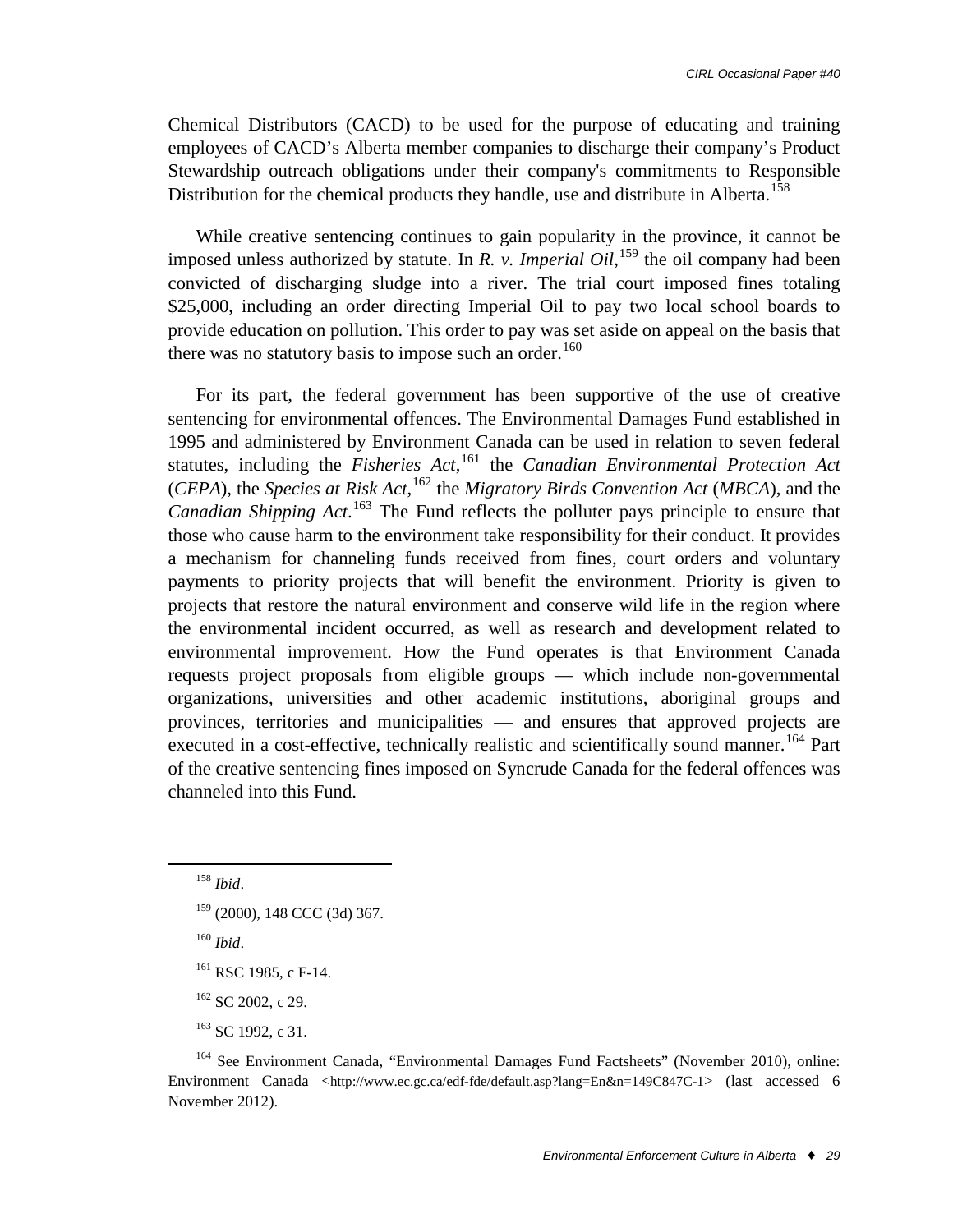One criticism that may be leveled against creative sentencing in Alberta is that it does not appear to invite input from interested persons in the creative sentencing decision. As the terms of the creative sentence are usually agreed upon between the Crown and the offender, the victim cannot influence the decision regarding how the money is used. In one occupational health case, the victim was engulfed by a natural gas flash fire in 2004 while working atop a service rig platform operated by Special Services Inc, an oil services firm at the Petro-Canada site in Sylvan Lake, Alberta. He died from his injuries and the court fined Special Services \$425,000. This is the largest workplace safety fine in the history of the province. The money was allocated to trade schools and charitable organizations. Some of it was used to fund scholarships for occupational health students at the Northern Alberta Institute of Technology. About one-third of the money was to support an oil and gas scholarship. The parents of the deceased were enraged that part of the fine would "promote the oilfield that killed [their] son."[165](#page-42-0) Where, however, the creative sentencing decision is the product of a full sentencing hearing and not one agreed upon secretly by the accused and the Crown, it appears that victims' views on what the funds should be used for can be considered.

A *Calgary Herald* investigation has revealed that corporations that pay creative sentencing fines often have scholarships named after them or have their names listed as "donors" in the universities and institutes that receive the money.<sup>[166](#page-42-1)</sup> While the sentencing fines might not have been used to support the specific scholarships that the corporate convicts might be funding at the institution, the money might be seen by the students and researchers that use them as part of the corporation's social responsibility program. There is need for more innovation in the use of creative sentencing to avoid adverse public perceptions. In one environmental case, funds were meant to be used to promote the Environmental Crime Watch program in Fort Saskatchewan. The manual that was to accompany a course created for that purpose was published as a textbook without reference to the source of the funding.<sup>[167](#page-42-2)</sup>

*Calgary Herald* investigations also reveal an "alarming" lack of oversight on the fines that companies are ordered to  $pay.168$  $pay.168$  In another occupational health case, two construction workers were injured in Airdrie, Alberta after raising a scaffold poll in 2004. One of them lost his arm while the other lost his leg after receiving an electric shock. The

<span id="page-42-0"></span><sup>&</sup>lt;sup>165</sup> Kelly Cryderman, "Paying the Price: 'Creative sentencing' option angers family of wellsite victim", *Calgary Herald* (25 June 2010), online: Calgary Herald <http://www.calgaryherald.com/business/PAYING+ PRICE+Creative+sentencing+option+angers+family+wellsite+victim/3098118/story.html> (last accessed 20 November 2012).

<sup>166</sup> *Ibid*.

<span id="page-42-3"></span><span id="page-42-2"></span><span id="page-42-1"></span><sup>&</sup>lt;sup>167</sup> See paper, "Assessment of Creative Sentencing Projects 1993-2006: AKA The Good, the Bad, and the Ugly", sent to the author by the Environmental Prosecutor, Specialized Prosecution Branch of the ESRD [nd] at 18.

<sup>168</sup> Cryderman, *supra* note 163.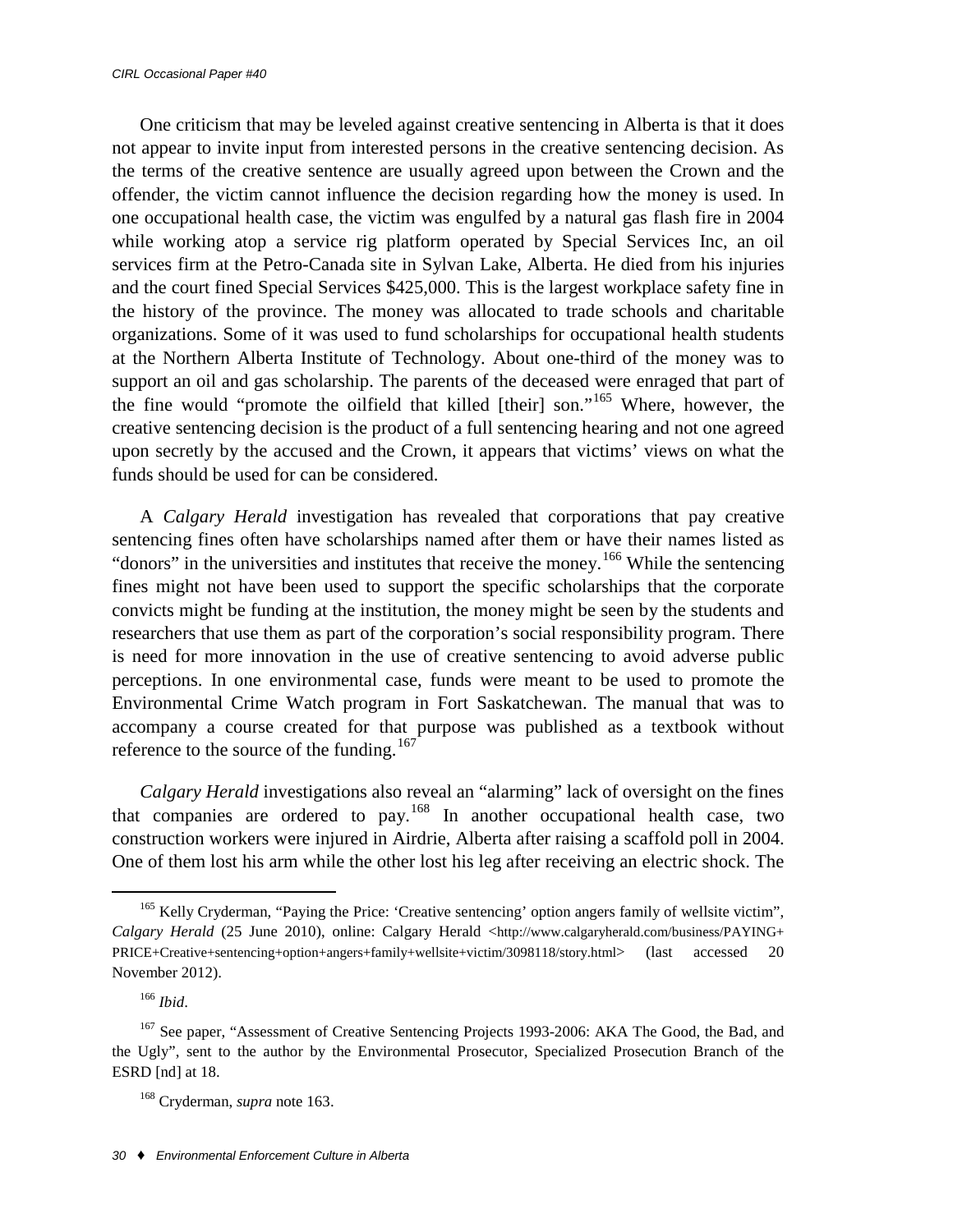company plead guilty for failing to ensure that adequate safety measures were in place for the workers. It was fined \$75,000, much of it to be paid in installments to the burn unit of Foothills Hospital. According to Jason Kurtz, the owner of the firm, "the total was \$75,000 — \$5,000 to the Crown and \$70,000 to a charity of my choice. And I picked the Foothills burn unit, because the staff are amazing there."<sup>[169](#page-43-0)</sup> Mr Kurtz paid some installments but then stopped paying because he was not sure his money was going to the burn unit and the government was not asking about his payment.<sup>[170](#page-43-1)</sup> This lack of government monitoring hinders the realization of the goals of creative sentencing.

The above case, however, was an occupational health case which was not prosecuted by the environmental unit of Alberta Justice which works in close collaboration with the ESRD. Findings reveal that the unit has a full time investigator charged with monitoring the implementation of creative sentencing in environmental cases. A paper called, "Assessment of Creative Sentencing Projects 1993-2006: AKA the Good, the Bad, and the Ugly", written by the unit details the implementation of creative sentencing within the study period.<sup>[171](#page-43-2)</sup> The paper reveals that a lot is being done by the unit to monitor the implementation of creative sentencing in Alberta, and describes what is considered "the successful and unsuccessful aspects of creative sentencing projects."<sup>[172](#page-43-3)</sup> The unit must be commended. Notwithstanding the foregoing, the paper also reveals that there have been cases where offenders have failed to comply with the terms of the order either due to the lack of experts to implement a creative sentencing program or limitations on the monitoring system or for reasons beyond the control of the monitoring system. In one case which concerned a program (designed for First Nations) to test game meat to prove that it was safe for consumption, the program failed due to lack of experts within the ESRD to develop such a program.<sup>[173](#page-43-4)</sup> Although the program was finally completed through the use of external experts, this was several years after the order was made. Lack of experts has sometimes led to the use of incompetent personnel.<sup>[174](#page-43-5)</sup> In some cases, the accused refused to comply with the order and beyond its jurisdiction, the unit had difficulty prompting compliance.<sup>[175](#page-43-6)</sup> In connection with a project intended to fund research into air pollution technology, difficulty or disagreement relating to the choice of

<sup>169</sup> *Ibid*.

<sup>170</sup> *Ibid*.

<span id="page-43-4"></span><span id="page-43-3"></span><span id="page-43-2"></span><span id="page-43-1"></span><span id="page-43-0"></span><sup>&</sup>lt;sup>171</sup> *Supra* note 165. This paper was sent to this author by the head of the unit and is on file with the author.

<sup>172</sup> *Ibid* at 2.

<sup>173</sup> *Ibid* at 9.

<span id="page-43-5"></span><sup>174</sup> *Ibid* at 11.

<span id="page-43-6"></span><sup>175</sup> *Ibid* at 10.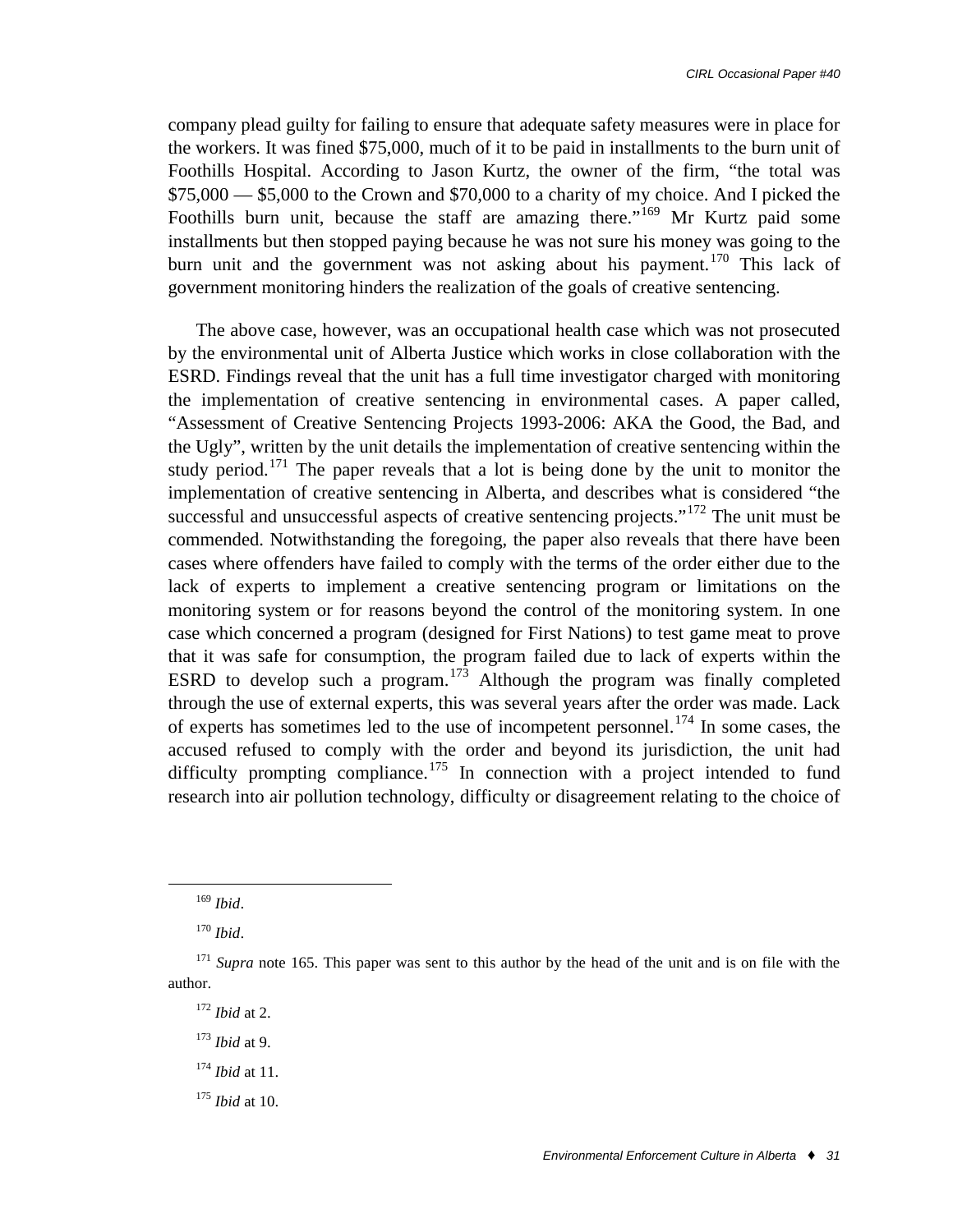the specific project led to a compromise that produced a scholarship that did not advance the specified goals of the order.<sup>[176](#page-44-0)</sup>

## *5.1.3. Principles Governing Sentencing in Environmental Prosecution*

The principles governing sentencing in environmental prosecutions seem to have been developed more by the courts than in statutes. One of the best-known prosecutions is the decision of the Alberta Court of Appeal in *R. v. Terroco Industries Ltd*. [177](#page-44-1) The defendant corporation was charged under *EPEA* with causing or permitting the release of a substance in an amount or level or at a rate that may cause a significant adverse effect, in contravention of section 98(2) of the Act. The defendant was also charged with breaching section 19(a) of the *Dangerous Goods Transportation and Handling Act* (*DGTHA*),<sup>[178](#page-44-2)</sup> that states "a person shall not handle, offer for transportation or transport any dangerous goods unless the person complies with all applicable safety requirements." A mistake in mixing two incompatible substances in a single tank of a transport truck resulted in the escape into the atmosphere of chlorine gas from the pop valve of the truck, causing serious respiratory injury to the driver of another truck who was at the site. After the incident, the truck driver drove to a well site where he and other representatives of the corporate defendant decided to perform an acid wash. They pumped the mixture into the well. Unfortunately, the mixture infused the seals on the truck's pumping mechanism and approximately one barrel of the mixture sprayed onto the ground near the well.<sup>[179](#page-44-3)</sup>

The trial court dismissed the defendant's due diligence defence and in assessing the appropriate sentence, stated: "The extent of potential and actual damage must be assessed. The injury to James McInnes who inhaled some of the chlorine gas will no doubt be dealt with in another forum. Although there were other people in the area there appears to be no other human physical damage. Fortunately the chlorine gas dissipated quickly."[180](#page-44-4) It pegged the appropriate penalty at \$50,000 for the *EPEA* offence and \$5,000 for the *DGTHA* offence. The defendant appealed the conviction while the prosecution appealed the sentence. The Court affirmed the conviction and increase the amount to \$150,000 for the *EPEA* offence and \$15,000 for the *DGTHA* offence.<sup>[181](#page-44-5)</sup> Both the defendant and the prosecution appealed to the Alberta Court of Appeal.

- <span id="page-44-2"></span><sup>178</sup> SA 1998, c D-3.5 [*DGTHA*].
- <span id="page-44-3"></span><sup>179</sup> *Terroco*, *supra* note 175 at paras 6-10.

<span id="page-44-0"></span><sup>176</sup> *Ibid* at 12.

<span id="page-44-1"></span><sup>177</sup> [2006] 1 WWR 572 [*Terroco*].

<span id="page-44-4"></span><sup>180</sup> *Ibid* at para 17.

<span id="page-44-5"></span><sup>181</sup> *Ibid* at para 19.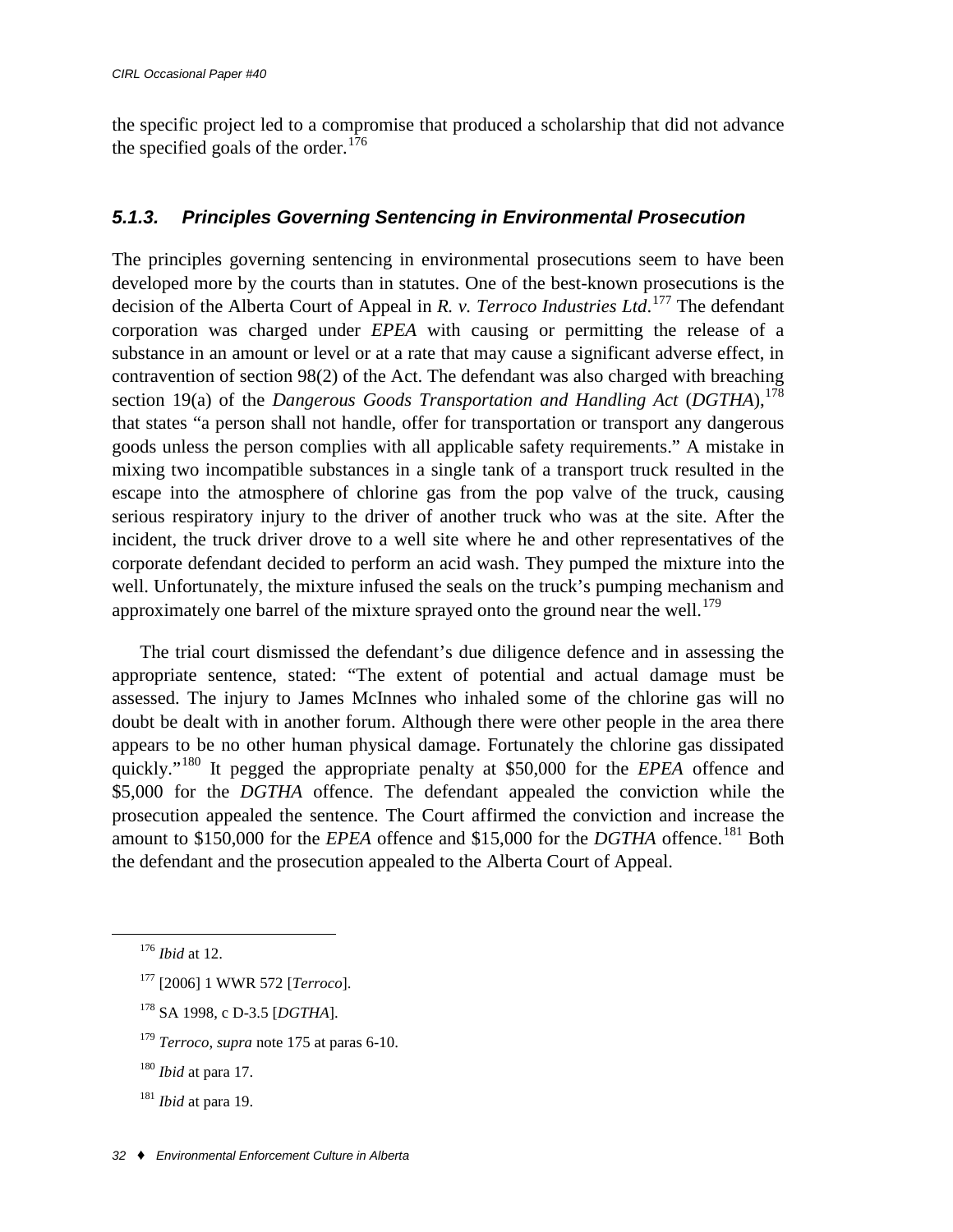The Alberta Court of Appeal considered sentencing principles in other environmental cases. It adopted a principle stated by Morrow J. of the Supreme Court of the Northwest Territory in *R. v. Kenaston Drilling (Arctic) Ltd.*[182](#page-45-0) that sentencing principles in environmental offences require "a special approach."[183](#page-45-1) Although the Court of Appeal indicated that it would limit its analysis to the principles that applied to the specific case before it, it did in fact consider, directly or indirectly, general principles in jurisprudence including culpability, previous records and past involvement of the defendant with the authorities, acceptance of responsibility, the nature and extent of harm caused, and deterrence. These principles are incorporated, in one form or the other, in the various environmental statutes applicable in Alberta.

Culpability, for instance, is related to the *EPEA* provision that the maximum sentence for intentional acts is double that for unintentional acts. Offences which involve recklessness will call for more severe penalties than those involving a mere lack of due diligence. The more reckless the offender, the more severe the penalty. Conversely, the more diligent the offender, the smaller the penalty.<sup>[184](#page-45-2)</sup> This factor will also influence the choice of penalty where a range of penalties are available for a particular offence. In determining culpability, the failure to take reasonable remedial steps after discovery of the harm is an aggravating factor. The degree of reasonable foreseeability of the harm is also a culpability factor.<sup>[185](#page-45-3)</sup> The court is required to make a rigorous assessment of the event to determine the degree of culpability. The judge critically examines the facts and endeavours to place the offender "at an appropriate point on the sliding scale of culpability ranging from offences where due diligence was a near miss to those where the Crown's ability to establish intent to release is a near miss."<sup>[186](#page-45-4)</sup>

The conduct of the offender is a consideration. If the offender had previously been warned by the authorities but ignored those warnings, or if it can be shown that the offender is more concerned about profit than compliance, that can be an aggravating factor in sentencing. $187$ 

Environmental offences are often expensive to prove due to the extensive scientific investigations required to establish the offender's guilt. Acceptance of responsibility through the entering of a guilty plea is therefore a mitigating factor.<sup>[188](#page-45-6)</sup> This is obviously

<sup>182</sup> (1973), 41 DLR (3d) 252.

<sup>183</sup> *Ibid* at para 34.

<sup>184</sup> *Ibid* at para 35.

<span id="page-45-5"></span><span id="page-45-4"></span><span id="page-45-3"></span><span id="page-45-2"></span><span id="page-45-1"></span><span id="page-45-0"></span><sup>185</sup> *Ibid* at 35. See also *R v Canadian MDF Products Co* (2002), 316 AR 228; *R v Fiesta Party Rentals (1984) Ltd*, [2000] AJ No 1679.

<sup>186</sup> *Terroco*, *supra* note 175 at para 37.

<sup>187</sup> *Ibid* at para 38. See also *R v Centennial Zinc Plating Ltd* (2004), 353 AR 300.

<span id="page-45-6"></span><sup>188</sup> *Terroco*, *supra* note 175 at para 39.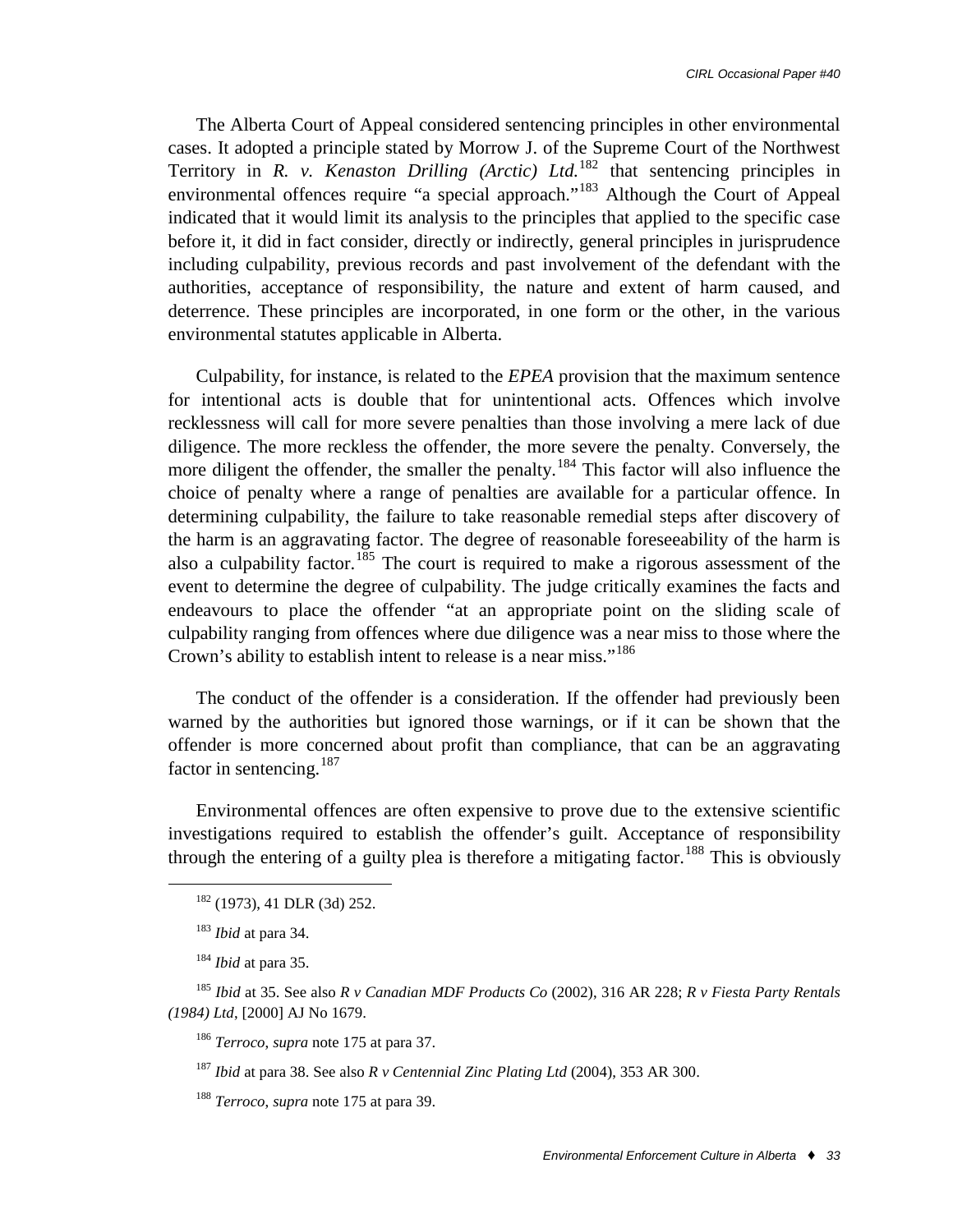because a guilty plea saves the Crown significant costs. Such a guilty plea is also relevant in the rehabilitation of the offender, for a remorseless offender is more likely to reoffend than a remorseful offender. A guilty plea is also relevant in providing succor to the victims of the offence. Whether the offender is remorseful or not, and to what degree the offender is or is not, can be assessed by whether the offender has been previously convicted for the same or similar offence. The offender's conduct after the incident may also be indicative of its degree of remorse. Did the oil company report the incident to the authorities? Were remedial steps taken after it discovered the incident? Did the oil company cooperate in the investigation with the authorities?<sup>[189](#page-46-0)</sup> In its sentencing verdict in the *Suncor* case, the court took into account the fact that the oil company plead guilty to the charges.

The degree of harm, actual or potential, is a relevant sentencing factor. Thus, where actual harm is established, the penalty will be more severe than when no actual harm occurred but the infraction had been committed.<sup>[190](#page-46-1)</sup> This is because actual harm entails remedial costs. Efforts made by the offender to mitigate the harm will be factored in. But the absence of harm is not itself a mitigating factor, but instead a neutral one.<sup>[191](#page-46-2)</sup> The irreparability of the damage is an aggravating factor. The potential for harm is relevant, and the greater the potential the more aggravating the factor. The potential for harm speaks to the probability of risk, and is considered based on the nature of the activity, the closeness of the site to area residents, and the probable scale of damage if the risk materializes.[192](#page-46-3)

In *Syncrude*, although the oil company and the Crown agreed to the sentencing terms, which the court later approved, the extent of damage in the incident — the death of hundreds of migratory birds — must have been decisive in the aggravated nature of the agreed upon penalties. There was no discernible environmental impact or risk to public health in the prosecution of Suncor and the Compass Group. Although this would not have been a mitigating factor in the sentencing, it certainly was not an aggravating factor but it would have contributed, in practical terms, to keeping the penalty in check.

Lastly, the sentencing judge in an environmental case is guided by the need to deter the further commission of the offence. In *Terroco*, the court stressed that the enforcement of *EPEA* "calls for a significant element of specific deterrence."[193](#page-46-4) The deterrence element can be found not only in the purpose provisions of the statute, but also in the fact

<sup>189</sup> *Ibid* at para 41-43.

<sup>190</sup> *Ibid* at para 45. See also *R v Goodstoney* (1999), 232 AR 243.

<span id="page-46-4"></span><span id="page-46-3"></span><span id="page-46-2"></span><span id="page-46-1"></span><span id="page-46-0"></span><sup>191</sup> *R v Domtar Specialty Fine Papers, a Division of Domtar Inc* (2001), 39 CELR (NS) 56 at para 117 (Ont SCJ); Van Waters, *supra* note 143.

<sup>192</sup> *R v Chem-Security (Alberta) Ltd* (1998), 233 AR 289 at paras 12-14.

<sup>193</sup> *Terroco*, *supra* note 175 at para 54.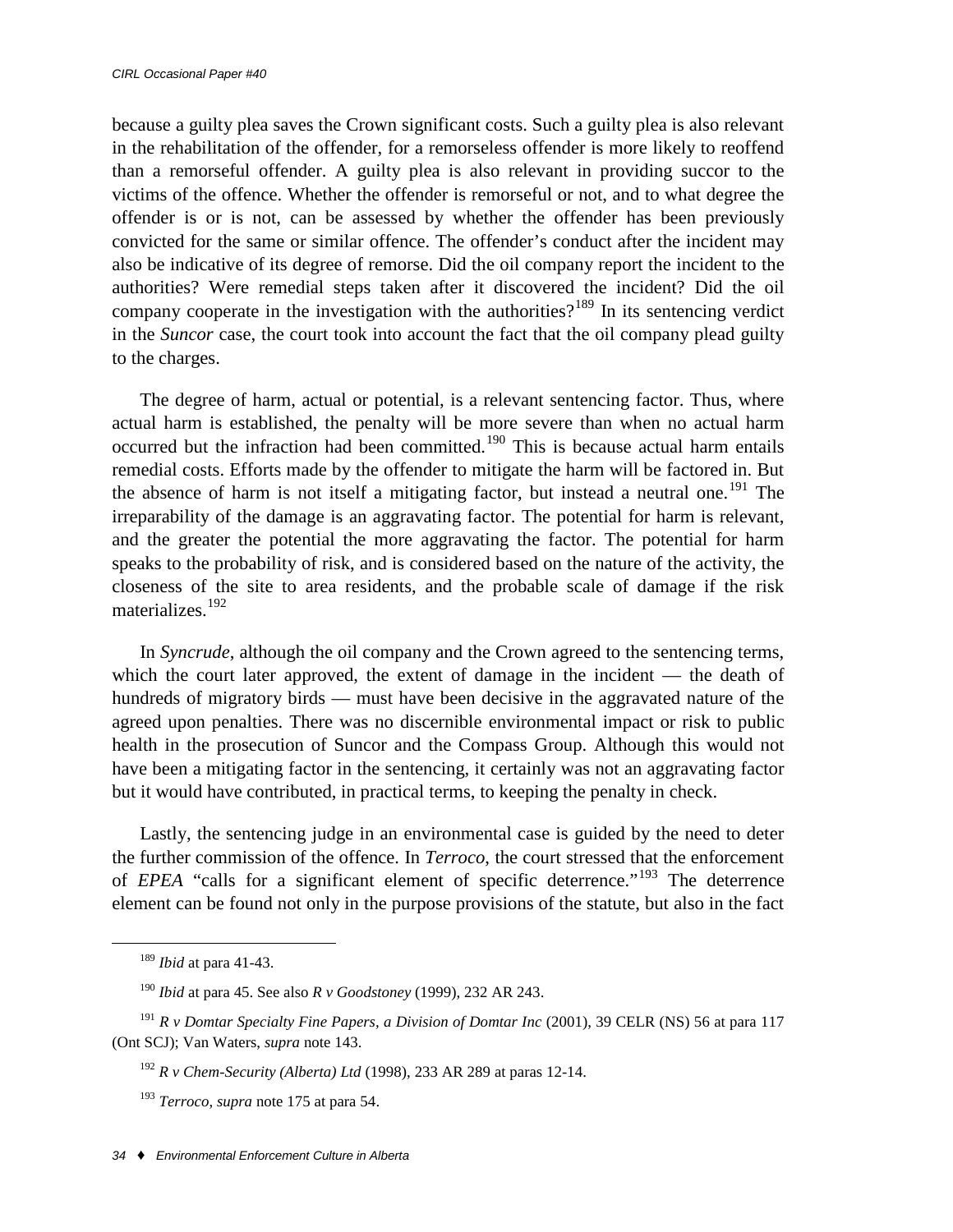that the maximum penalty allowance available to the court for most environmental offences is quite high. Deterrence considerations invariably require a consideration of all the principles already mentioned. When the offender profited from the offence, deterrence prompts a court to order the maximum penalty or something close to it, in addition to an order requiring forfeiture of the profits. But it is not only the offender that is to be deterred. The penalty should deter other potential offenders, who are likely to commit the offence. As most environmental offences in Alberta, especially in connection with the oil sands development and operations are likely to be committed by wealthy and powerful companies, the sentencing judge should also focus on deterring other corporations operating in the oil sands. As the court in *Terroco* stated, "[t]he starting point for sentencing a corporate offender must be such that the fine imposed appears to be more than a licensing fee for illegal activity or the cost of doing business".<sup>[194](#page-47-0)</sup> The financial position of the corporation plays a role in the deterrence principle, without being decisive or even necessarily a major factor.<sup>[195](#page-47-1)</sup> A fit sentence should be such that it would be cheaper to comply "than to offend and it must be meaningful to the offender by securing and holding its attention".<sup>[196](#page-47-2)</sup> Deterrence would also inform the type of penalty that will be imposed when the statute prescribes a range of penalties for the particular offence.

With regard to creative sentencing, additional guidelines are followed. While creative sentencing is available for guilty and non-guilty pleas, the offender must accept responsibility for its conduct before creative sentencing can be issued. In determining the projects to be carried out, certain factors are considered. There must be a link between the violation and the project, such that the benefits of the project truly address the harm caused by the offence. An offence relating to air pollution would not produce a creative sentencing project dealing with land degradation. The project must either improve the environment or reduce the level of risk to the public. Thus the principal beneficiary of the project must be the public. Projects that merely reflect that the corporation adopts "sound business practices" are not eligible. The Alberta public must be the beneficiary of the project and the public within the locale of the offence is the primary target. The project must result in a concrete, tangible and measurable result. It must "clearly exceed current industry standards". There must be no conflict of interest — actual or perceived between the accused and the recipient of the fund for the purpose of executing the project, and between the recipient of the fund and the Crown or the investigating officer/agency. All recipients of the fund must be not-for-profit organizations (rather than government agencies or departments) which must submit to investigations as to their

<span id="page-47-0"></span><sup>194</sup> *Ibid* at para 60.

<span id="page-47-1"></span><sup>195</sup> *Ibid* at para 62.

<span id="page-47-2"></span><sup>196</sup> *Ibid* at para 63. See also *R v Gulf Canada* (1987), 2 CELR (NS) 261 (NWT Terr Ct).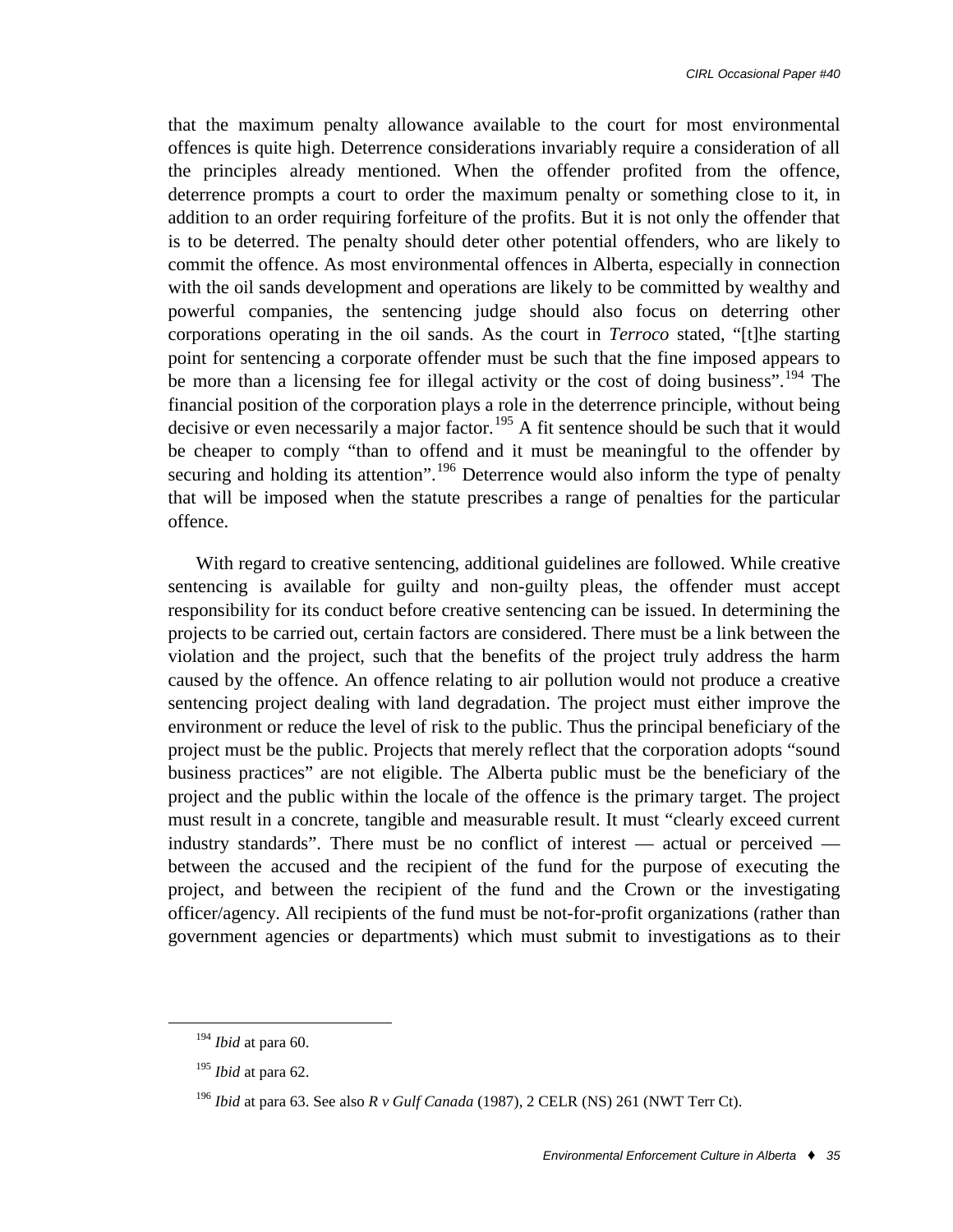viability and accountability. Universities, colleges and research institutes are usually eligible recipients. $197$ 

# **6.0. Is Criminal Prosecution an Effective Method of Fighting Environmental Offences?**

There is academic debate as to whether prosecution is an effective regime in environmental protection. Advocates of criminal prosecution argue that prosecution creates a certain perception that captures the seriousness of environmental abuses and that a regulatory approach diminishes this seriousness.<sup>[198](#page-48-1)</sup> They argue that the rarity of prosecutions and the prevalence of "soft" regulation reflect a lack of political will on the part of the regulators mark "the rise of neo-liberalism than any inherent unsuitability" of criminal prosecution of environmental misconduct.<sup>[199](#page-48-2)</sup> Criminal prosecution is especially suitable as a last resort for dealing with recalcitrant violators and its value lies in "reweighting the bargaining process in favour of the administrative agency."<sup>[200](#page-48-3)</sup> Accordingly, it facilitates the negotiation of even higher standards that can better protect the environment.

On the other hand, opponents contest the moral basis of using criminal sanctions against environmental offences, in light of the fact that environmental offences generally do not require fault. Michael Woods and Richard Macrory have argued, for instance, against the "'wholesale' use of strict liability in environmental criminal law … This can lead to indignation on the part of businesses which are found 'guilty' of offences without having a real sense of moral fault, or an inclination to treat such offences akin to a business overhead because guilt is applied automatically."[201](#page-48-4) But this argument does not go to the effectiveness of criminal sanctions. More relevant arguments suggest that consensual or cooperative mechanisms are more effective in promoting compliance with

<span id="page-48-0"></span><sup>197</sup> See *Guidelines for Creative Sentencing Projects*, prepared by the Environmental Prosecutor, Specialized Prosecutions Branch of the ESRD [nd] and on file with the author.

<span id="page-48-1"></span><sup>198</sup> D Farrier, "In Search of Real Criminal Law" in T Bonyhady, ed, *Environmental Protection and Legal Challenge* (Sidney: The Federation Press, 1992) at 87.

<span id="page-48-2"></span><sup>199</sup> See Eileen Skinnider, *Victims of Environmental Crime — Mapping the Issues* (Vancouver: International Centre for Criminal Law Reform and Criminal Justice Policy (ICCLRCJP), March 2011) at 21, online: ICCLRCJP <http://www.icclr.law.ubc.ca/files/2011/Victims%20of%20Environmental%20Crime.pdf> (last accessed 18 September 2012).

<sup>200</sup> Farrier, *supra* note 196 at 87.

<span id="page-48-4"></span><span id="page-48-3"></span><sup>201</sup> Michael Woods & Richard Macrory, *Environmental Civil Penalties: A More Proportionate Response to Regulatory Breach* (London: Centre for Law and the Environment, 2003) at 2.8.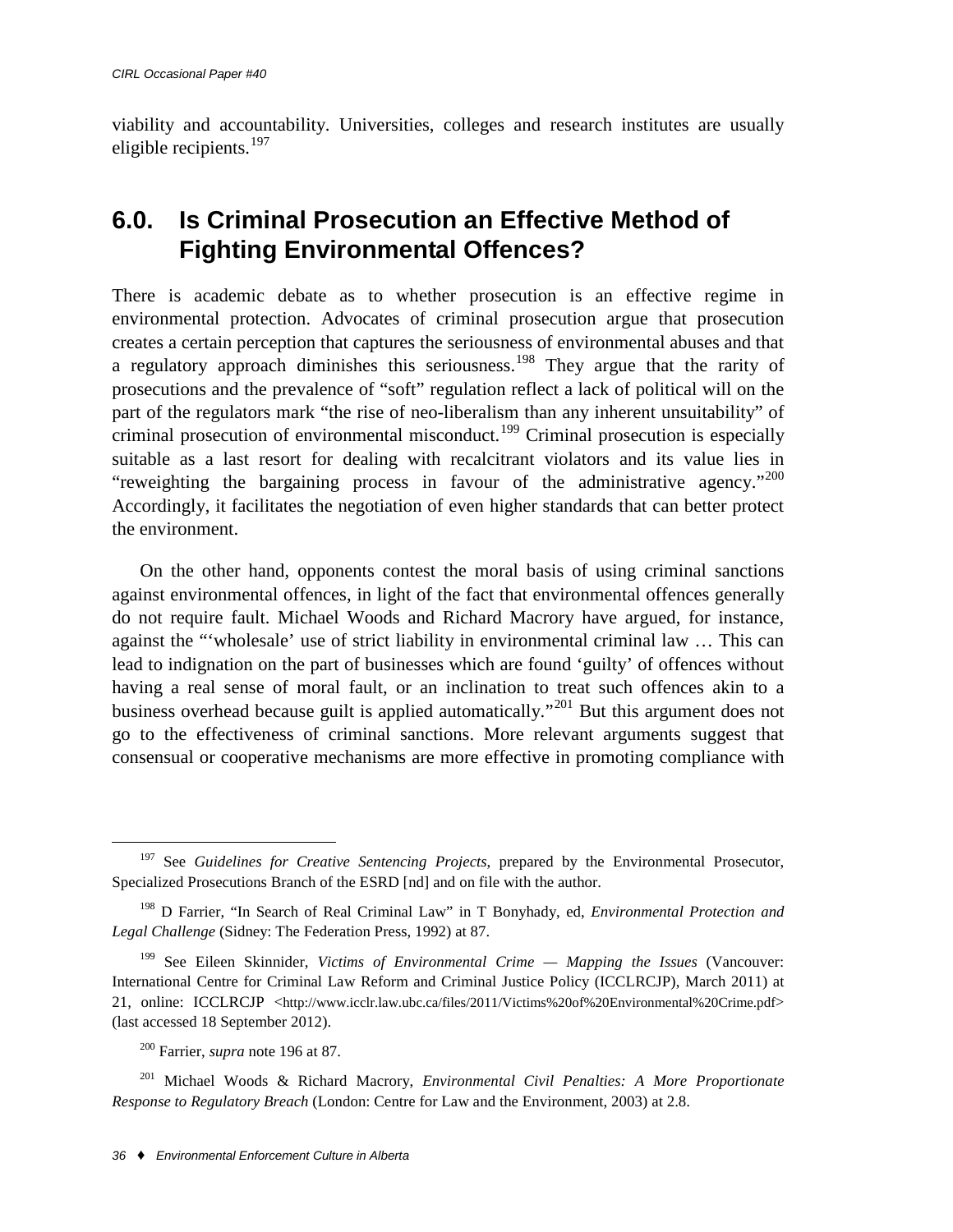environmental laws and regulations.<sup>[202](#page-49-0)</sup> They highlight the difficulties of applying criminal law in environmental cases, in particular, issues of causation and the challenges in prosecuting corporate crimes (since most of the most serious environmental crimes are committed by corporations). The process of integrating environmental values into rules of law is said to have proven "most difficult" in the area of criminal law.<sup>[203](#page-49-1)</sup> Actual prosecutions are few and there are also concerns about whether criminal prosecution is producing the desired goal of greater environmental protection.<sup>[204](#page-49-2)</sup>

While there appears to be no empirical study chronicling the effectiveness of using criminal prosecution to fight environmental offences, there is general dissatisfaction with what is seen as the failure of regulation based on a consensual relationship between the regulator and the regulated. Consensual regulation entails "a process of bargaining, negotiation and compromise carried out between the regulator and the regulated."<sup>[205](#page-49-3)</sup>

It is also remarkable that most persons charged with environmental offences in Alberta have entered guilty pleas, thus relieving the prosecution of the burden of proving issues like causation. The prevalence of guilty pleas may be explained by the fact that most environmental prosecutions have involved cases of high public interest due to the extent of harm to the environment caused by the conduct in question.

However, the very question of whether criminal prosecution has proven effective is not one that can be answered in yes-or-no terms. This is not least because of the limited range of environmental offences targeted by criminal prosecutors.

There has been evidence of a substantial rise in criminal prosecution of environmental crimes in Alberta within the last decade.<sup>[206](#page-49-4)</sup> Many of these prosecutions have been successful in that either the alleged offenders are found guilty or they themselves enter guilty pleas. Even the cases where the alleged offenders were acquitted are not without significance. The larger and indirect impact of litigation is well known in socio legal literature and applies both to civil lawsuits and criminal prosecution.<sup>[207](#page-49-5)</sup> The penalties

<sup>205</sup> *Ibid*.

<span id="page-49-0"></span> $202$  Nicola Pain, "Criminal Law and Environmental Protection — Overview of Issues and Themes" in Neil Gunningham, Jennifer Norberry & Sandra McKillop, eds, *Environmental Crime: Proceedings of a Conference held on 1-3 September 1993, Hobart, Australia* (Canberra: Australian Institute of Criminology [AIC], 1995) at 20, online: AIC <http://www.aic.gov.au/en/publications/previous%20series/proceedings/1-27/ $\sim$ / media/publications/proceedings/26/pain.pdf>) (last accessed 18 September 2012).

<span id="page-49-2"></span><span id="page-49-1"></span><sup>&</sup>lt;sup>203</sup> Richard J Lazarus, "Assimilating Environmental Protection into Legal Rules and the Problem with Environmental Crime" (1994) 27 Loy LA L Rev 867 at 867.

<sup>204</sup> Pain, *supra* note 200.

<sup>206</sup> Chambers & Semenchuk, *supra* note 124 at 2.

<span id="page-49-5"></span><span id="page-49-4"></span><span id="page-49-3"></span><sup>207</sup> See, for instance, Michael McCann, *Rights at Work: Pay Equity and the Politics of Legal Mobilization* (Chicago: University of Chicago Press, 1994) at 4 (observing that pay "equity activists have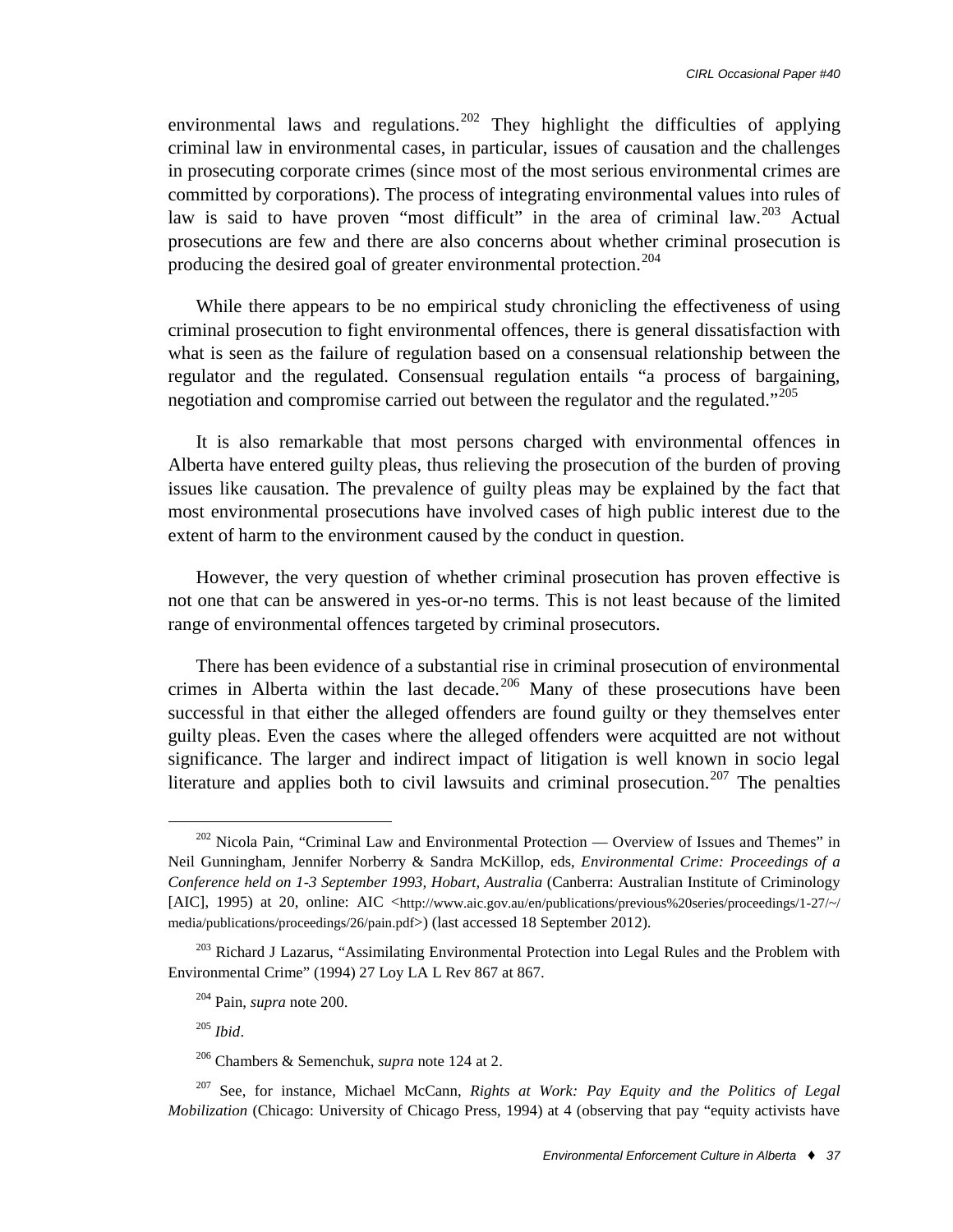imposed have been on the rise. But has increased prosecution translated to an improved environment? To answer this question one must look at the character of the criminal defendants in environmental prosecutions. Most of the major environmental prosecutions have involved corporate defendants. As Nicola Pain has argued, "if laws are in some way seeking to change behaviour, it is … corporate values amongst others that must be changed to ensure adequate environmental protection."[208](#page-50-0) Criminal sanctions must do more than punish misconduct; they must demand change. Whether or not they demand change would however depend on the nature of the sanctions.

Brent Fisse and John Braithwaite have examined the capacity of different types of sanctions to alter corporate conduct in a number of fields, including the environment. They argue that if a corporation is seen as a value maximizing entity, then sanctions that target corporate values, whether they be profit or reputation, should be used as they would have more deterrent effect than sanctions that simply want to punish non-compliance.<sup>[209](#page-50-1)</sup> This has led Pain to suggest that sanctions like "court-ordered adverse" publicity, community service and stock dilution through equity fines (with a redirection of the shares to environmental interest groups) should be considered as new criminal sanctions."<sup>[210](#page-50-2)</sup> Funding community projects that promote the environment may be regarded as community service, but it is not clear how "court-ordered adverse publicity" can be carried out. Such a sanction is even morally suspect.

It has also been argued that shifting sanctions to individuals within the corporation, such as directors and managers, may not achieve the desired change in corporate behaviour because with "the organizational divorce of responsibility for past offences from responsibility for future compliance", corporate change may end with the transfer of the individual in question to another department within the corporation or "to some corporate Siberia".<sup>[211](#page-50-3)</sup> In some cases too, the individual sanctioned may not be in a position to affect the desired change in the corporation, but simply happens to be the one implicated in the misconduct. It may also happen that the corporation is willing to deliberately shield the individuals implicated. The individual may be transferred overseas beyond the reach of local law. Although extradition treaties might be invoked to secure the appearance of the individual for prosecution, not every offence is extraditable. Even

<sup>208</sup> *Ibid* at 25.

 $\overline{a}$ 

<span id="page-50-3"></span><span id="page-50-2"></span><span id="page-50-1"></span><span id="page-50-0"></span><sup>209</sup> Brent Fisse & John Braithwaite, "The Allocation of Responsibility for Corporate Crime: Individualism, Collectivism and Accountability" (1988) 11 Sydney L Rev 468 at 497.

<sup>210</sup> Pain, *supra* note 200 at 25.

derived substantial power from legal tactics despite only limited judicial support"); Jeffrey Davis, *Justice Across Borders: The Struggle for Human Rights in U.S. Courts* (New York: Cambridge University Press, 2009) at 290-295; Ann-Marie Slaughter & David Bosco, "Plaintiff's Diplomacy" (2000) 79 Foreign Aff 102.

<sup>211</sup> Fisse & Braithwaite, *supra* note 207 at 497-498.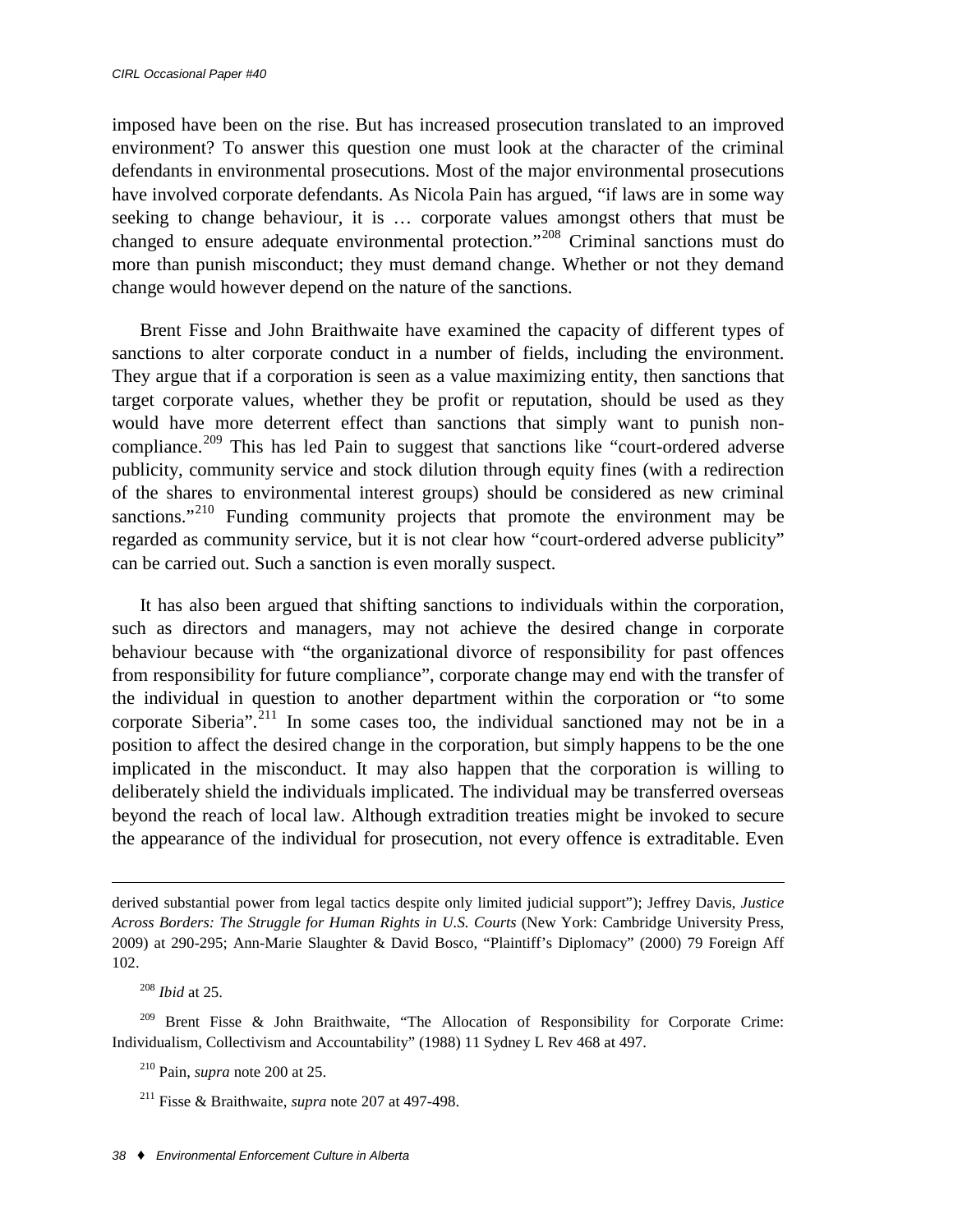where the offence is extraditable, the costs of securing extradition are frequently too great.<sup>[212](#page-51-0)</sup>

Fisse and Braithwaite conclude that corporate liability provides a stronger incentive to alter corporate behaviour than individual liability.<sup>[213](#page-51-1)</sup> But they favour an integrated approach that targets both the corporation and individuals within the corporation who are implicated in the wrongdoing. This appears to be the policy in the prosecution of environmental offences in Alberta.

Criminal law certainly has its limits as a regulatory tool. It is less flexible than civil and administrative sanctions. But the most debilitating weakness of the criminal law might be the lack of political will to prosecute. The worst environmental offenders in Canada consist of powerful corporations and Crown corporations. It is unlikely that a provincial government will readily prosecute a Crown corporation whether federally or provincially owned. Such a move will amount to one arm of the government prosecuting another arm of the same government. An integrated approach consisting of civil/administrative and criminal sanctions would seem more appropriate and does actually exist in most jurisdictions, including Alberta. Civil and administrative sanctions apply to environmental offences in *EPEA* while criminal law can be used to address the most egregious ones.

## **7.0. The Position of Victims of Environmental Offences**

A recent environmental victimology study funded by the Department of Justice Canada, the Law Foundation of British Columbia and the International Centre for Criminal Law Reform and Criminal Justice Policy found that virtually nothing has been written about the plight of victims of environmental offences in Canada.<sup>[214](#page-51-2)</sup> In a sense, though, this is not surprising in that the concept of environmental crime remains an emerging field in legal discourse. It is also likely because environmental crime is generally perceived as "victimless", which in turn explains why governments and the environmental law enforcement community have difficulty finding the proper responses to environmental crimes. In another sense, however, this is quite surprising given the acknowledged deleterious effects of environmental crimes on the victims, the efforts of Canadian environmental activists and the media to draw attention to the commission of environmental crimes in Canada by mining and oil and gas corporations operating in Canada (especially in connection with the oil sands), and the prevalence of environmental

<span id="page-51-0"></span><sup>212</sup> *Ibid* at 498.

<span id="page-51-1"></span><sup>213</sup> *Ibid*.

<span id="page-51-2"></span><sup>214</sup> See, Eileen, *supra* note 197.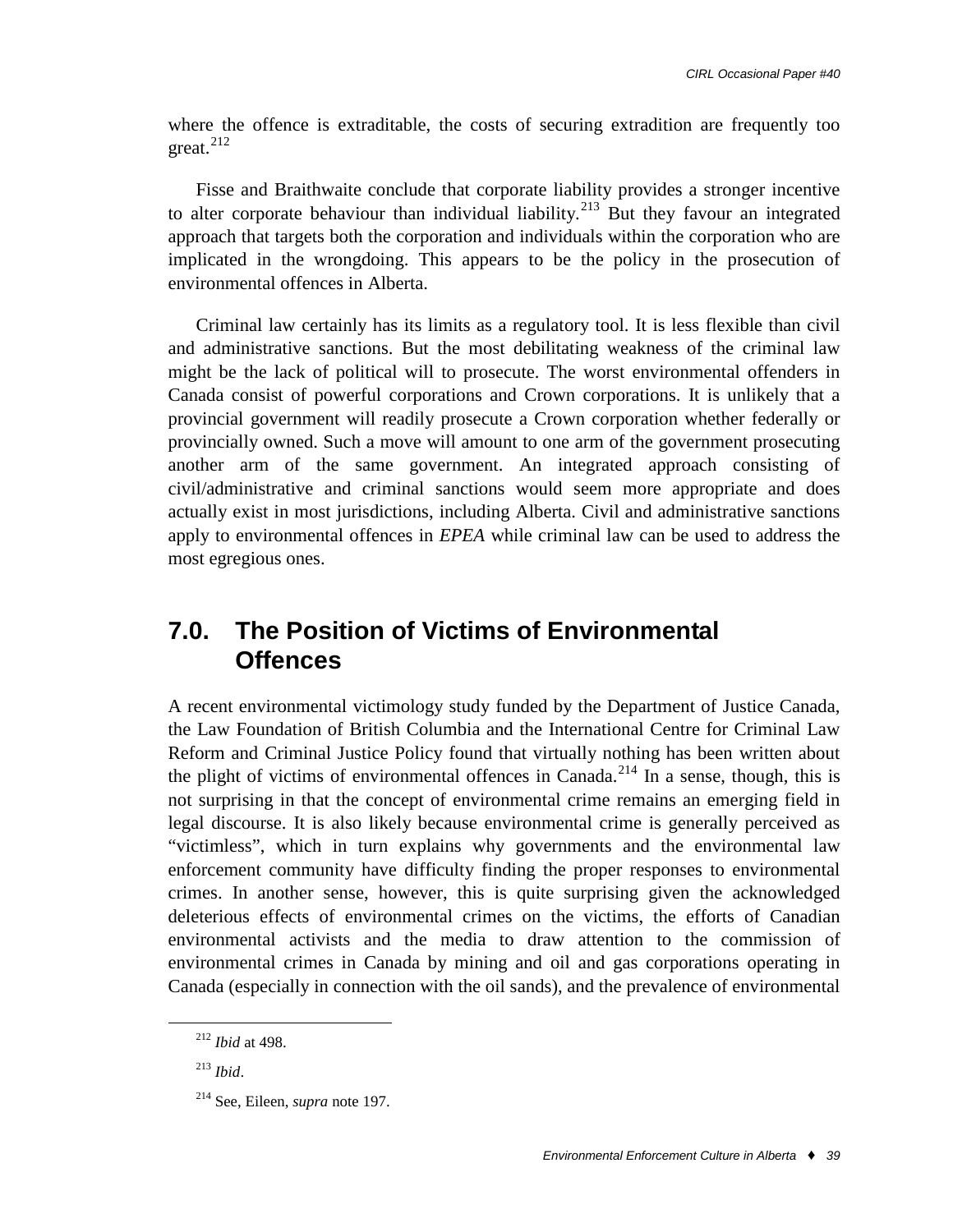legislation in Canada. At the international level, with few exceptions, multilateral environmental agreements place emphasis on the responsibility of States rather than the plight of victims.[215](#page-52-0) Current endeavours, both in Canada and internationally, have focused on "protecting the environment", with very little attention to addressing the actual suffering of the human victims.

In fact, the topic of victims' rights generally is not one that has received extensive academic treatment in Canadian legal discourse. A 2001 report on victims of crimes prepared for the Department of Justice Canada states that "Canadian scholars have taken little interest in the topic of victims' rights", whereas "at the international level, especially in the US, the topic has been explored ad nauseam, and the available literature would fill a small auditorium."<sup>[216](#page-52-1)</sup> This situation is paradoxical given the proliferation of victim service agencies in Canada. A 2007/2008 Victim Services Survey estimated that there were about 939 victim service agencies across Canada. The majority of these consisted of government agencies while a relatively small number comprised selfidentified non-governmental or community-based organizations. The majority of victims who received services for the period were victims of violent crimes.<sup>[217](#page-52-2)</sup> From every indication in the survey, however, none had dealt with an environmental crime victimization incident. Yet, environmental crime victimization remains a stark reality in Alberta and the balance of Canada.

But while legal scholarship on crime victims in Canada remains lean, both the federal and provincial governments have taken policy and legislative initiatives to address the plight of crime victims. At a meeting in 2003, federal, provincial and territorial Justice Ministers endorsed the Canadian Statement of Basic Principles of Justice for Victims of Crimes to "guide the development of policies, programs and legislation related to victims of crimes" and, more specifically, to "guide the treatment of crime victims, particularly

<span id="page-52-0"></span><sup>215</sup> The most remarkable exception is perhaps the *Convention on Access to Information, Public Participation and Access to Justice in Environmental Matters*, 25 June 1998, 38 ILM 515 (1999), which requires the involvement of "the public concerned" in environmental decisions.

<span id="page-52-1"></span><sup>216</sup> Alan N Young, *The Role of the Victim in the Criminal Process: A Literature of Review — 1989 to 1999*, Victims of Crime Research Series (Ottawa: Policy Centre for Victims Issues, Research and Statistics Division, August 2001) at 1, online: Department of Justice <http://www.justice.gc.ca/eng/pi/rs/rep-rap/2000/rr00 \_vic20/rr00\_vic20.pdf> (last accessed 4 October 2012).

<span id="page-52-2"></span> $2^{217}$  See Julie Suavé, "Victim Services in Canada: Results from the Victim Services Survey, 2007/2008" (2010) 3 Victims of Crime Research Digest 26 at 28. This data roughly reflects the result of previous surveys. See, for instance, Jodi-Anne Brzozowski, "Victim Services in Canada, 2005/2006" (2007) 27:7 Juristat at 3-4, online: Statistics Canada <http://dsp-psd.pwgsc.gc.ca/collection\_2007/statcan/85-002-X/85-002- XIE2007007.pdf> (last accessed 4 October 2012). See also Maire Gannon & Karen Mihorean, "Criminal Victimization in Canada, 2004" (2005) 25:7 Juristat, online: Statistics Canada <http://www.statcan.gc.ca/pub/ 85-002-x/85-002-x2005007-eng.pdf> (last accessed 4 October 2012).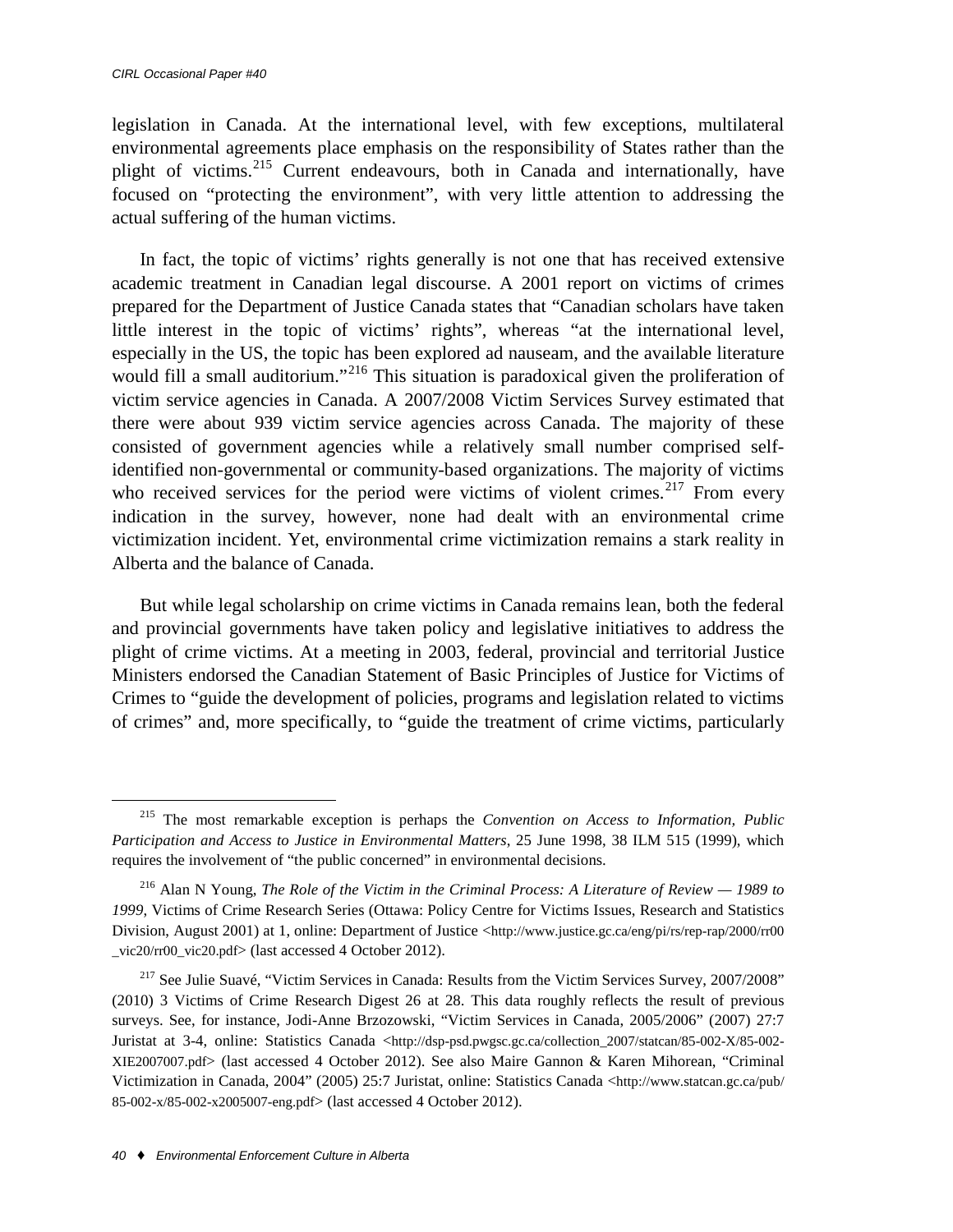during the criminal justice process."<sup>[218](#page-53-0)</sup> The Statement called for the consideration of "the needs, concerns and diversity of victims" in the criminal justice process and in the development and delivery of programs and services intended to promote the fair treatment of victims.<sup>[219](#page-53-1)</sup> It called for the incorporation of the principles into federal, provincial and territorial legislation and programs. However, there is a sharp bias in the resulting policy and legislative endeavours in favour of certain types of victims, namely, victims of domestic violence, victims of sexual offences, and child, young and elderly victims. Addressed below are the issues that arise in the subject of environmental victimization. These are followed by an analysis of the legislative scheme in Alberta for addressing the plight of crime victims with a view to seeing how the scheme might fit into the position of victims of environmental crimes.

#### **7.1. Conceptualizing the Environmental Crime Victim**

While the question of determining crime victims generally presents problems, environmental crimes present unique problems owing to the inherent nature of environmental harms that makes it, all too often, difficult to establish a nexus between the harm and those who claim to have been affected by it. Apart from environmental crimes being diverse in their nature and impact, it rarely happens that they occur within a welldefined boundary, thus making it difficult to identify all those affected by the crimes. The most notable example of this is global warming.

But even when environmental crimes occur within a well-defined boundary, their impacts frequently spread far and wide, transcending national borders in many cases. This is seen starkly in cases of nuclear explosion. The Chernobyl disaster, for example, considered the worst nuclear power plant accident in history, sent a plume of radioactive radiation into the atmosphere that enveloped much of Europe. In many cases, the impact of environmental crimes is felt much later as their deleterious effects may begin to manifest several years after the disaster. In such cases, victims may not be aware that they have been victimized. This may be contrasted with crimes like assault and murder which are not obscured from the victim once they are committed. This makes the identification of victims of environmental crime initially impossible and in the end almost always. In the worst case scenarios, which are not rare, the impacts are permanent.

There is the problem of identifying who the victims are. To begin with, many victims *will not* identify themselves as such for cultural and/or religious reasons. For instance, some cultures believe that environmental disasters are *karmaic* reactions. An Indian who

<span id="page-53-1"></span><span id="page-53-0"></span><sup>218</sup> See Department of Justice, "Canadian Statement of Basic Principles of Justice for Victims of Crimes, 2003", online: Department of Justice <http://www.justice.gc.ca/eng/pi/pcvi-cpcv/pub/03/princ.html>.

<sup>219</sup> *Ibid* at Principle 9.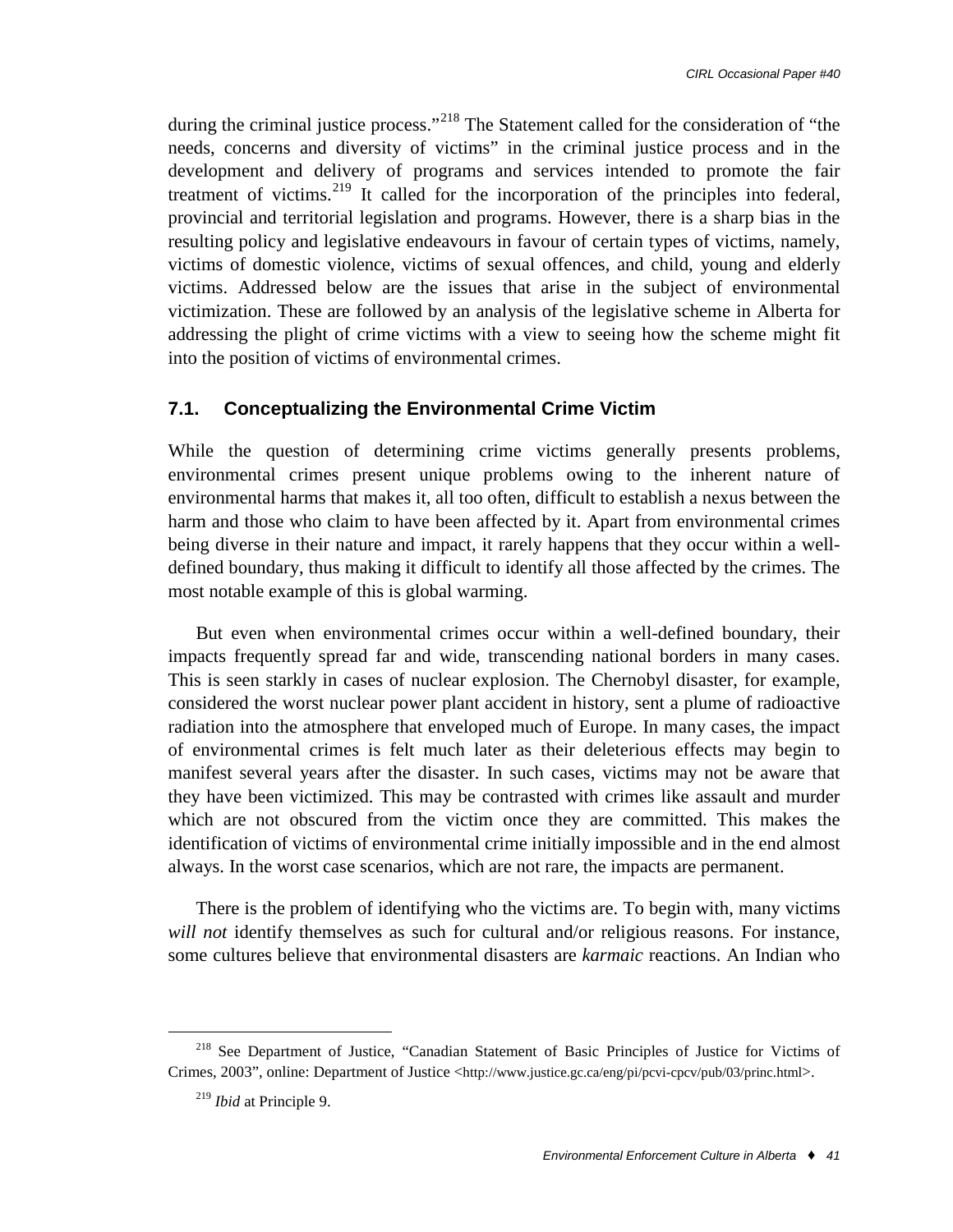attributed lead poisoning to karma is one example.<sup>[220](#page-54-0)</sup> Some Mormons have also been reported to have considered health problems arising from nuclear testing as "a necessary sacrifice for the good of the state."<sup>[221](#page-54-1)</sup> Relying on self-identification will exclude these persons from the category of victims.

Even if self-identification is accepted as a basis for according victim status, there are people who *cannot* self-identify. People who suffer severe brain damage from lead poisoning, as well as unborn children, may not be able to identify themselves as victims due to the resulting impairment.<sup>[222](#page-54-2)</sup> Their situation may be worsened by the fact that governmental authorities will not acknowledge the victimization of their subjects. In regard to the Chernobyl disaster, it is widely held that governments of European States did not demand redress to avoid setting precedents that might later be applied to them.<sup>[223](#page-54-3)</sup>

In addition to the problem of identification, there are terminological problems associated with the identification of crime victims. Certain terminologies, often used interchangeably, that may pose analytical problems to the understanding of environmental victimization pervade the literature. It is important to be sensitive to the differences, even if subtle, between such terminologies.

#### *7.1.1. Environmental Victims vs Environmental Casualties*

Christopher Williams suggests that it is important to distinguish environmental victims from environmental casualties. He describes casualties as "those who suffer from natural disasters."[224](#page-54-4) Whereas "casualties" embody the idea of "*chance*", without a human agent necessitating it, "victims" carries the notion of "a *deliberate or reckless human act*" or "omission" being at the root of the causation.<sup>[225](#page-54-5)</sup> This distinction is useful, but care must be taken to ensure that when some human act or omission triggers or contributes to the severity of natural disasters or exacerbates the injury, those injured by such disasters are not regarded simply as casualties but as victims, even if only to the extent — if it can be ascertained — to which human acts or omissions were contributory.

Peter Penz has provided an alternative and no less useful perspective to Williams' victim/casualty divide. He defines victims as "people who are or have been harmed by

 $\overline{a}$ 

<span id="page-54-3"></span><sup>223</sup> *Ibid*.

<span id="page-54-5"></span><sup>225</sup> *Ibid*.

<span id="page-54-2"></span><span id="page-54-1"></span><span id="page-54-0"></span><sup>220</sup> Christopher Williams, "An Environmental Victimology" in Christopher Williams, ed, *Environmental Victims: New Risks, New Injustice* (London: Earthscan, 1998) at 4.

<sup>221</sup> *Ibid*.

<sup>222</sup> *Ibid*.

<span id="page-54-4"></span><sup>224</sup> Williams, *supra* note 218 at 6.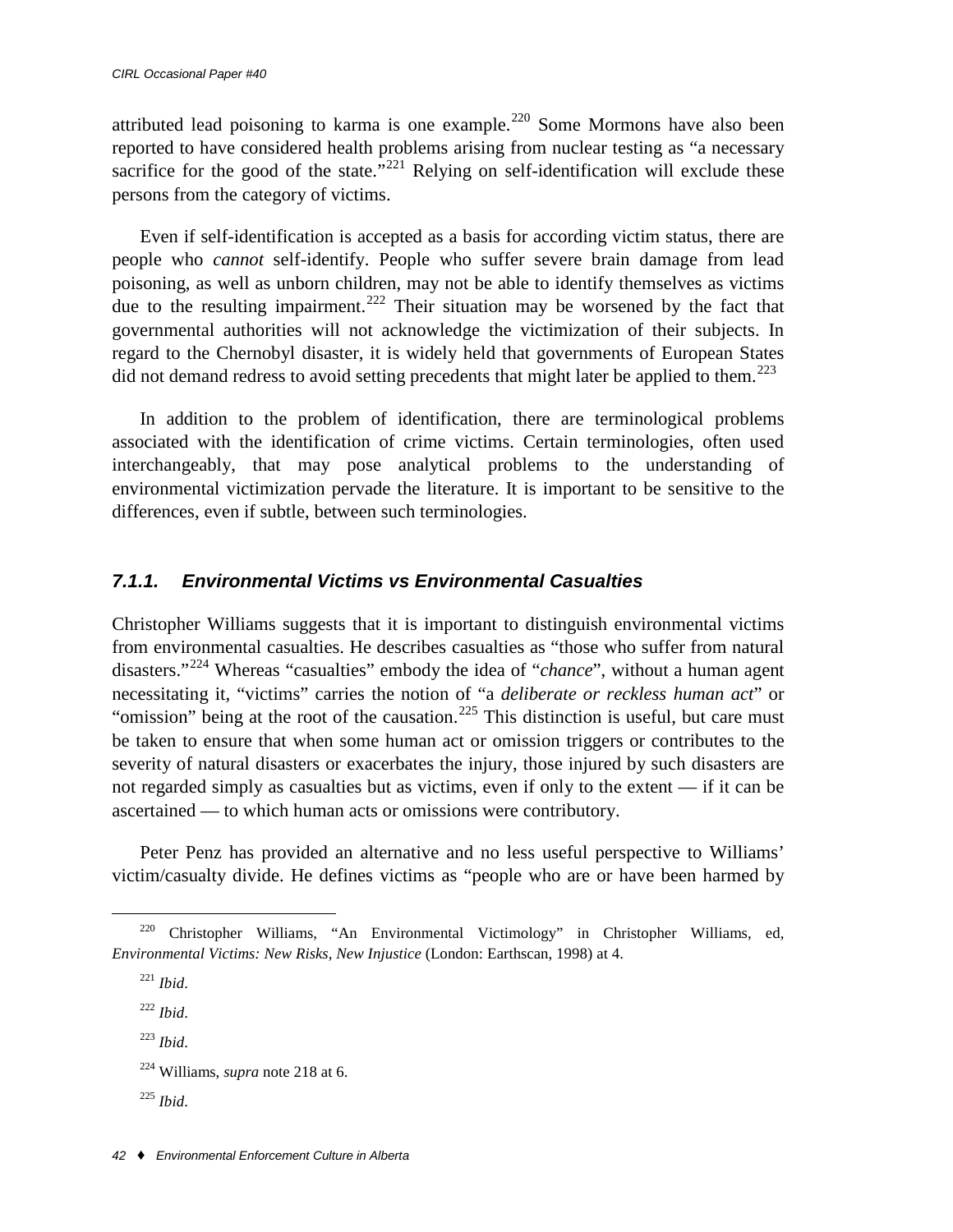the processes that emanate from the natural environment, are mediated by it, or impair access to it, without being fully compensated for such harm."<sup>[226](#page-55-0)</sup> His definition deviates from Williams in that it does not require human agency as a necessary trigger of the environmental harm. Those who are harmed by earthquakes, floods or hurricanes are to be regarded as victims.  $227$  According to Penz, these people should be regarded as environmental victims in order "to provide scope for an obligation of states to assist this category of victims."<sup>[228](#page-55-2)</sup> In order words, if those who are harmed by natural disasters are excluded from the category of victims, governments may feel less responsible and obligated to provide them assistance. One problem with this categorization is that it does not seem to contemplate the nature of legal remedies that victims can rightfully seek through the judicial process (criminal and civil) and in whom *legal* responsibility (as opposed to *social* or *humanitarian* responsibility) lies to provide those remedies. What the State may provide for victims of natural disasters is humanitarian assistance and not compensation. Since the State is not the cause of the natural disasters, the victims cannot seek legal accountability from the State; and since there is no such thing as a right to humanitarian assistance, the State is not under legal obligation to provide humanitarian assistance to the victims. That said, Penz's broad definition of victims is useful for the purposes of engaging State social responsibility to provide humanitarian assistance to its citizens harmed by natural disasters.

#### *7.1.2. Environmental Injury or Environmental Suffering*

It may be useful to identify an appropriate way of describing the outcome of environmental victimization. Two terms are often used interchangeably and insensitively: "injury" and "suffering". Injury is defined as "any effect that results in altered structure or impaired function, or represents the beginnings of a sequence of events leading to altered structure or function."<sup>[229](#page-55-3)</sup> Suffering, however, relates to a more general experience that does not necessarily connote an injury that may be tolerable.<sup>[230](#page-55-4)</sup> Injury is therefore more specific and will be more legally useful in describing environmental victimization. The importance of this distinction has been used to analyze the situation in many poor countries where people are asked by their governments to endure some level of

<span id="page-55-1"></span><span id="page-55-0"></span><sup>&</sup>lt;sup>226</sup> Peter Penz, "Environmental Victims and State Sovereignty: A Normative Analysis" in Williams, *supra* note 218 at 29.

<sup>227</sup> *Ibid*.

<sup>228</sup> *Ibid*.

<span id="page-55-4"></span><span id="page-55-3"></span><span id="page-55-2"></span><sup>229</sup> See E Chivian et al, *Critical Condition: Human Health and the Environment* (Cambridge, MA: MIT Press, 1993) at 15.

<sup>230</sup> Williams, *supra* note 218 at 7.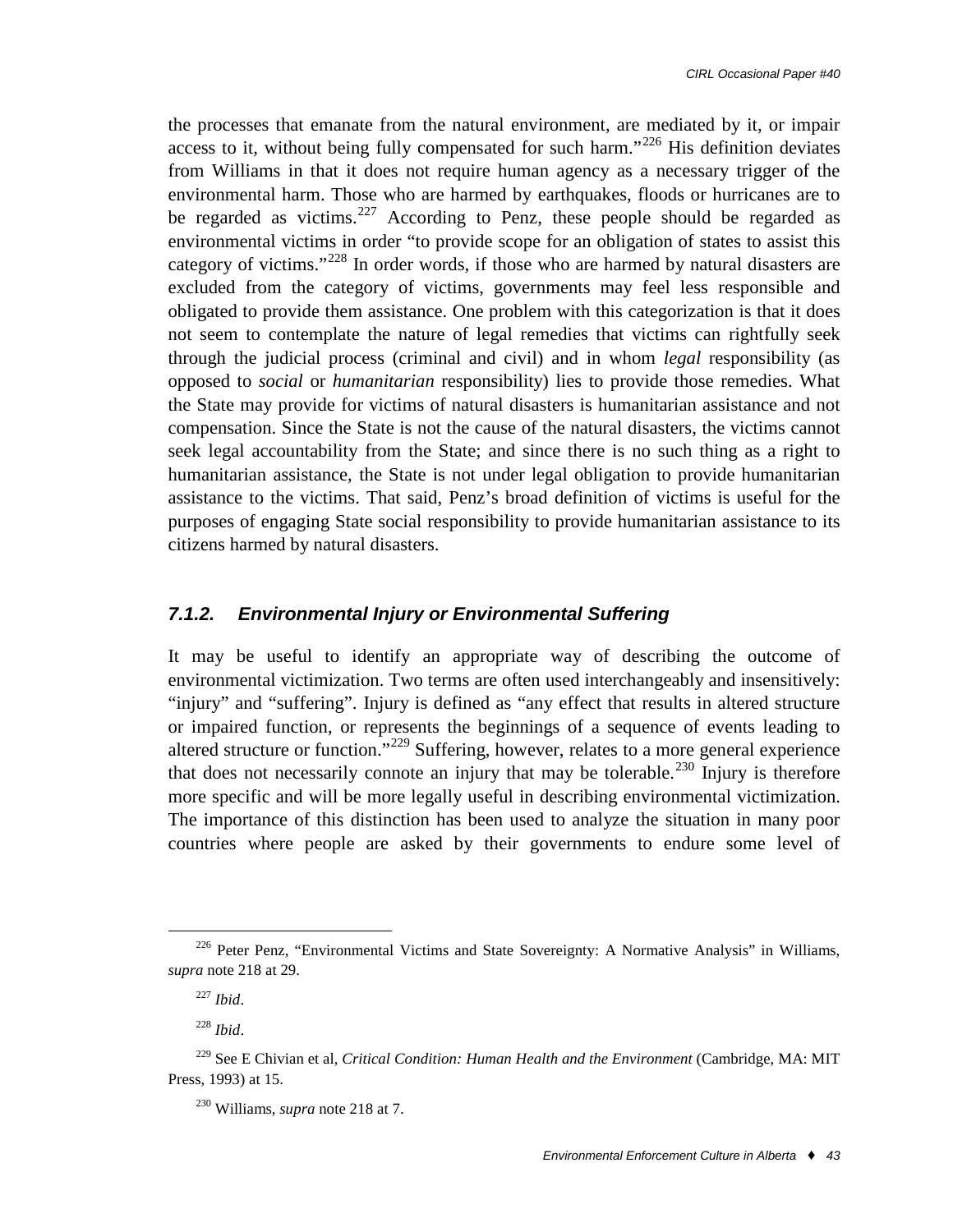environmental suffering as their sacrifice for the economic development of their country.[231](#page-56-0)

#### **7.2. Causation**

Causation is central to environmental victimization. Environmental law adopts a "reasonably foreseeable" standard to address the question of liability for environmental harm. This standard resonates with Williams' distinction between casualty and victim, attributing to the victim a notion of "a deliberate or reckless act" or "omission". The distinction between "deliberate" and "reckless" is important. While "deliberate" speaks to *willed* outcome, "reckless" relates to *unwilled* outcome, but one that could have been foreseen if only the perpetrator cared. Much environmental harm is the result of reckless conduct. How to legally determine recklessness is one of the most difficult issues encountered in environmental victimization.

Furthermore, environmental causation is usually indirect. It is indirect in the sense that it is not the environment itself that is the cause, but some human conduct (speaking in the context of this paper) which mediates the cause through the environment.<sup>[232](#page-56-1)</sup> Current law has provided us with such terms as "proximate cause", "immediate cause", "substantial cause", "operating cause", "continuing cause", etc. These terms reflect the law's conceptualization of the relationship between cause and effect.

Legal philosophy provides an alternative approach that may be applied to environmental causation. HLA Hart & AM Honore raise important causal questions. They compare the usefulness of these two questions: "Was the harm the consequence of the wrongful act?" and "Was the wrongful act the cause of the harm?" They state that they prefer the first formulation because "[i]t is not the case ... that when some harm is attributed to an act or event as its consequence this act or event will always be described as the cause of the harm." $233$  An example of this may be found in environmental victimization involving an oil spill that destroyed the farmland of an arable community, which leads to starvation, which in turn leads to malnutrition and in turn again to a high incidence of disability in the community. Framing the causal question as: "Did the spill cause the disability?" may be problematic. But framing it as: "Did the disability result from the spill?" may be easier to accept. $234$ 

<sup>231</sup> *Ibid*.

<sup>232</sup> *Ibid* at 8.

<span id="page-56-3"></span><span id="page-56-2"></span><span id="page-56-1"></span><span id="page-56-0"></span><sup>&</sup>lt;sup>233</sup> HLA Hart & AM Honore, *Causation in the Law*, 2<sup>nd</sup> ed (Oxford: Oxford University Press, 1985) at 135.

<sup>234</sup> Williams, *supra* note 218 at 9.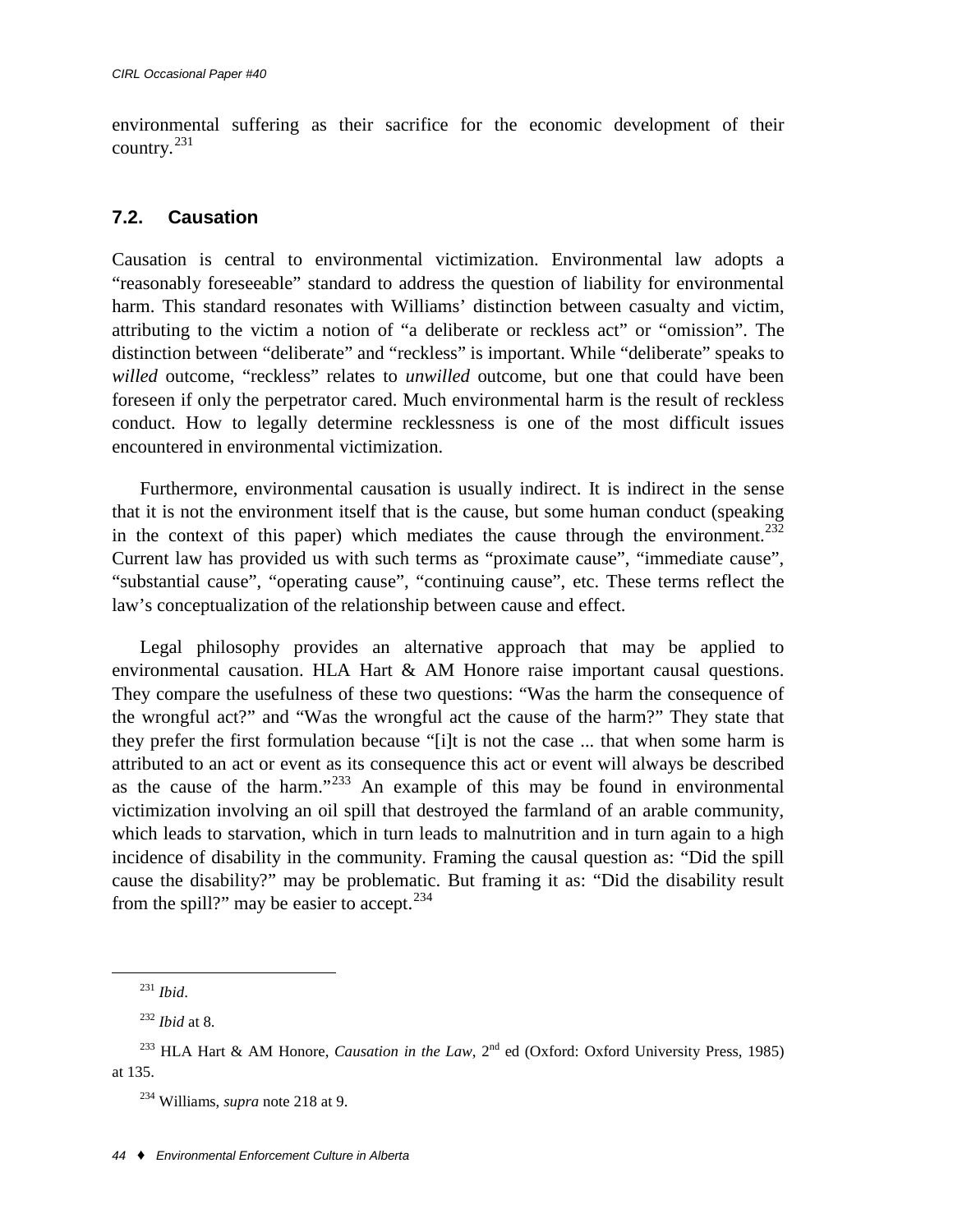Williams suggests a definition of environmental causation in terms of "the *presence* or *absence* of environmental factors."[235](#page-57-0) Under this approach, environmental causes of victimization will fall into four categories: (1) the *presence* of environmental agents caused by a positive act, e.g. the presence of methylisocyanate caused by an act of polluting and poisoning; (2) the *presence* of environmental agents caused by an omission to act, e.g. the presence of excess lead in water supplies caused by an omission to provide safe drinking water; (3) the *absence* of environmental agents caused by a positive act, e.g. the absence of food and micronutrients leading to malnutrition and brain injury resulting from land degradation caused by the act of dumping toxic waste; and (4) the *absence* of environmental agents caused by an omission to act, e.g. the absence of iodine caused by an omission to iodize salt in accordance with  $law<sup>236</sup>$  $law<sup>236</sup>$  $law<sup>236</sup>$ . The following definition is derived from these formulations: "An 'environmental cause' of victimization 'is the presence or absence of ... environmental factors, resulting from individual or collective human act or omission, over any time-scale, of which the consequence is human injury.<sup>'"[237](#page-57-2)</sup>

#### **7.3. Cultural Perspectives**

Due to differing cultural perspectives on the use of the environment, a participatory (or, better said, consensual) approach to environmental victimization is important. Some indigenous or tribal communities may feel more victimized by a fire outbreak that "desecrates" their traditional shrine forest than by a massive industrial development that destroys their parks. In a case study of Oloma — a fishing community in the Niger Delta region of Nigeria known for their belief in the existence of water spirits — Alicia Fentiman reports the concern of the community about the impact of gas flaring on their water spirits as well as the impact of a government take-over of their lands (via the *Land Use Act* of 1978) on their access to their sacred shrines used for sacrifices.<sup>[238](#page-57-3)</sup> These events were distressing to the community because the community believed that its identity, stability and prosperity were dependent on its participation in a series of ritual sacrifices to the water spirits.<sup>[239](#page-57-4)</sup> The significance of this is that not only should the physical and psychological impact of environmental externalities be acknowledged, their

<span id="page-57-0"></span> $\overline{a}$ 

<sup>239</sup> *Ibid* at 83.

<sup>235</sup> *Ibid*.

<sup>236</sup> *Ibid*.

<sup>237</sup> *Ibid*.

<span id="page-57-4"></span><span id="page-57-3"></span><span id="page-57-2"></span><span id="page-57-1"></span><sup>&</sup>lt;sup>238</sup> Alicia Fentiman, "The Anthropology of Oil: The Impact of the Oil Industry on a Fishing Community in the Niger Delta" in Williams, *supra* note 218 at 84.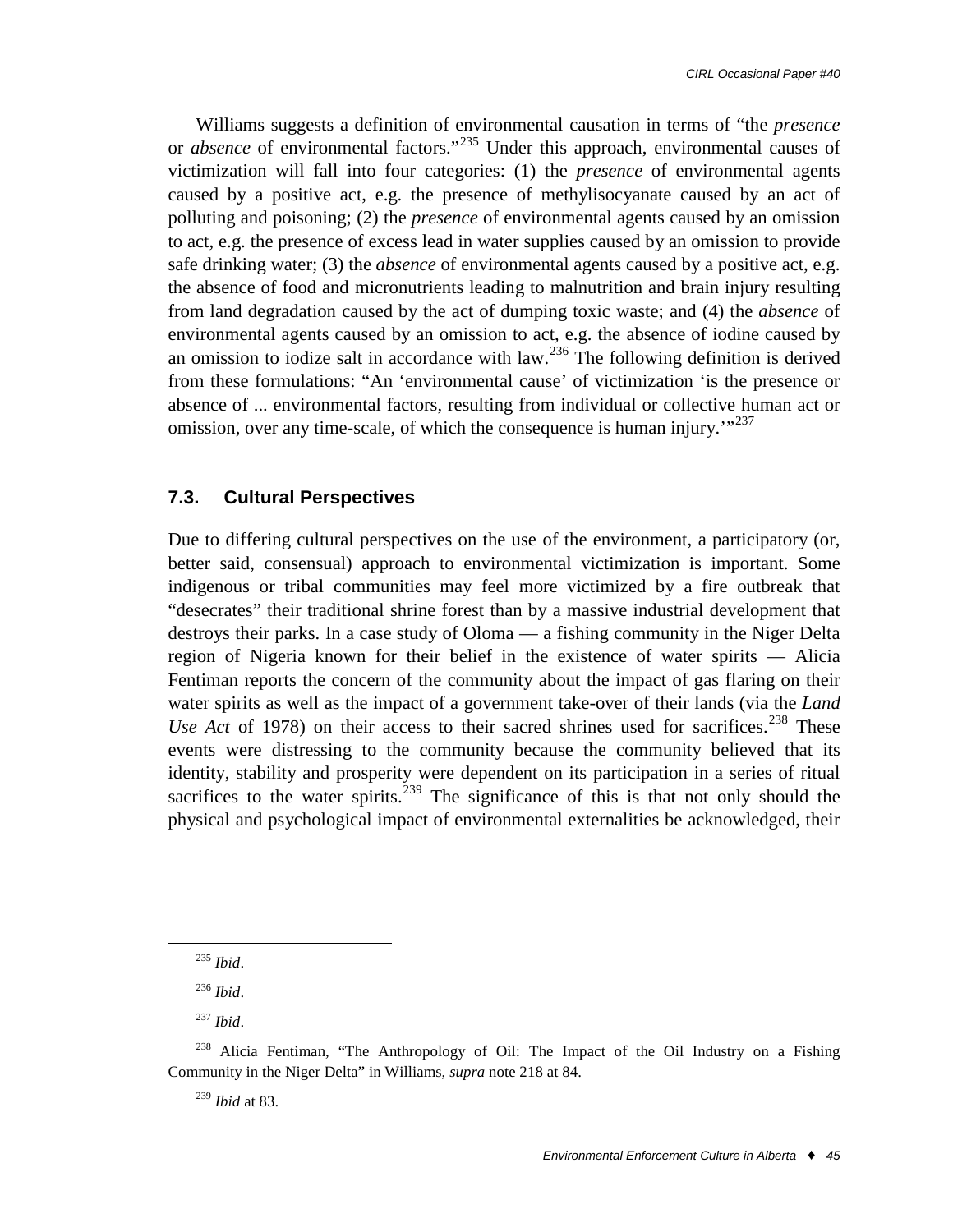"metaphysical" impact is important too.<sup>[240](#page-58-0)</sup> The metaphysical impact cannot be appreciated from the outside, but by interacting with the victims.

## **7.4. The Legislative Scheme Addressing Crime Victims in Alberta**

The legislative scheme for addressing the plight of crime victims in Alberta is contained primarily in the Alberta *Victims of Crime Act* (VCA). [241](#page-58-1) The Act defines a victim in three respects: (1) with respect to financial benefits, a person who is injured as a direct result of an act or omission; (2) with respect to a death benefit, a person who is injured as a result of an act or omission; (3) with respect to a program, a person who suffers loss or injury as the result of the commission of an offence.  $242$  The Act outlines a number of principles that apply to the treatment of crime victims. These include: cautious, compassionate and respectful treatment of victims; respect for the privacy of victims; prompt payment of financial benefits to victims for the injuries they have suffered; provision of information to victims regarding the criminal justice process and the victims' role and opportunities to participate in that process; and consideration for the needs, concerns and diversity of victims: $^{243}$  $^{243}$  $^{243}$ 

The Act creates a Victims of Crime Fund into which money from the victim fine surcharge collected under the Act, the *Criminal Code* and the *Victims Restitution and Compensation Payment Act*<sup>[244](#page-58-4)</sup> are paid.<sup>[245](#page-58-5)</sup> Money paid into this Fund is used to fund programs that benefit victims of crime and to take care of expenses related to the administration of the Fund. $^{246}$  $^{246}$  $^{246}$ 

Persons eligible to benefit from the Fund are victims whose injury was "the direct result of an act or omission that occurred in Alberta and that is one of the offences under the *Criminal Code* …."[247](#page-58-7) Precluded are victims who are convicted of an offence arising

<span id="page-58-1"></span><span id="page-58-0"></span> $\overline{a}$ 

- <sup>242</sup> *Ibid*, s 1(l).
- <sup>243</sup> *Ibid*, s 2(1).

<span id="page-58-4"></span><span id="page-58-3"></span><span id="page-58-2"></span><sup>244</sup> SA 2001, c V-3.5. This Act relates principally to property victims and empowers the Minister to commence legal action against any person, with respect to property alleged to have been acquired by illegal means, to, among other things, obtain restitution or compensation for property victims, remove financial incentives to the commission of illegal acts, and to prevent property that has been acquired by illegal means from being used for illegal purposes in the future. *Ibid*, s 3(1).

<span id="page-58-5"></span><sup>245</sup> *Ibid*, s 9.

<span id="page-58-6"></span><sup>246</sup> *Ibid*, s 10.

<span id="page-58-7"></span><sup>247</sup> *Ibid*, s 12(1).

<sup>240</sup> *Ibid*.

<sup>241</sup> RSA 2000, c V-3 [*VCA*].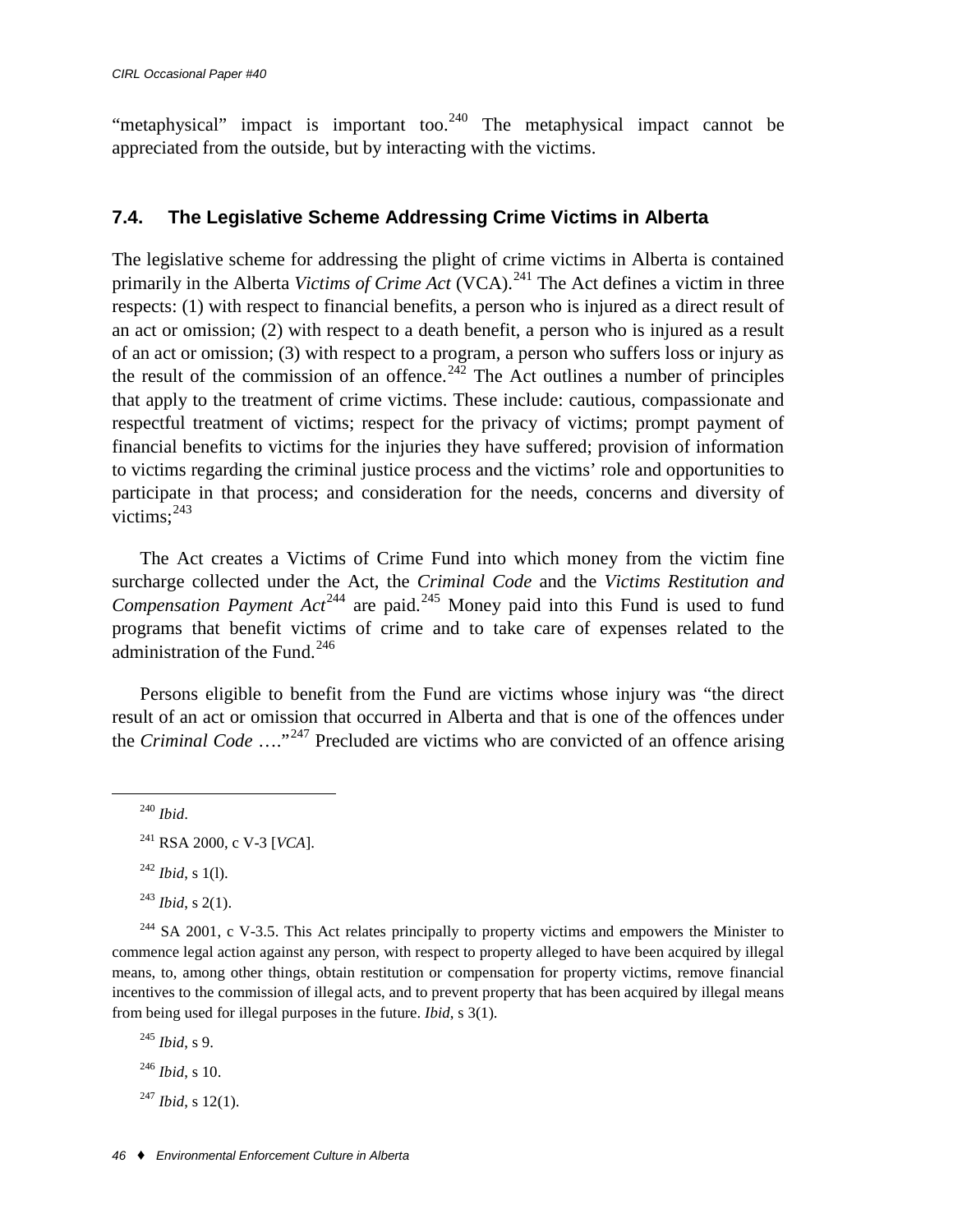from the event that produced the injury.[248](#page-59-0) It follows that victims of non-*Criminal Code* offences, such as victims of offences created under special environmental statutes, such as *EPEA* and the *Water Act*, are not eligible to benefit from the Fund. This provision mirrors the definition of victims under section  $1(1)(1)$ : "victim means with respect to financial benefits, a person who is injured as a direct result of an act or omission described in section 12(1) of the Act" — that is, offences under the *Criminal Code*. Unless the environmental offence is pigeonholed into an offence under the *Criminal Code*, the victims are precluded from benefiting from the Fund.<sup>[249](#page-59-1)</sup> But since most environmental offences are contained in specific environmental statutes, this is another testimony to the neglect that victims of environmental offences have suffered in Alberta.

However, there are other provisions of the VCA that appear to apply to victims of offences generally, regardless of the enactment. One such provision is the imposition of a surcharge on persons convicted of an offence. Section 8(1) of the Act provides that "[i]f a fine is imposed on a person who is convicted of an offence under an enactment, the person must pay a surcharge unless (a) the offence is a contravention of a municipal bylaw or a Metis settlement bylaw, or (b) the offence is excluded from the application of this section by the regulations [made under the Act]." Perhaps ironically, however, the proceeds of the surcharge must be deposited into the Fund created under the VCA regardless of the enactment under which the offence is prosecuted.<sup>[250](#page-59-2)</sup> In addition, any payment made in relation to the offence by the person convicted shall be applied first to the fulfillment of the surcharge.<sup>[251](#page-59-3)</sup>

This lacuna in the VCA is filled to some extent by the *EPEA*. Section 235 of *EPEA* provides for compensation to a person who suffered loss or damage to property as a result of an environmental offence prosecuted under the Act. The person in whose favour such an order is made may seek enforcement of the order as though it were a product of civil proceedings. The provision merely empowers, but does not mandate the court sentencing a person found guilty of an environmental offence to make the compensatory order in favour of the victim of the offence. The court makes the compensatory order upon application by the victim.<sup>[252](#page-59-4)</sup>

<sup>248</sup> *Ibid*, s 12(2).

<span id="page-59-2"></span><span id="page-59-1"></span><span id="page-59-0"></span><sup>&</sup>lt;sup>249</sup> The offences of common nuisance and criminal negligence respectively under sections 180 and 219 of the *Criminal Code* may support the prosecution of environmental offences. Because of the vague wordings of these provisions, the *Criminal Code* is seen as ill-suited for the prosecution of environmental offences. See, Swaigen & Blunt, *supra* note 114.

<sup>250</sup> *Ibid*, s 8(5).

<span id="page-59-3"></span><sup>251</sup> *Ibid*, s 8(4).

<span id="page-59-4"></span><sup>252</sup> *EPEA*, *supra* note 38, ss 235(1)-(2).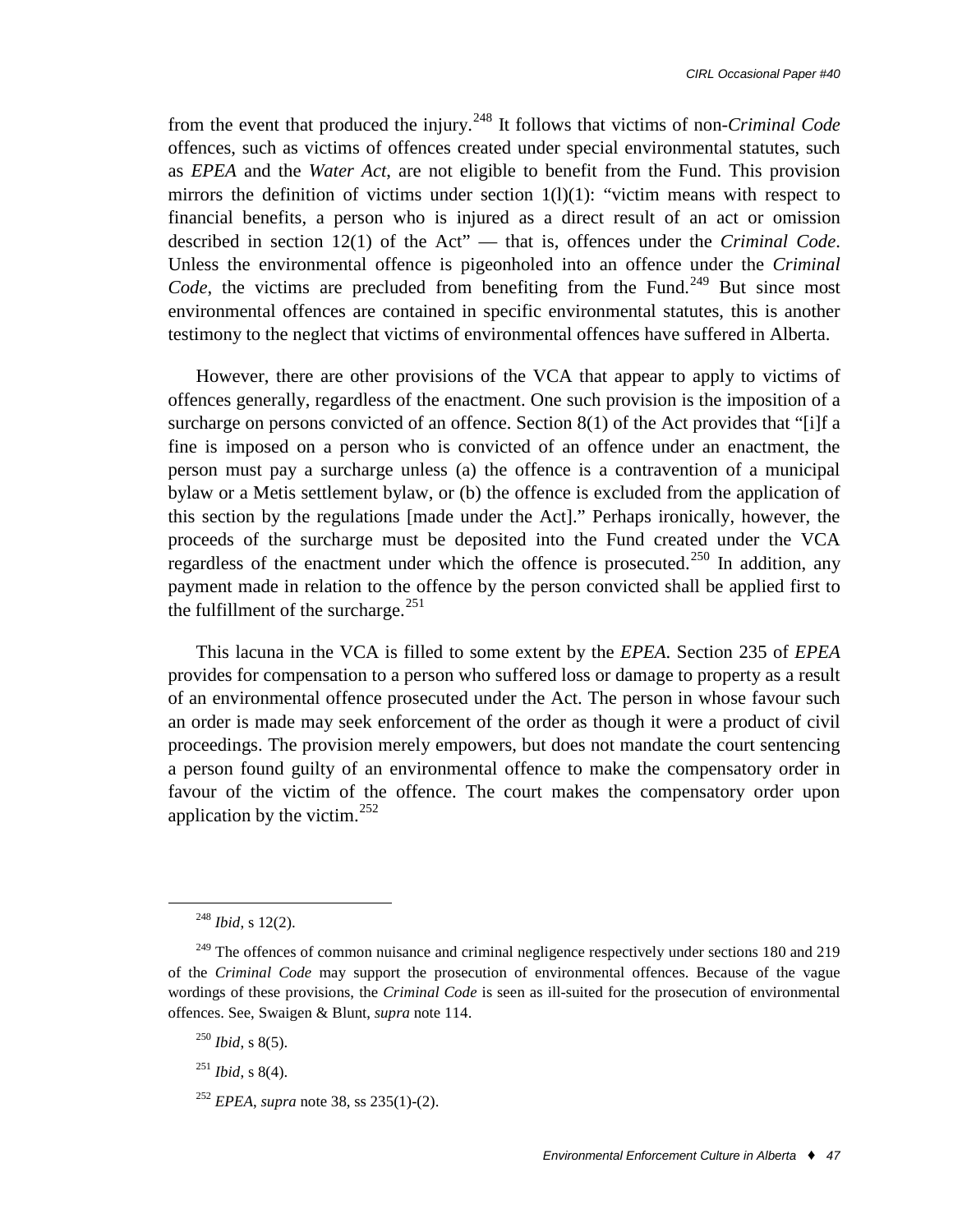It is remarkable, however, that the above provision speaks only to "damage to property". A victim can therefore be compensated only for damage to his property. He cannot be compensated under the provision for damage to his health arising from the environmental offence in question. This is a serious restriction on the right of victims of environmental offences.

The *EPEA* does not contain any guidelines on the treatment of victims. But it appears that there is no inhibition to the application of the principles under section  $2(1)$  of the VCA to the treatment of victims of offences under other enactments, such as environmental offences under the *EPEA*. These principles include the provision of information to victims regarding the criminal justice process and the modalities for their participation in that process, information about available victim impact services, the consideration of the views and concerns of victims in the criminal justice process, consideration of the needs and diversity of victims, and information about how victims may ventilate their concerns when they believe that these principles have been circumvented.

In sum, the existing regulatory scheme for addressing crime victims in Alberta is ill suited for addressing victims of environmental crimes. This speaks to the need for either an amendment to the existing scheme or the creation of a special scheme that is attuned to the needs of victims of environmental crimes. Such a scheme would take into account the unique nature of environmental harms and the variety of victims that a single environmental incident can affect.

# **8.0. Conclusion**

Public interest in the enforcement of environmental laws in relation to the Alberta oil sands has been on the increase. The increase in interest is related to the public attention environmental issues in the oil sands have generated both nationally and internationally. Certain trends emerge from this study: A variety of enforcement mechanisms are available in Alberta to deal with environmental offences connected with the oil sands. These include administrative penalties, orders, warnings, and prosecutions. It is indeed rare that any government uses only one mechanism to deal with environmental offences. However, enforcement activities in Alberta appear to have recently been on the decrease. This is evident in the five-year enforcement history reviewed in this paper. We saw a sharp drop in the number of concluded enforcement activities from 160 in 2010 to 115 in 2012. While this may not accurately reflect the actual enforcement activities within the period since a number of cases are still pending, it does speak unfavourably about the pace of enforcement.

There is a clear policy towards increased penalties. Creative sentencing is now the norm. And while this is innovative and commendable, and while the ESRD is doing a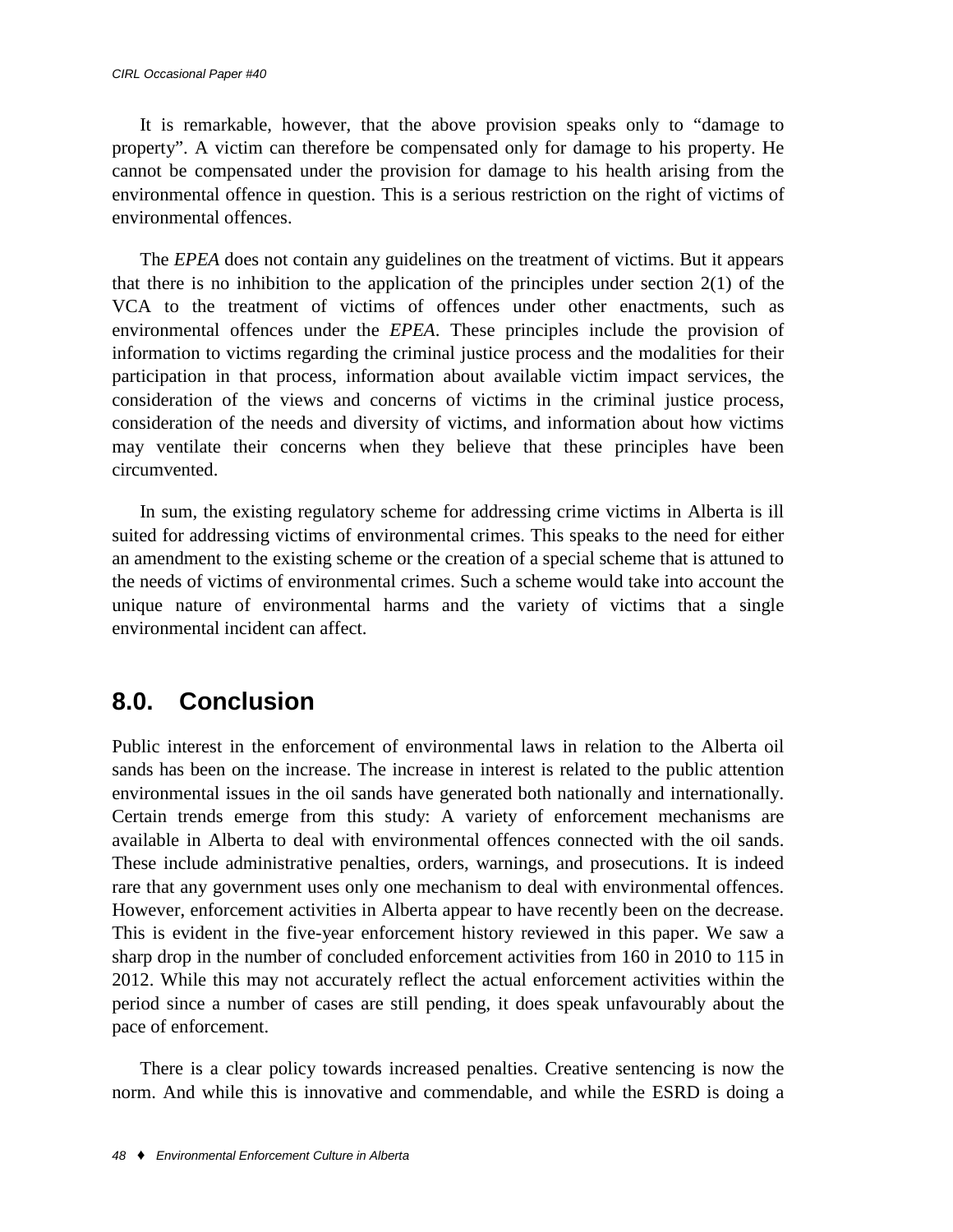great deal in this regard, creative sentencing has suffered a number of constraints, including the lack of competent experts to carry out the creative sentencing projects and limits on the monitoring capacity of the ESRD to ensure that the projects are carried through. While the use of prosecution to deal with environmental offences has been questioned, there is greater consensus that prosecution should be seen as an important part of an integrated mechanism for the enforcement of environmental offences. It is argued that prosecution should be reserved for the enforcement of more serious environmental infractions while the other mechanisms, that is, administrative penalties, orders and warnings may be used to deal with less serious infractions.

But it is perhaps in connection with the welfare of victims of environmental offences that the policy and legal framework in Alberta appears to have paid the most inadequate attention. Existing laws on the rights of crime victims were designed outside the context of victims of environmental offences. Civil remedies are therefore the most viable option for victims of environmental offences. The Alberta VCA as it currently stands today is ill suited for victims of environmental offences. But whatever was the rationale for the provision of victim rights under the VCA for certain categories of offences, would also justify the extension of those rights to victims of environmental offences. Victims of environmental offences deserve equal protection. The special nature of environmental offences, which necessitated the enactment of specialized statutes to deal with them, probably calls for a victim statute tailored to the needs of victims of environmental offences. Amending the VCA, or expanding the victim provisions of the *EPEA* to incorporate some of the provisions of the VCA, is also another possible way of dealing with the problem. It is an issue that deserves attention by the Alberta government.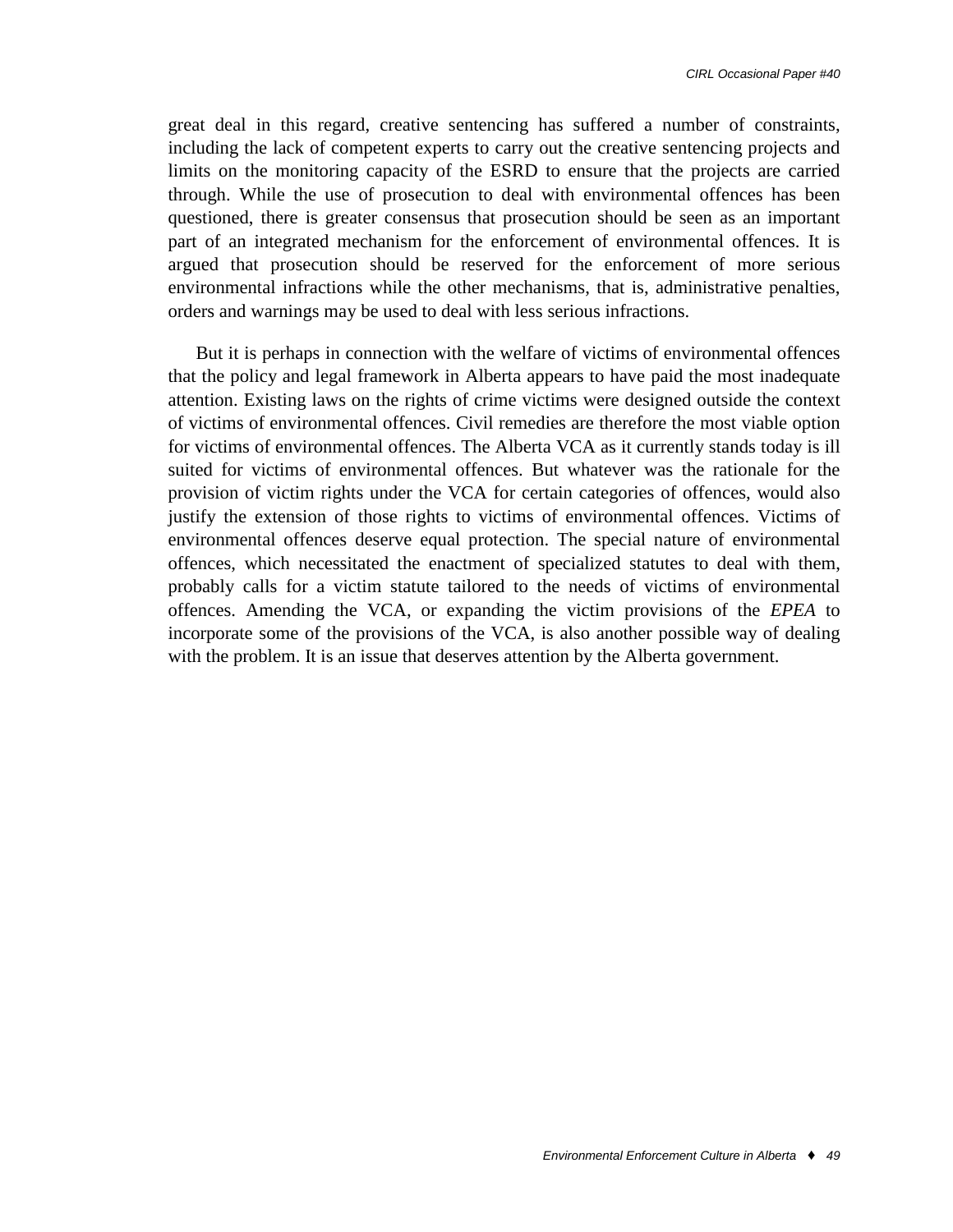*CIRL Occasional Paper #40*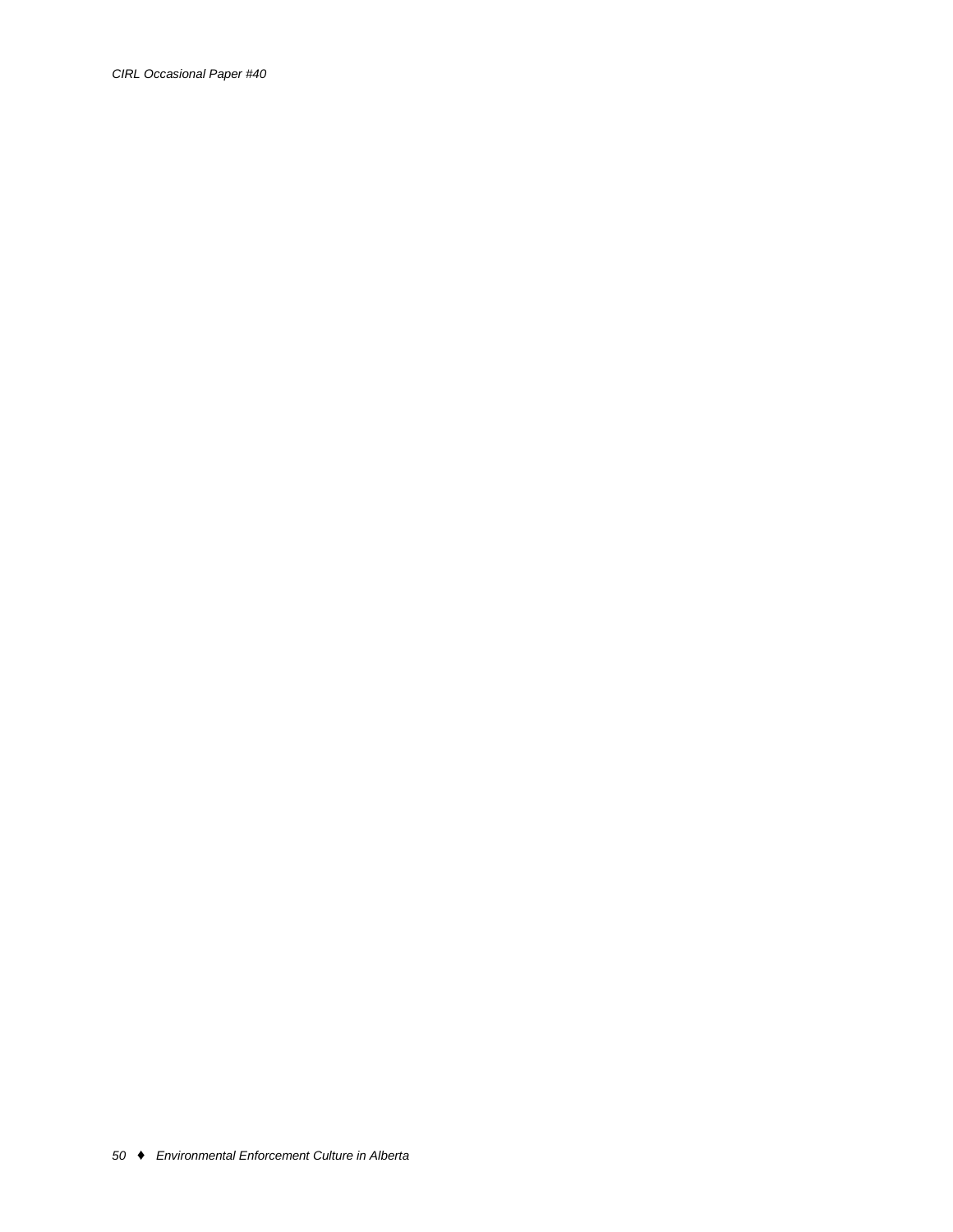# CIRL Publications

## Occasional Papers

**A Review of the Environmental Enforcement Culture in Alberta in Relation to the Oil Sands** *Dr. Chilenye Nwapi*

**Using Strategic Environmental Assessments to Guide Oil and Gas Exploration Decisions in the Beaufort Sea:** Lessons Learned from Atlantic Canada

*Meinhard Doelle, Nigel Bankes and Louie Porta*

**Sharing Land Stewardship in Alberta:** The Role of Aboriginal Peoples *David Laidlaw and Monique M. Passelac-Ross*

**Assessing Where Renewable Energy and Energy Efficiency Stand in Alberta Policy and Government Organization** *Michael M. Wenig*

**The "Public Interest" in Section 3 of Alberta's** *Energy Resources Conservation Act***:** Where Do We Stand and Where Do We Go From Here? *Cecilia A. Low*

**Water Stewardship in the Lower Athabasca Rivers:** Is the Alberta Government Paying Attention to Aboriginal Rights to Water? *Monique Passelac-Ross and Karin Buss*

**Public Participation in Energy and Natural Resources Development:** A Theory and Criteria for Evaluation *Rebeca Macias*

For a complete list of Occasional papers, see CIRL's website: www.cirl.ca

**\$20.00 sc** (Free online) 2013 49 pp. Occasional Paper #40

**\$15.00 sc** (Free online) 2012 27 pp. Occasional Paper #39

**\$20.00 sc** (Free online) 2011 53 pp. Occasional Paper #38

**\$15.00 sc** (Free online) 2011 40 pp. Occasional Paper #37

**\$15.00 sc** (Free online) 2011 41 pp. Occasional Paper #36

**\$20.00 sc** (Free online) 2011 61 pp. Occasional Paper #35

**\$20.00 sc** (Free online) 2010 52 pp. Occasional Paper #34

> **\$10.00 sc** 2006 27 pp. Wildlife Law Paper #7

> **\$10.00 sc** 2006 19 pp. Wildlife Law Paper #6

> **\$10.00 sc** 2006 25 pp. Wildlife Law Paper #5

## Canadian Wildlife Law Project Papers

**Wildlife Management Beyond Wildlife Laws** *Arlene J. Kwasniak*

**Wildlife Stewardship** *Arlene J. Kwasniak*

**Legal and Economic Tools and Other Incentives to Achieve Wildlife Goals** *Arlene J. Kwasniak*

For a complete list of Canadian Wildlife Law Project papers, see CIRL's website: www.cirl.ca

## Human Rights and Resource Development Project Papers

**Public Access to Information in the Oil and Gas Development Process** *Linda McKay-Panos*

**\$20.00 sc** (Free online) 2007 118 pp. Human Rights Paper #6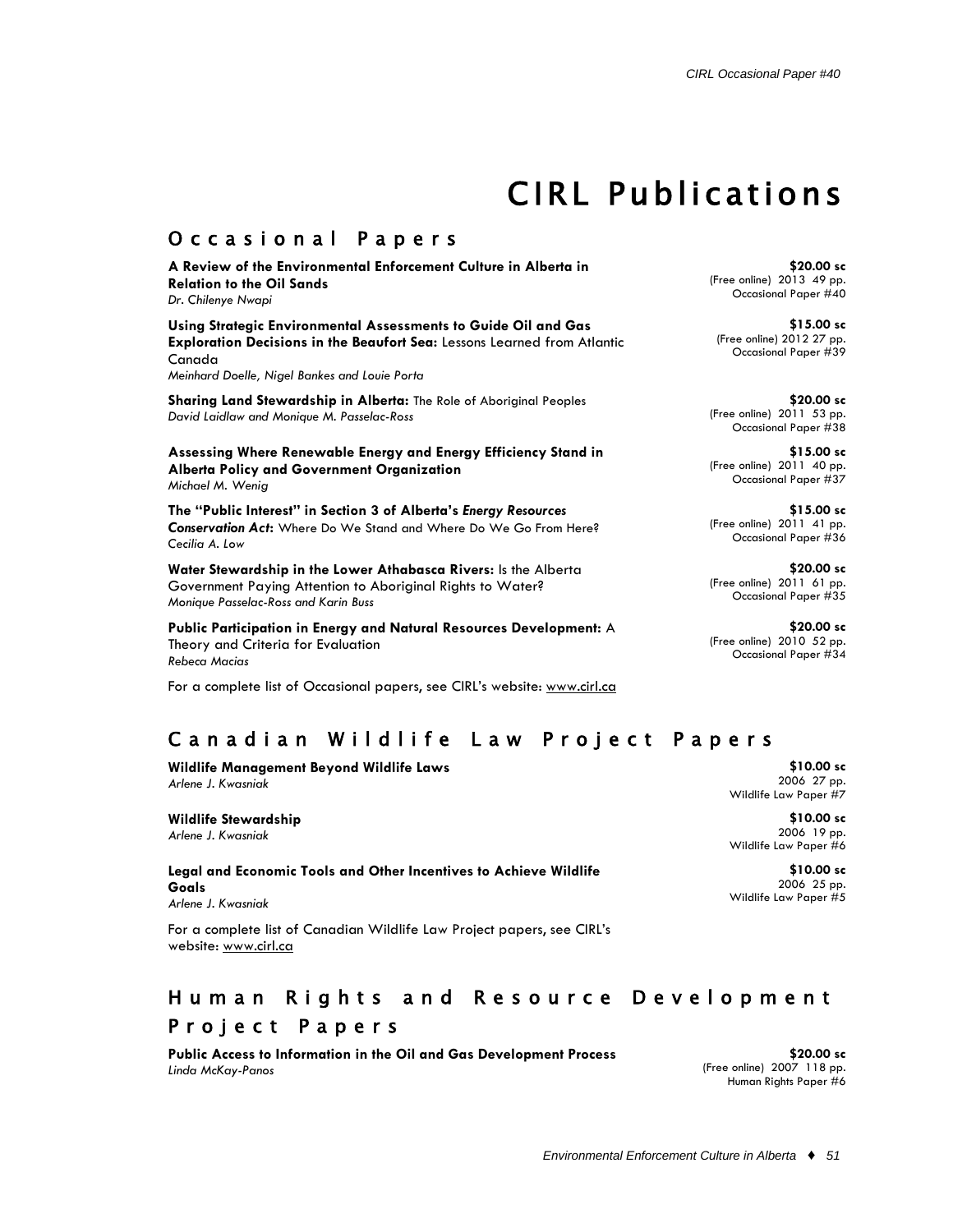**The Potential Application of Human Rights Law to Oil and Gas Development in Alberta:** A Synopsis *Nickie Vlavianos*

**Protecting Environmental and Health Rights in Africa:** Mechanisms for Enforcement *Ibironke Odumosu*

For a complete list of Human Rights and Resource Development Project papers, see CIRL's website: www.cirl.ca

### Books and Reports

**Environmental Agreements in Canada:** Aboriginal Participation, EIA Follow-Up and Environmental Management of Major Projects *Ciaran O'Faircheallaigh*

**A Guide to Impact and Benefits Agreements** *Steven A. Kennett*

**Forest Management in Canada** *Monique Ross*

**Canadian Law of Mining** *Barry J. Barton*

**The Framework of Water Rights Legislation in Canada** *David R. Percy*

**Aboriginal Water Rights in Canada:** A Study of Aboriginal Title to Water and Indian Water Rights *Richard H. Bartlett*

For a complete list of Books and Reports, see CIRL's website: www.cirl.ca

## Conference Proceedings

**Resource Development and the** *Mackenzie Valley Resource Management Act***:** The New Regime *John Donihee (Contributing Editor), Jeff Gilmour and Doug Burch*

**Mineral Exploration and Mine Development in Nunavut:** Working with the New Regulatory Regime *Michael J. Hardin and John Donihee, eds.*

For a complete list of Conference Proceedings, see CIRL's website: www.cirl.ca

## Other Publications

**Resources:** The Newsletter of the Canadian Institute of Resources Law **Free online** 

**Annual Report Free online**

**\$20.00 sc** (Free online) 2006 70 pp. Human Rights Paper #5

**\$20.00 sc** (Free online) 2006 78 pp. Human Rights Paper #4

**\$35.00 sc** 2006 217 pp. ISBN-13 978-0-919269-50-7

**\$35.00 sc** 1999 120 pp. ISBN-13 978-0-919269-48-4

**\$20.00 sc** 1995 388 pp. ISBN-13 978-0-919269-42-2

**\$20.00 hc** 1993 522 pp. ISBN-13 978-0-919269-39-2

**\$20.00 sc** 1988 103 pp. ISBN-13 978-0-919269-21-7

**\$30.00 sc** 1988 237 pp. ISBN-13 978-0-919269-23-1

**\$20.00 sc** 2000 281 pp. ISBN-13 978-0-919269-49-1

**\$15.00 sc** 1998 160 pp. ISBN-13 978-0-919269-46-0

> Quarterly ISSN 0714-6918

> > sc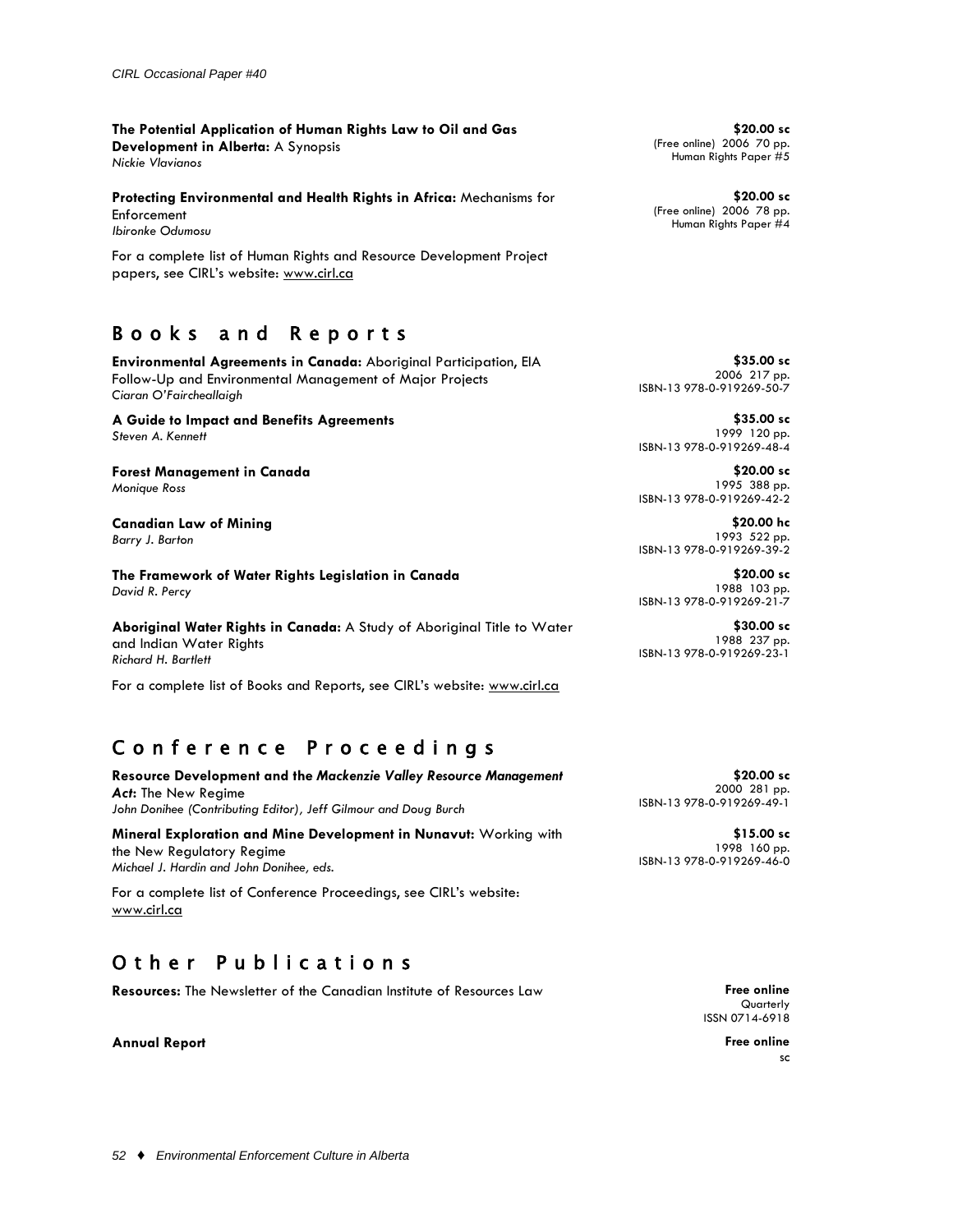## Available from Carswell

#### **Canada Energy Law Services**

Canada Energy Law Service (Federal) · 2 vols. · 0-88820-409-4 (Publication #20154) Canada Energy Law Service (Alberta) · 1 vol. · 0-88820-410-8 (Publication #20162) Canada Energy Law Service (Full Service) · 3 vols. · (Publication #20146)

#### **Order from:**

Carswell Thomson Professional Publishing One Corporate Plaza 2075 Kennedy Road Toronto, Ontario M1T 3V4 Canada

#### **For more information, call Customer Relations:** (Toll Free Canada & US) 1.800.387.5164 (Toronto & Int'l) 416.609.3800 (Toll Free Canada) Fax: 1.877.750.9041 Fax: 416.298.5082 Customer Relations: customerrelations@carswell.com Website: www.carswell.com Website Inquiries: comments@carswell.com

## CIRL Order Information

All book order enquiries should be directed to:

Canadian Institute of Resources Law Murray Fraser Hall, Room 3353 (MFH 3353) University of Calgary Calgary, Alberta, Canada T2N 1N4 Tel 403.220.3200; Fax 403.282.6182 E-mail cirl@ucalgary.ca Website www.cirl.ca

#### **Business Hours**

0830 to 1630 (MST except MDT March-November)

#### **Discount Policy for Bookstores and Book Wholesalers**

20% on 1 to 4 books 40% on 5 or more books

#### **GST/HST**

All Canadian orders are subject to the Goods and Services Tax (GST) or the Harmonized Sales Tax (HST) for participating provinces. If GST exempt, please indicate in writing. CIRL's GST Registration No. 11883 3508 RT.

#### **Payment Terms**

Net 60 days.

- Payment or numbered, authorized purchase order must accompany all orders.
- MasterCard or Visa account number with expiry date will be accepted.

#### **Shipping**

Please allow two to four weeks for delivery.

#### **Return Policy**

(Applies ONLY to bookstores and book wholesalers.)

All books may be returned for credit within one year of the invoice date, provided that they are in a clean and resaleable condition. Please write for permission to return books and supply original invoice numbers and discounts. Returns must be shipped prepaid. Defective books are replaceable at no charge.

#### **Please note:**

- All books are softcover unless otherwise noted
- All prices are subject to change without notice
- Make cheque or money order payable to the *University of Calgary*